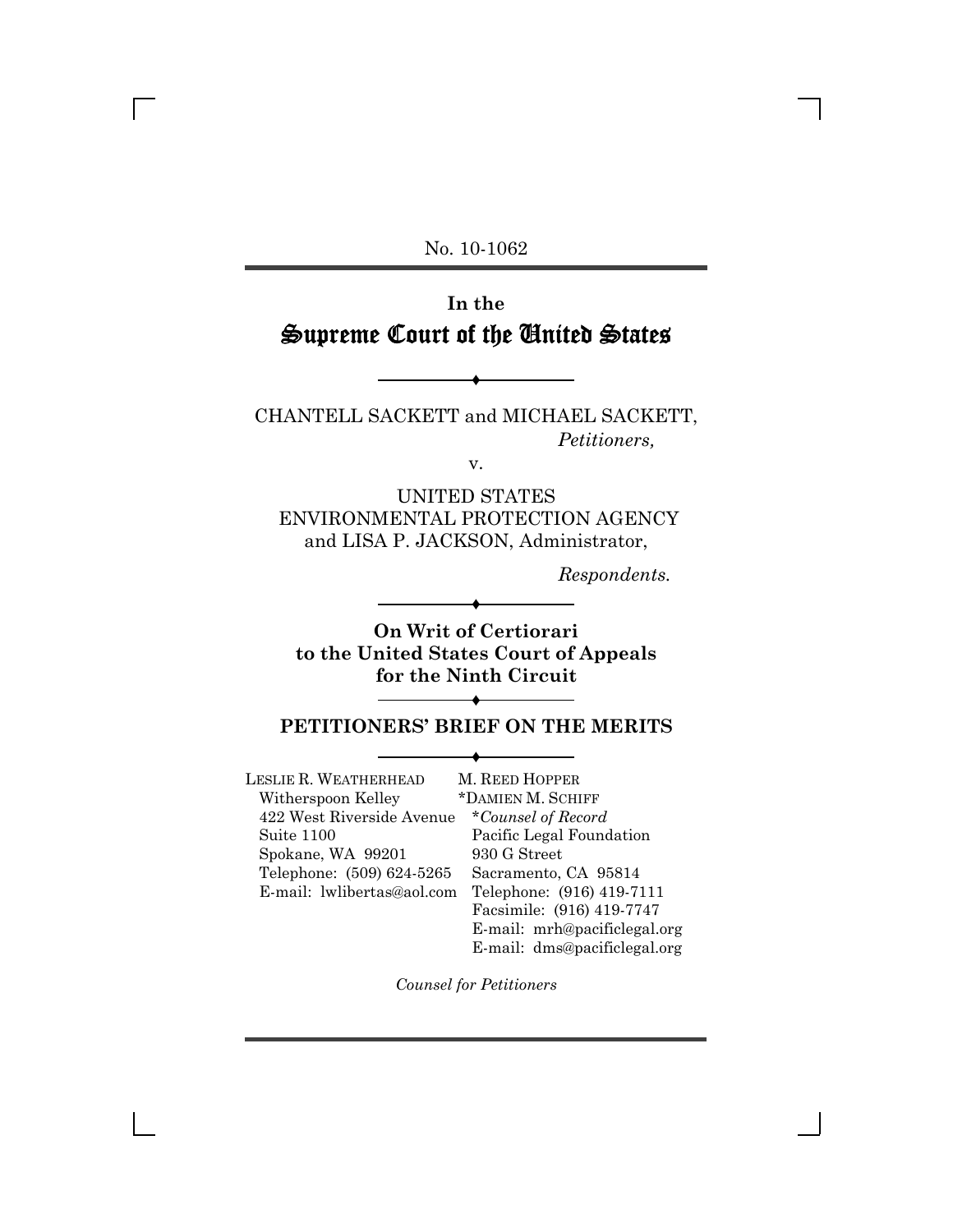# **QUESTIONS PRESENTED**

1. May Petitioners seek pre-enforcement judicial review of the Administrative Compliance Order pursuant to the Administrative Procedure Act, 5 U.S.C. § 704?

2. If not, does Petitioners' inability to seek preenforcement judicial review of the Administrative Compliance Order violate their rights under the Due Process Clause?

 $\Box$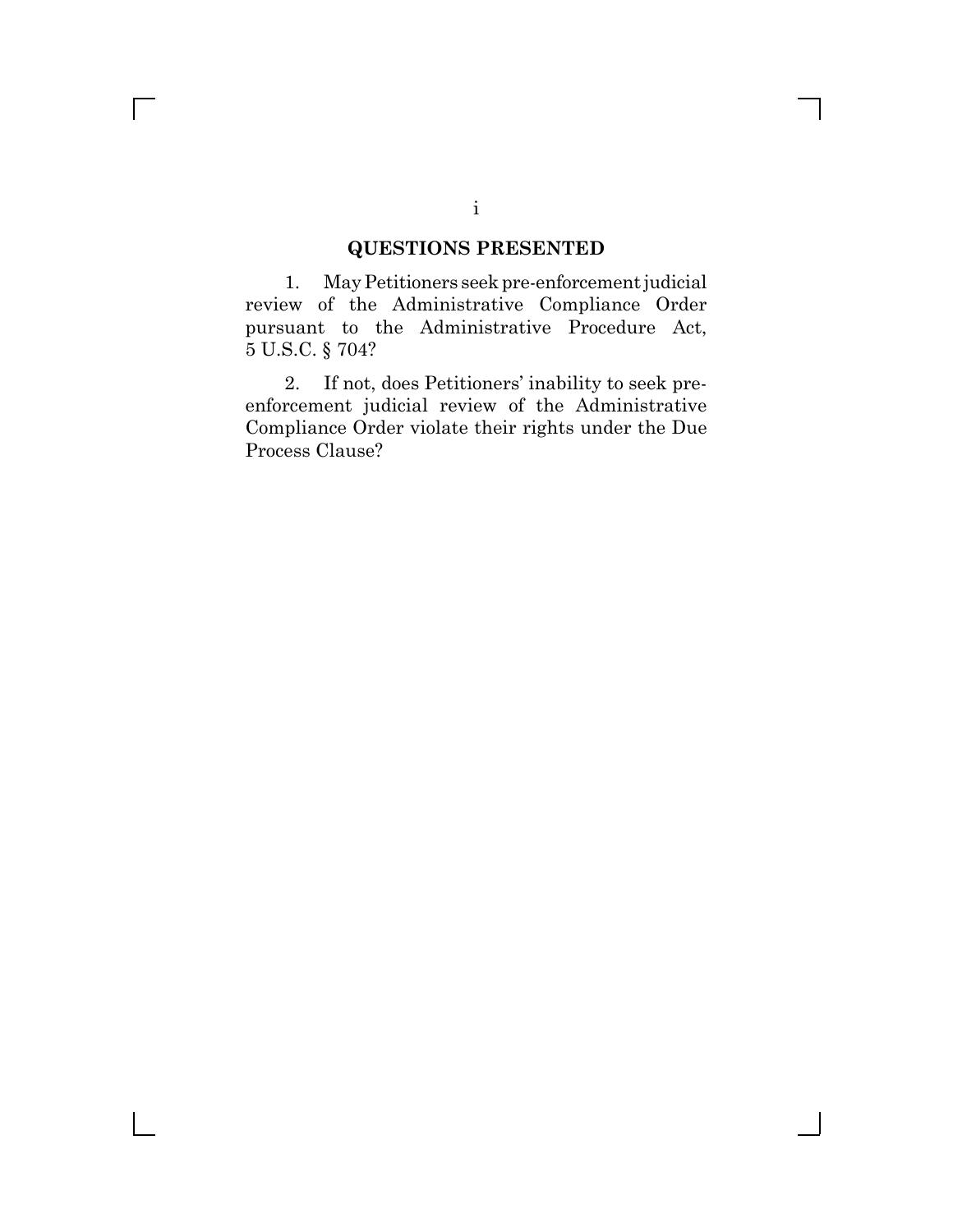# **TABLE OF CONTENTS**

ii

 $\overline{\Gamma}$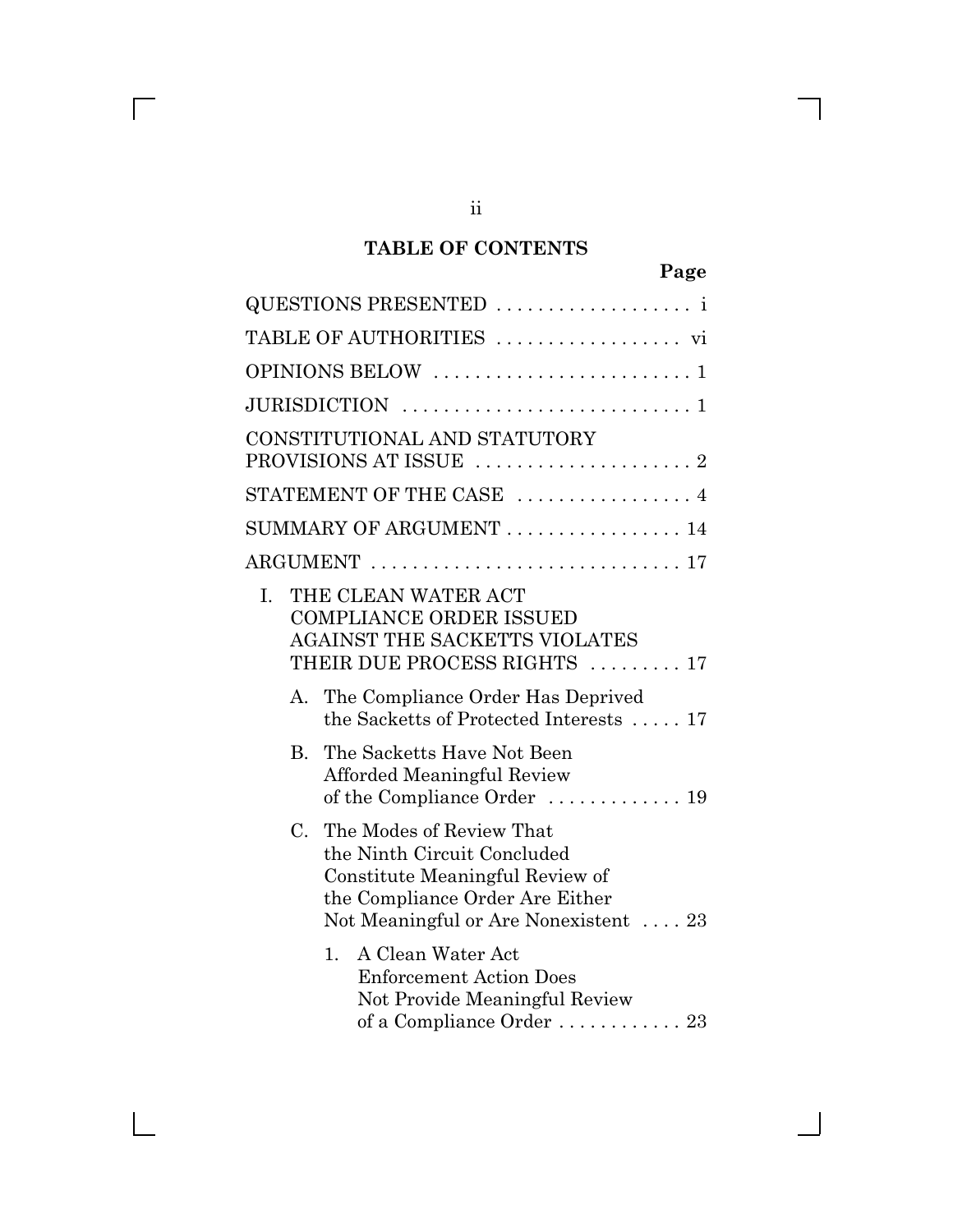# **TABLE OF CONTENTS—Continued**

**Page**

 $\mathsf{l}$ 

|    |    | 2. Neither the Clean Water Act's<br>Allowance for Good Faith in<br>Assessing Civil Penalties Nor<br>the Act's Permitting Process<br><b>Provide Meaningful Review</b><br>of Compliance Orders  29 |
|----|----|--------------------------------------------------------------------------------------------------------------------------------------------------------------------------------------------------|
| П. |    | CONGRESS DID NOT INTEND TO<br>FORECLOSE MEANINGFUL AND<br>CONSTITUTIONALLY ADEQUATE<br>REVIEW OF THE COMPLIANCE<br>ORDER UNDER THE<br>ADMINISTRATIVE PROCEDURE ACT  32                           |
|    |    | A. Congress Intended to Allow Review<br>of Compliance Orders Under the<br>Administrative Procedure Act  33                                                                                       |
|    | 1. | Judicial Review of Agency<br>Action Is Presumed  33                                                                                                                                              |
|    |    | 2. A Congressional Intent to<br>Preclude Judicial Review<br>Under the Administrative<br>Procedure Act Must Be "Fairly"<br>Discernible" from the Statute  34                                      |
|    | 3. | Judicial Review of the Compliance<br>Order Under the Administrative<br>Procedure Act Is Consistent With<br>the Clean Water Act $\dots\dots\dots\dots 35$                                         |

iii

 $\overline{\Gamma}$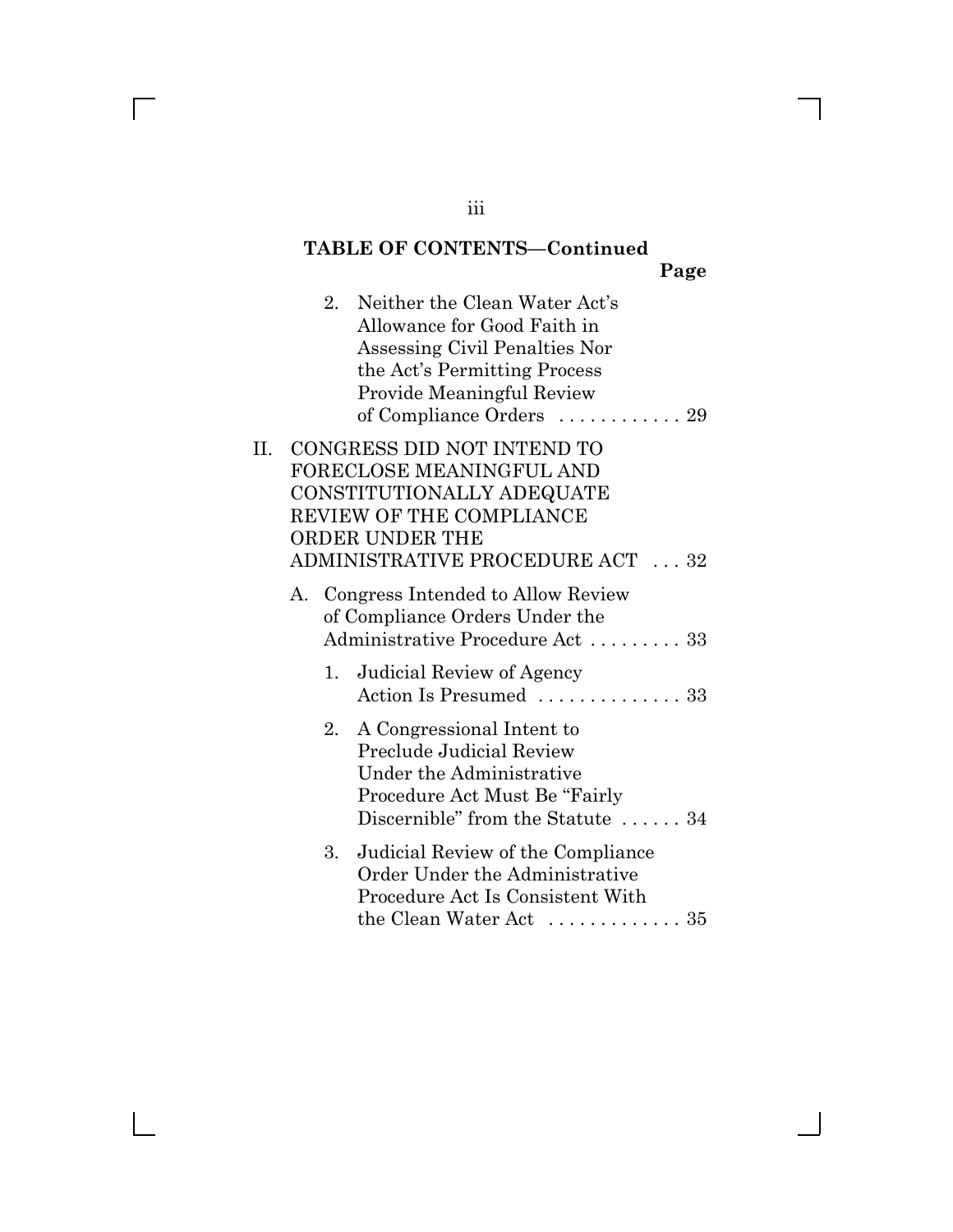# **TABLE OF CONTENTS—Continued**

|                |                                                                                                                                                                                        | Page |
|----------------|----------------------------------------------------------------------------------------------------------------------------------------------------------------------------------------|------|
| a.             | The Absence of Meaningful<br>Judicial Review of Compliance<br>Orders Under the Clean<br>Water Act Strongly Supports<br>Judicial Review Under the<br>Administrative Procedure Act35     |      |
| b.             | The Nature of the<br>Compliance Order<br><b>Supports Judicial Review</b><br>Under the Administrative<br>Procedure Act                                                                  | 39   |
| $\mathbf{c}$ . | The Clean Water Act's<br><b>Structure and Enforcement</b><br><b>Scheme Are Consistent</b><br>with Judicial Review of<br>Compliance Orders Under the<br>Administrative Procedure Act 42 |      |
| d.             | The Clean Water Act's<br><b>Objectives Support Review</b><br>Under the Administrative<br>Procedure Act  45                                                                             |      |
|                | EPA's Prosecutorial<br>$i$ .<br>Discretion $\dots \dots \dots \dots \dots 46$                                                                                                          |      |
|                | ii.<br>EPA's Ability to<br>Respond Quickly to<br>Environmental Hazards  46                                                                                                             |      |
|                | iii. Judicial and                                                                                                                                                                      |      |

Administrative Workloads . . 47

iv

 $\overline{\phantom{a}}$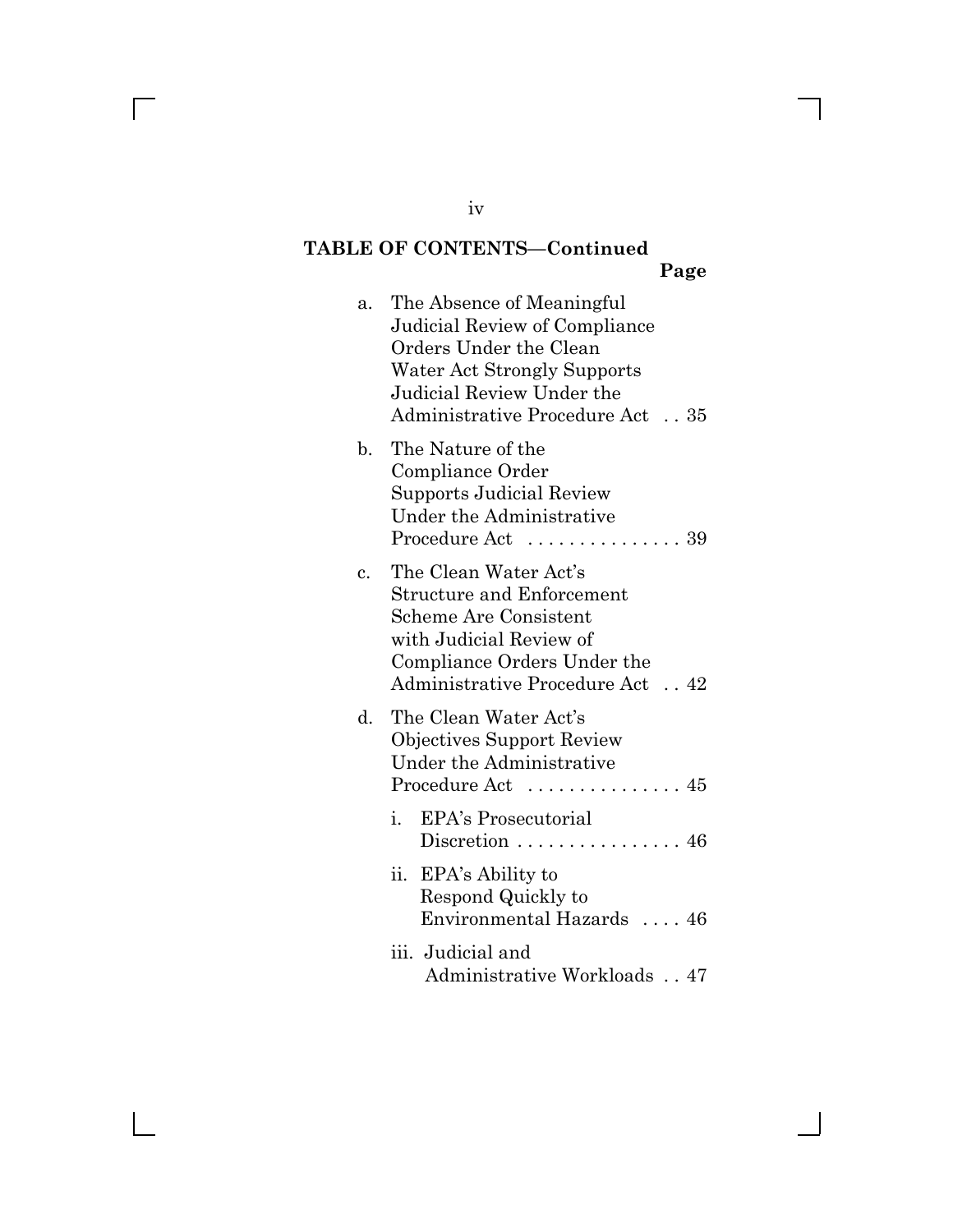# **TABLE OF CONTENTS—Continued**

**Page**

| e. The Clean Water Act's<br>Legislative History Is<br>Consistent With<br>Judicial Review Under<br>the Administrative<br>Procedure Act  49                                            |  |
|--------------------------------------------------------------------------------------------------------------------------------------------------------------------------------------|--|
| 4. The Ninth Circuit's Interpretation<br>of the Clean Water Act Is<br>Fundamentally Flawed  50                                                                                       |  |
| B. The Avoidance Canon Confirms<br>That the Clean Water Act Should<br>Be Read to Preserve the Sacketts'<br>Due Process Rights and<br>Meaningful Judicial Review $\dots\dots\dots 53$ |  |
| III. THE COMPLIANCE<br>ORDER CONSTITUTES<br>FINAL AGENCY ACTION  54                                                                                                                  |  |
| CONCLUSION                                                                                                                                                                           |  |

v

 $\overline{\Gamma}$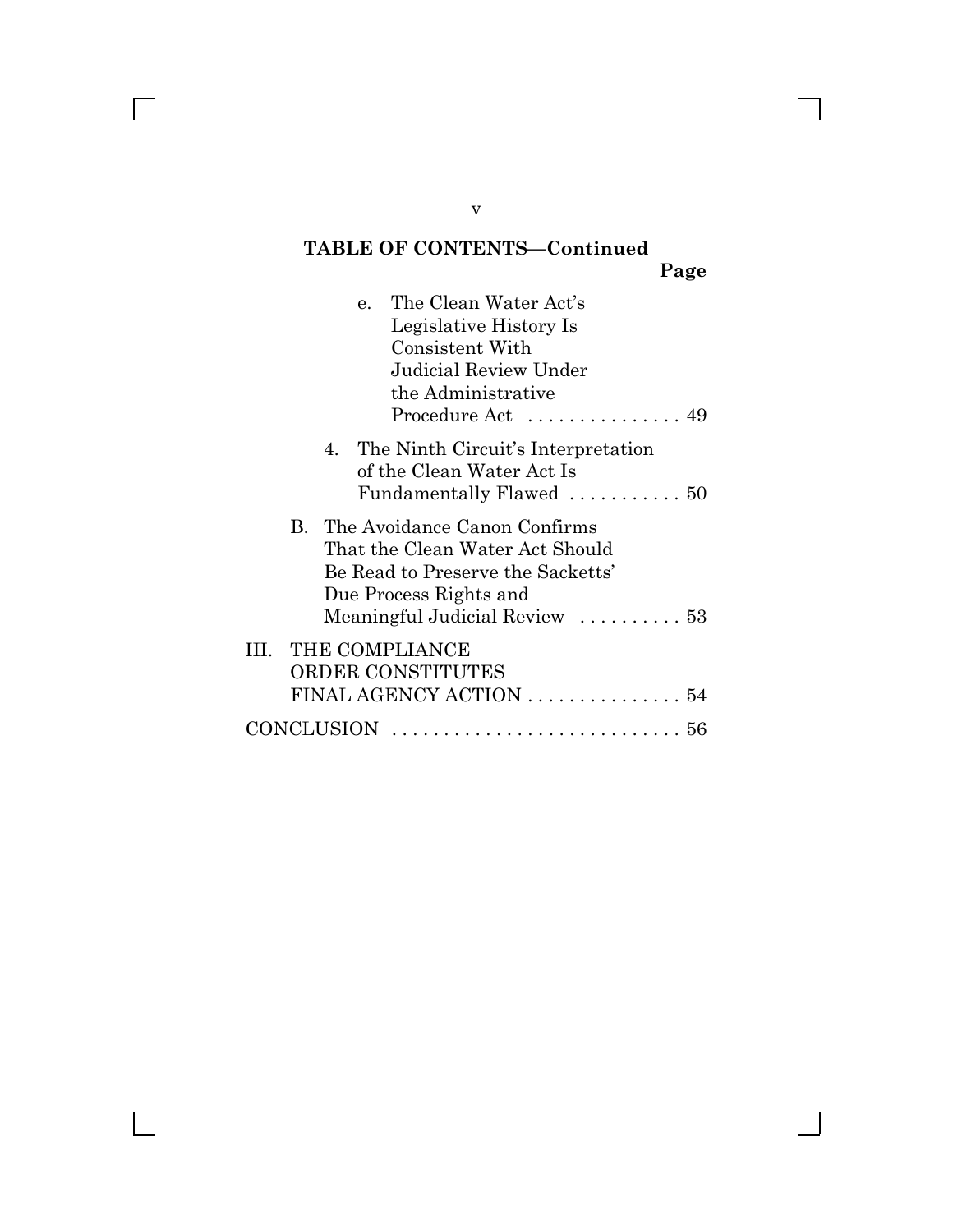# **TABLE OF AUTHORITIES**

**Page**

# **Cases**

| Abbott Labs. v. Gardner,<br>387 U.S. 136 (1967)  33-34, 42, 47-48                                                             |
|-------------------------------------------------------------------------------------------------------------------------------|
| Alaska Department of Environmental<br>Conservation v. EPA,<br>540 U.S. 461 (2004) $\ldots \ldots \ldots \ldots \ldots$ passim |
| Am. Petroleum Inst. v. EPA,<br>906 F.2d 729 (D.C. Cir. 1990) $\ldots \ldots \ldots \ldots 55$                                 |
| <i>Armstrong v. Manzo</i> , 380 U.S. 545 (1965)  10, 17                                                                       |
| <i>Arnett v. Kennedy, 416 U.S. 134 (1974)  24</i>                                                                             |
| Ass'n of Data Processing Serv. Organizations,<br><i>Inc. v. Camp</i> , 397 U.S. 150 (1970) $\ldots \ldots \ldots 33$          |
| Baldwin v. Hale,                                                                                                              |
| Barlow v. Collins, 397 U.S. 159 (1970) 42                                                                                     |
| Barry v. Barchi, 443 U.S. 55 (1979)  20-24, 48                                                                                |
| Bennett v. Spear, 520 U.S. 154 (1997)  54                                                                                     |
| <b>Block v. Community Nutrition Institute,</b>                                                                                |
| Bowen v. Michigan Academy<br>of Family Physicians,                                                                            |
| Citizens to Preserve Overton Park, Inc. v.                                                                                    |
| Cleveland Bd. of Educ. v. Loudermill,                                                                                         |

vi

 $\overline{\Gamma}$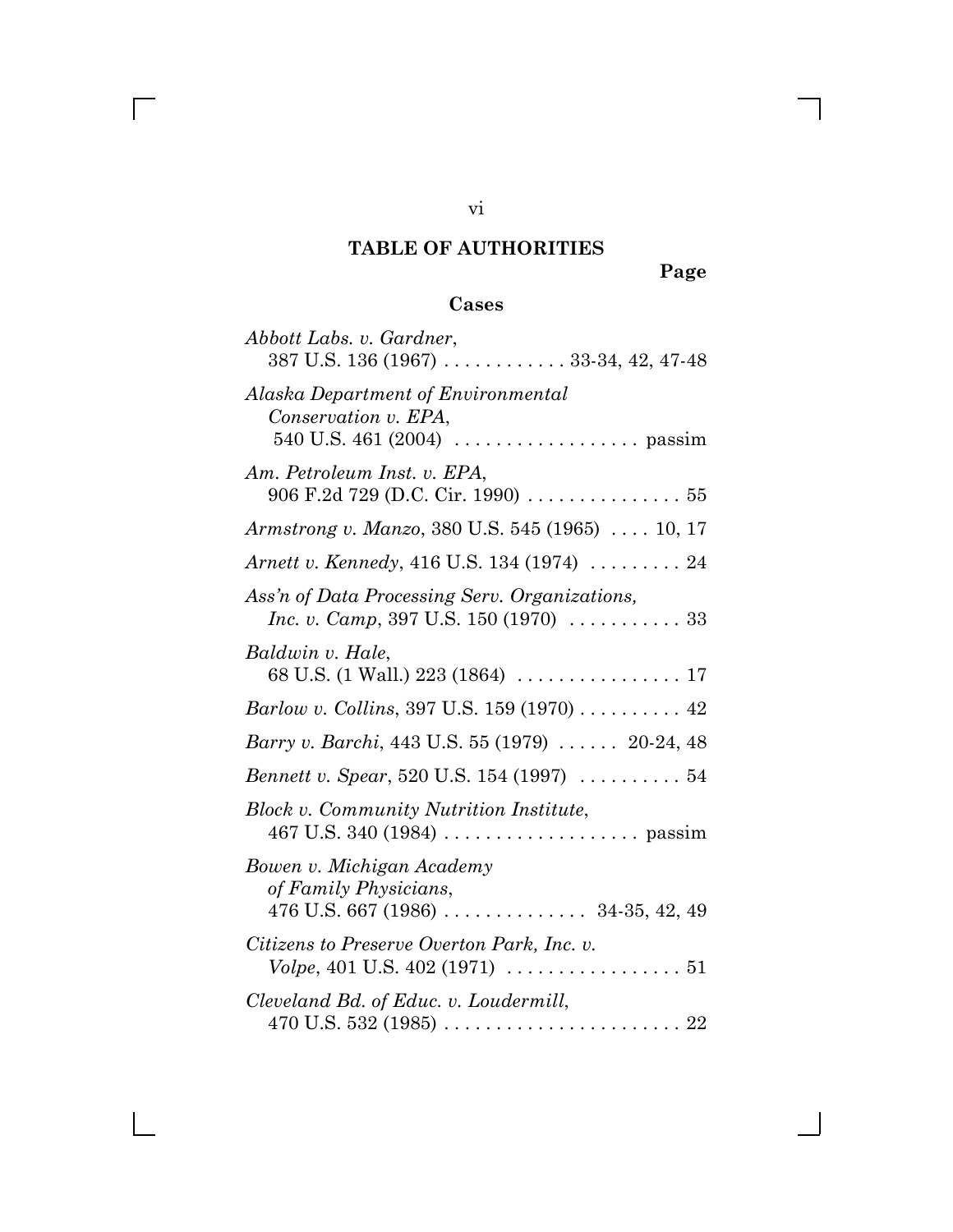| rage                                                                                                           |
|----------------------------------------------------------------------------------------------------------------|
| Connecticut v. Doehr, 501 U.S. 1 (1991)  19, 28                                                                |
| Crowell v. Benson, 285 U.S. 22 (1932) $\ldots \ldots \ldots 52$                                                |
| Edward J. DeBartolo Corp. v. Fla. Gulf<br>Coast Bldg. & Constr. Trades Council,<br>$485$ U.S. 568 (1988)<br>53 |
| Ex parte Young,                                                                                                |
| Federal Deposit Ins. Corp. v. Mallen,                                                                          |
| Free Enter. Fund v. Pub. Co. Accounting<br>Oversight Bd., 130 S. Ct. 3138 (2010)  35-37                        |
| <i>Fuentes v. Shevin, 407 U.S. 67 (1972)  17, 20, 22</i>                                                       |
| Gilbert v. Homar, 520 U.S. 924 (1997) $\ldots \ldots \ldots 24$                                                |
| Hoffman Group, Inc. v. EPA,<br>902 F.2d 567 (7th Cir. 1990)  12                                                |
| <i>Hooper v. California</i> , $155$ U.S. $648$ (1895) $\ldots \ldots 53$                                       |
| Laguna Gatuna, Inc. v. Browner,<br>58 F.3d 564 (10th Cir. 1995),<br>cert. denied, 516 U.S. 1071 (1996)  12     |
| <i>Leedom v. Kyne, 358 U.S.</i> 184 (1958) $\ldots \ldots \ldots 35$                                           |
| Lingle v. Chevron U.S.A. Inc.,                                                                                 |
| Lloyd A. Fry Roofing Co. v. U.S. EPA,                                                                          |
| Lucas v. S.C. Coastal Council,                                                                                 |

vii

 $\Box$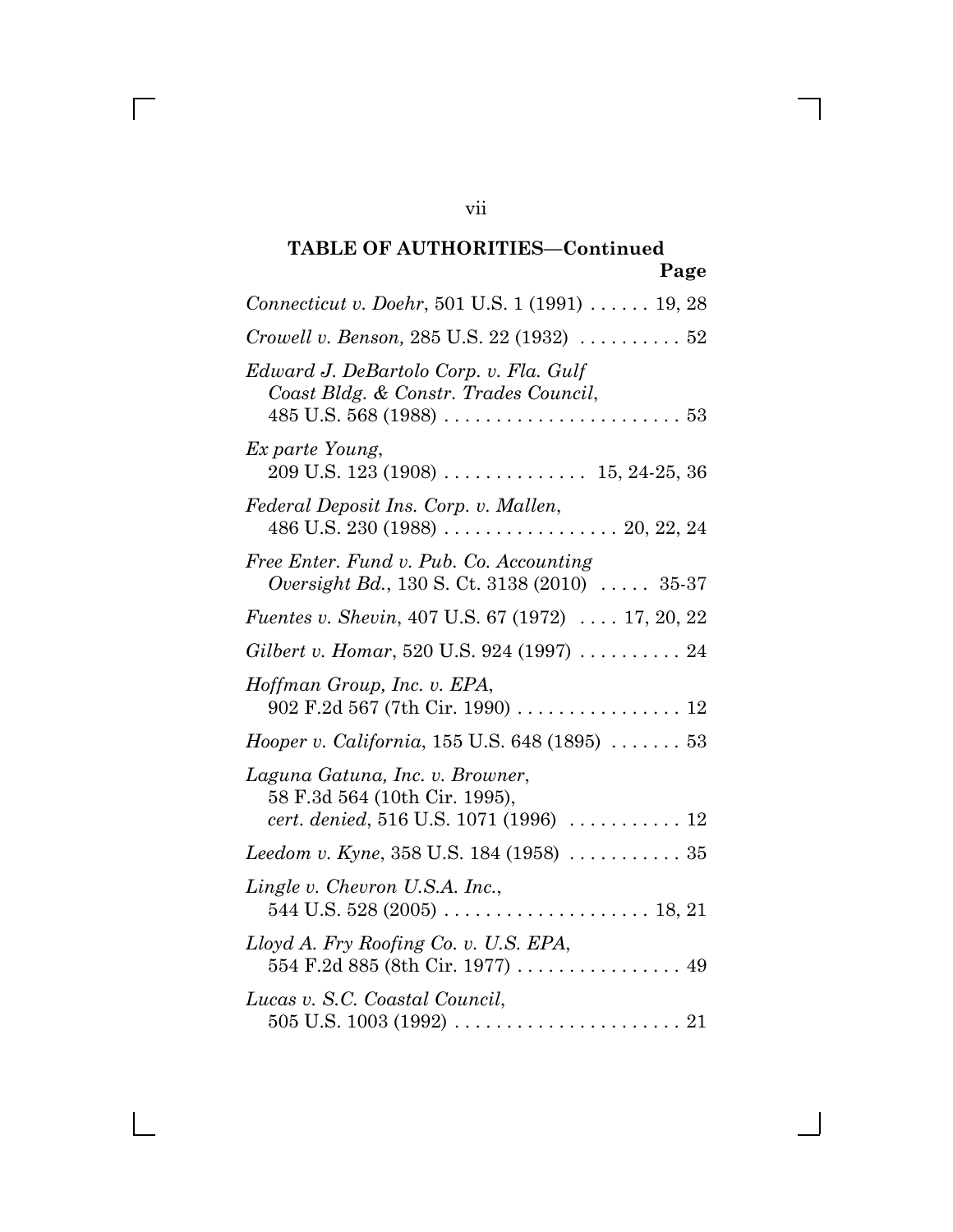| Lujan v. Defenders of Wildlife,                                                                                       |
|-----------------------------------------------------------------------------------------------------------------------|
| <i>Mathews v. Eldridge, 424 U.S.</i> 319 (1976) $\ldots \ldots 22$                                                    |
| McNary v. Haitian Refugee Ctr., Inc.,                                                                                 |
| Mitchell v. W.T. Grant Co.,                                                                                           |
| Morris v. Gressette, 432 U.S. 491 (1977)  40                                                                          |
| Nat'l Labor Relations Bd. v.<br>Un. Food & Comm. Workers Union,                                                       |
| New York v. Burger, 482 U.S. 691 (1987)  18                                                                           |
| Rapanos v. United States Army Corps<br>of Eng'rs, 547 U.S. 715 (2006) $\ldots \ldots \ldots 5, 30$                    |
| S. Fla. Water Mgmt. Dist. v. Miccosukee<br>Tribe of Indians, 541 U.S. 95 (2004) $\ldots \ldots \ldots$ 45             |
| S. Ohio Coal Co. v. Office of Surface Mining,<br>Reclamation & Enforcement,<br>20 F.3d 1418 (6th Cir.), cert. denied, |
| S. Pines Assocs. v. United States,                                                                                    |
| S. Ry. Co. v. Seaboard Allied Milling Corp.,                                                                          |
| Shalala v. Ill. Council on Long Term<br><i>Care, Inc.</i> , 529 U.S. 1 $(2000)$ 28, 36-38, 43                         |

viii

 $\overline{\Gamma}$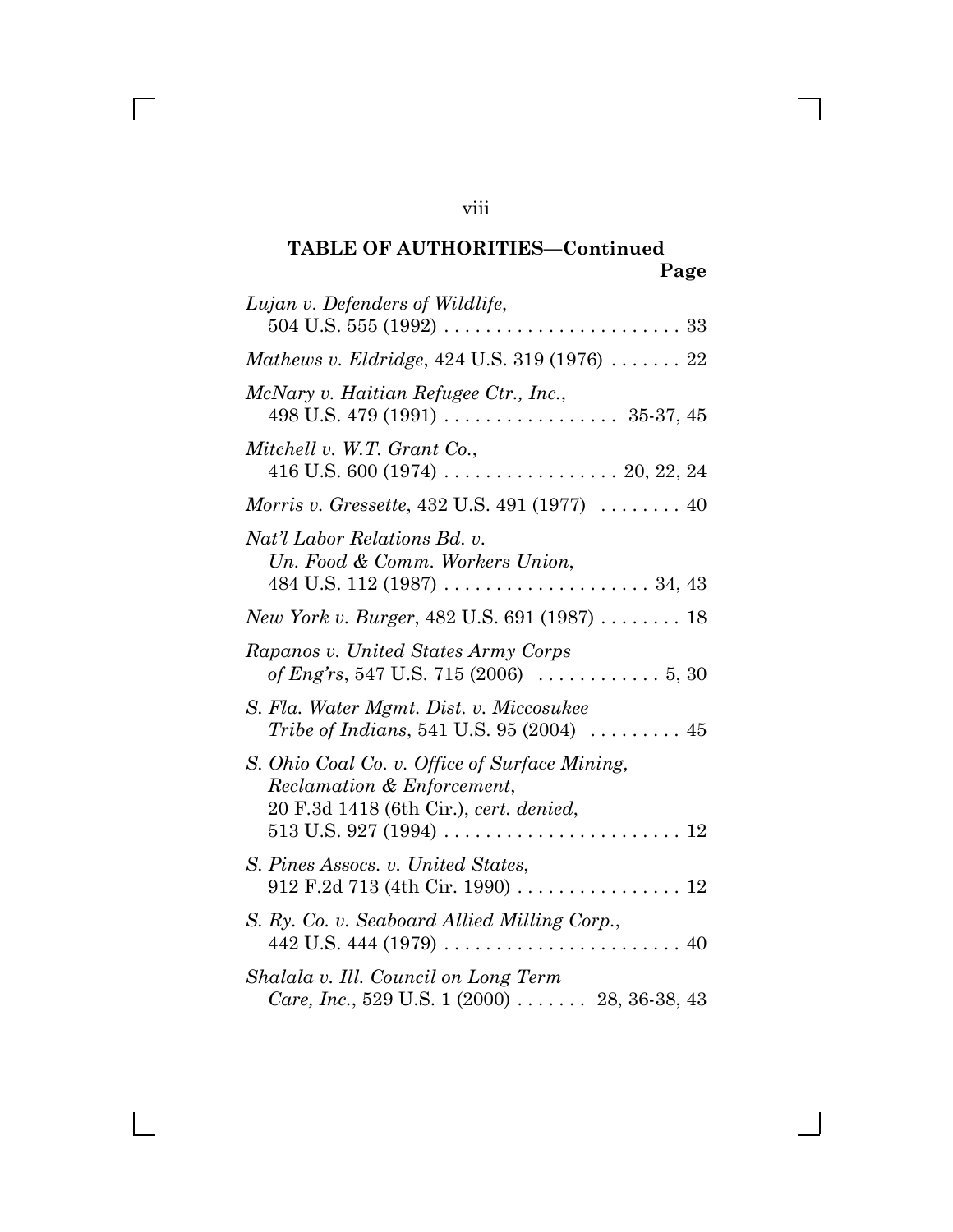| Sniadach v. Family Fin. Corp.,                                                                                               |
|------------------------------------------------------------------------------------------------------------------------------|
| Solid Waste Agency of N. Cook County v.<br>United States Army Corps of Eng'rs,                                               |
| Tennessee Valley Authority v. Whitman,<br>336 F.3d 1236 (11th Cir. 2003) 12, 18, 22, 56                                      |
| Thunder Basin Coal Co. v. Martin,<br>969 F.2d 970 (10th Cir. 1992) 27                                                        |
| Thunder Basin Coal Co. v. Reich,                                                                                             |
| United States v. Biswell,                                                                                                    |
| United States v. Erika, Inc.,                                                                                                |
| Vill. of Hoffman Estates v. Flipside, Hoffman<br><i>Estates, Inc.</i> , 455 U.S. 489 (1982) $\ldots \ldots \ldots \ldots 10$ |
| Wachovia Bank, N.A. v. Schmidt,                                                                                              |
| Constitution                                                                                                                 |
|                                                                                                                              |
| <b>Statutes</b>                                                                                                              |

| $5 \text{ U.S.C.} \S 551(6) \ldots \ldots \ldots \ldots \ldots \ldots \ldots \ldots \ldots 52$ |  |
|------------------------------------------------------------------------------------------------|--|
|                                                                                                |  |
|                                                                                                |  |

ix

 $\overline{\Gamma}$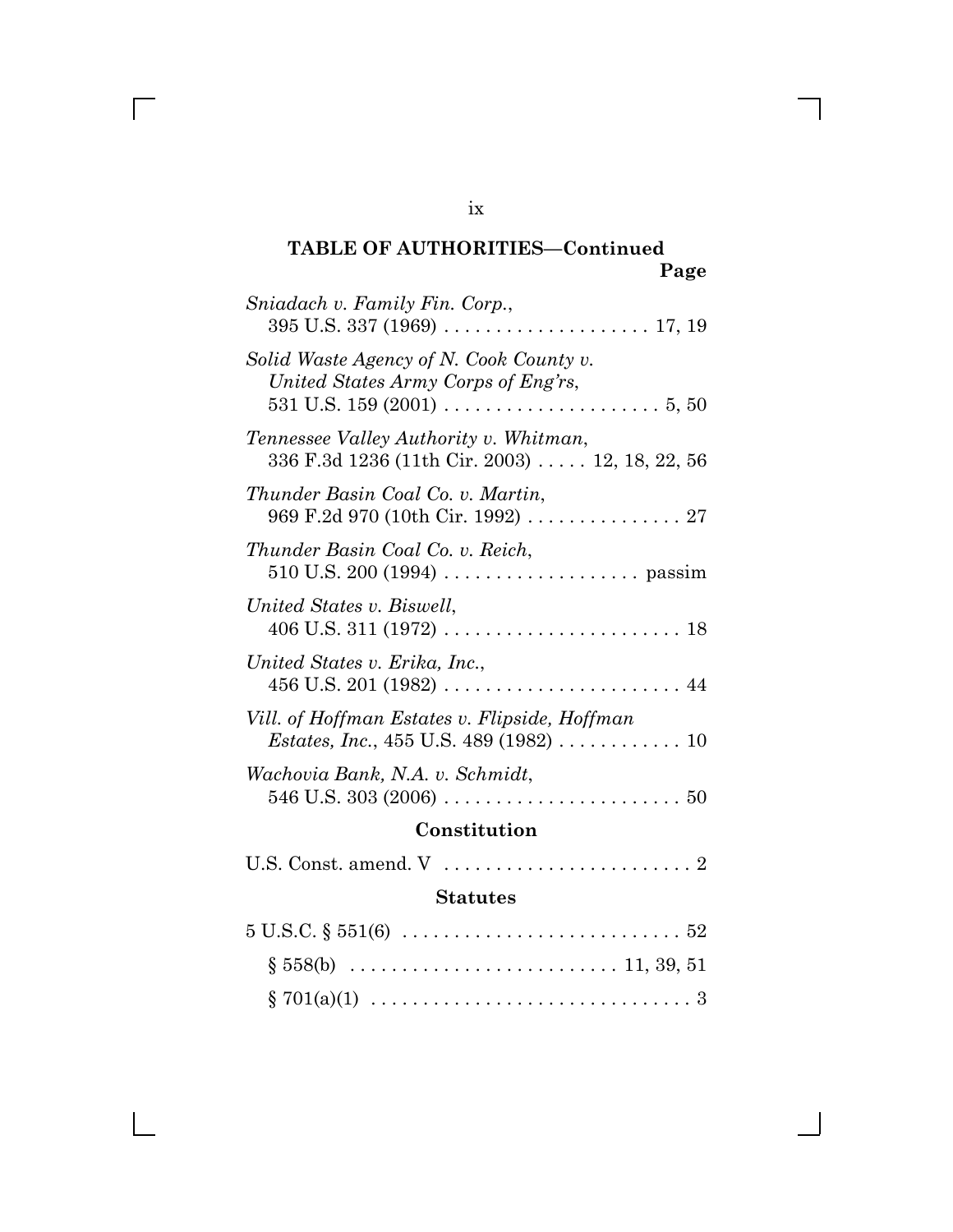| Page                                                                                                |
|-----------------------------------------------------------------------------------------------------|
| \$702                                                                                               |
| \$704                                                                                               |
|                                                                                                     |
|                                                                                                     |
| $28 \text{ U.S.C.} \S 1254(1) \ldots \ldots \ldots \ldots \ldots \ldots \ldots \ldots 1$            |
| $\S 2461$ note, as amended,                                                                         |
|                                                                                                     |
|                                                                                                     |
|                                                                                                     |
| 8816                                                                                                |
|                                                                                                     |
|                                                                                                     |
| 8819                                                                                                |
|                                                                                                     |
| $33 \text{ U.S.C.} \S 407 \ldots \ldots \ldots \ldots \ldots \ldots \ldots \ldots \ldots \ldots 49$ |
|                                                                                                     |
| 8.                                                                                                  |
| ş                                                                                                   |
| Ş                                                                                                   |
| Ş                                                                                                   |
| Ş                                                                                                   |

 $\mathbf x$ 

 $\mathsf{l}$ 

 $\overline{\Gamma}$ 

 $\boxed{\phantom{1}}$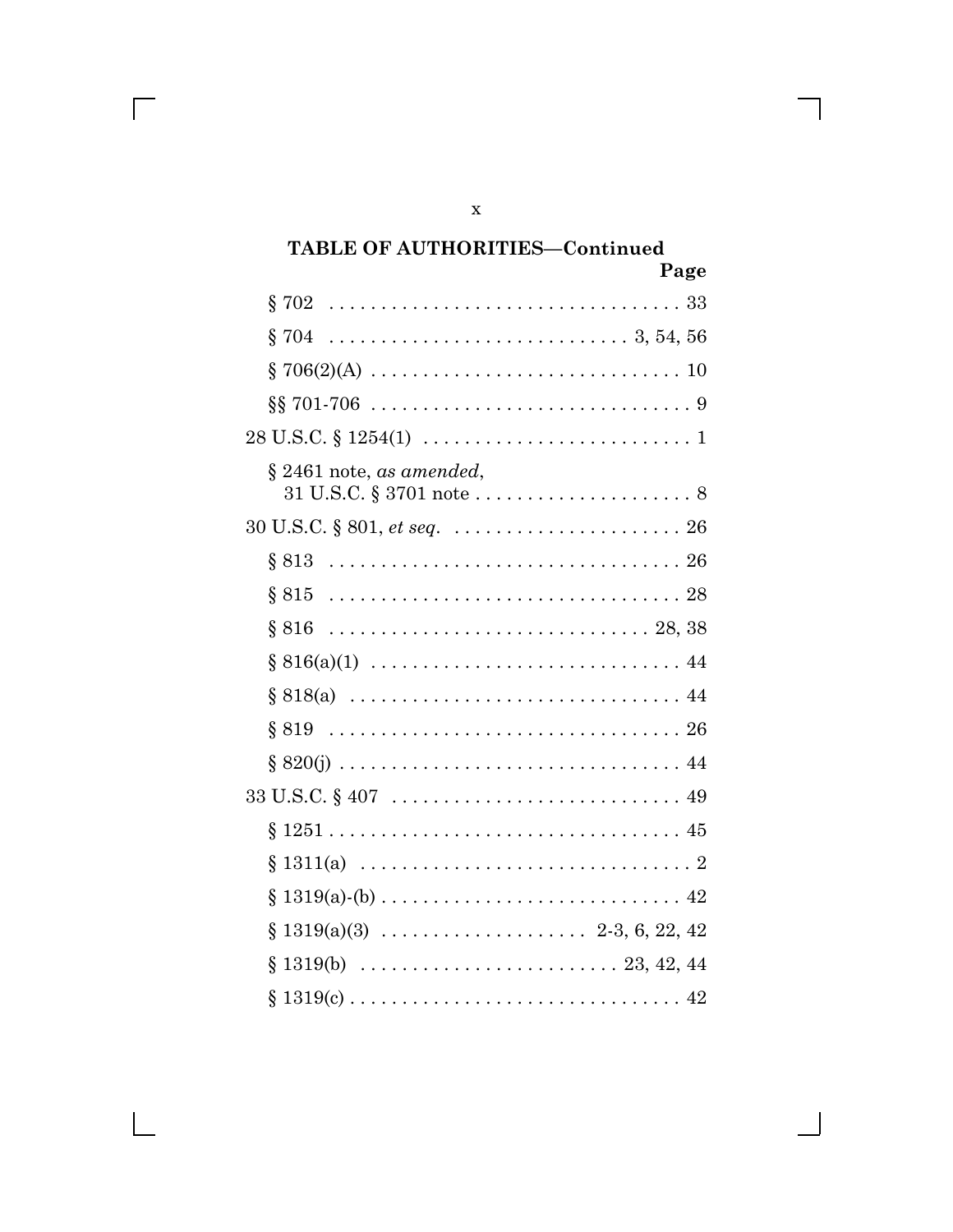| $§ 1319(g) \ldots \ldots \ldots \ldots \ldots \ldots \ldots \ldots \ldots \ldots \ldots 42$       |
|---------------------------------------------------------------------------------------------------|
| $\S 1319(g)(1) \ldots \ldots \ldots \ldots \ldots \ldots \ldots \ldots \ldots \ldots 42$          |
|                                                                                                   |
| $\S 1362(12)(A) \ldots \ldots \ldots \ldots \ldots \ldots \ldots \ldots 2$                        |
|                                                                                                   |
|                                                                                                   |
| $\S 1362(14) \ldots \ldots \ldots \ldots \ldots \ldots \ldots \ldots \ldots \ldots \ldots \ldots$ |
|                                                                                                   |
|                                                                                                   |
|                                                                                                   |
|                                                                                                   |
|                                                                                                   |
|                                                                                                   |

# Regulations

# Rule

|--|--|--|

 $\overline{\mathrm{xi}}$ 

 $\overline{\phantom{a}}$ 

 $\blacksquare$ 

 $\overline{\Gamma}$ 

 $\Box$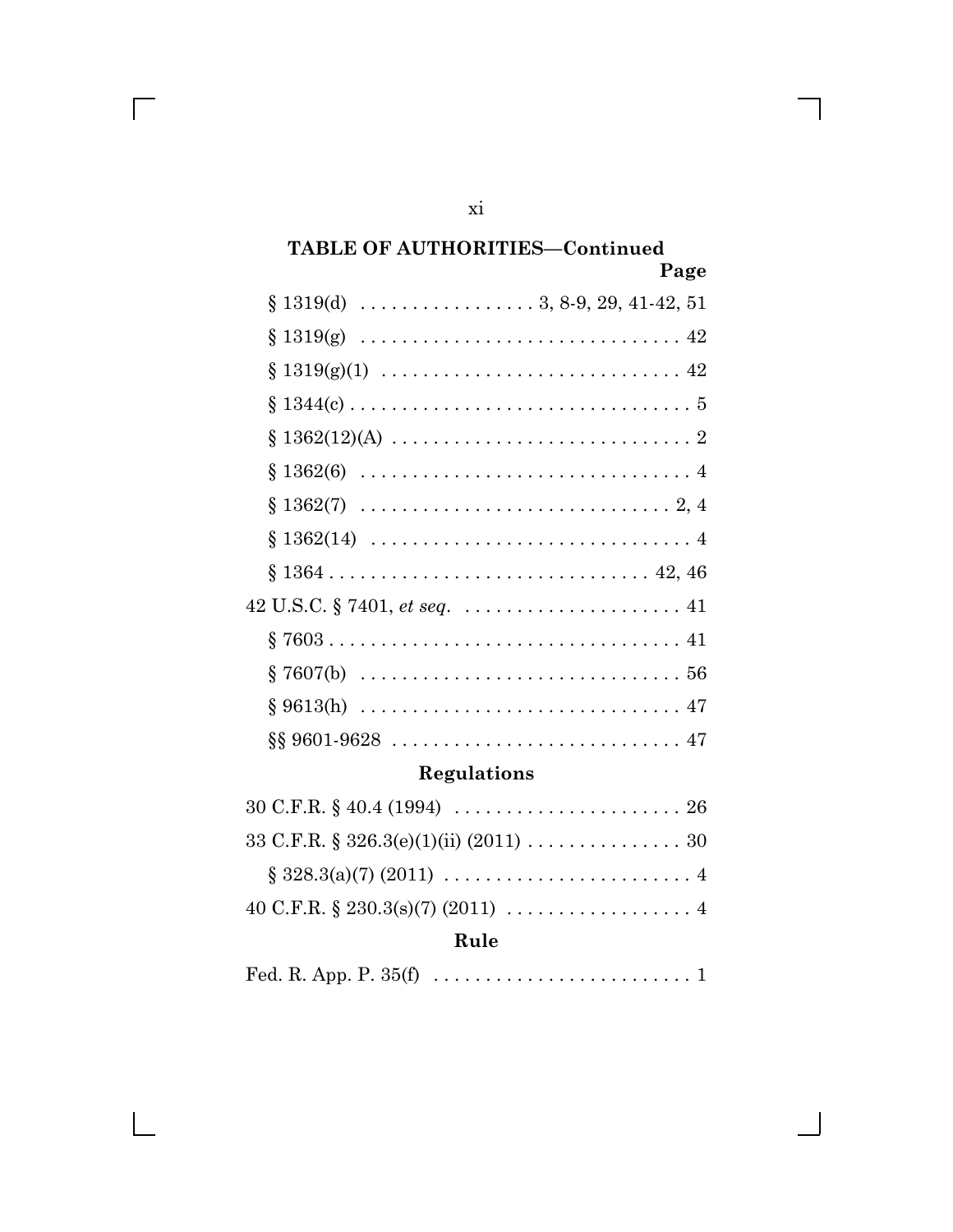# **Miscellaneous**

| 74 Fed. Reg. 626, 627 (Jan. 7, 2009) $\ldots \ldots \ldots$                                                                                                                                                                                                                                                                                                                  |
|------------------------------------------------------------------------------------------------------------------------------------------------------------------------------------------------------------------------------------------------------------------------------------------------------------------------------------------------------------------------------|
| 79 Pub. L. No. 404, 60 Stat. 237 (1946)  52                                                                                                                                                                                                                                                                                                                                  |
| 95 Cong. House Hearings 1977  41                                                                                                                                                                                                                                                                                                                                             |
| Adler, Jonathan H., Once More, With Feeling:<br>Reaffirming the Limits of Clean Water Act<br>Jurisdiction, in The Supreme Court and the<br>Clean Water Act—Five Essays 81 (2007),<br><i>available at http://www.vjel.org/books/pdf/</i><br>PUBS10004.pdf<br>(last visited Sept. 15, 2011) $\ldots \ldots \ldots \ldots$ 30-31                                                |
| Davis, Andrew I., Comment, Judicial<br>Review of Environmental Compliance<br>Orders, 24 Envtl. L. 189 (1994)  40, 46, 48-49                                                                                                                                                                                                                                                  |
| Latham, Mark, Rapanos v. United States:<br>Significant Nexus or Significant Confusion?<br>The Failure of the Supreme Court to Clearly<br>Define the Scope of Federal Wetland<br>Jurisdiction, in The Supreme Court and the<br>Clean Water Act: Five Essays 5 (2007),<br><i>available at http://www.vjel.org/books/pdf/</i><br>PUBS10004.pdf (last visited Sept. 15, 2011)  5 |
| Memorandum of Agreement Between the Dep't<br>of the Army and the EPA Concerning Federal<br>Enforcement for the Section 404 Program of<br>the Clean Water Act (Jan. 19, 1989), <i>available</i><br>at http://water.epa.gov/lawsregs/guidance/<br>wetlands/enfoma.cfm<br>(last visited Sept. 15, 2011) $\ldots \ldots \ldots \ldots 5, 41$                                     |

xii

 $\overline{\Gamma}$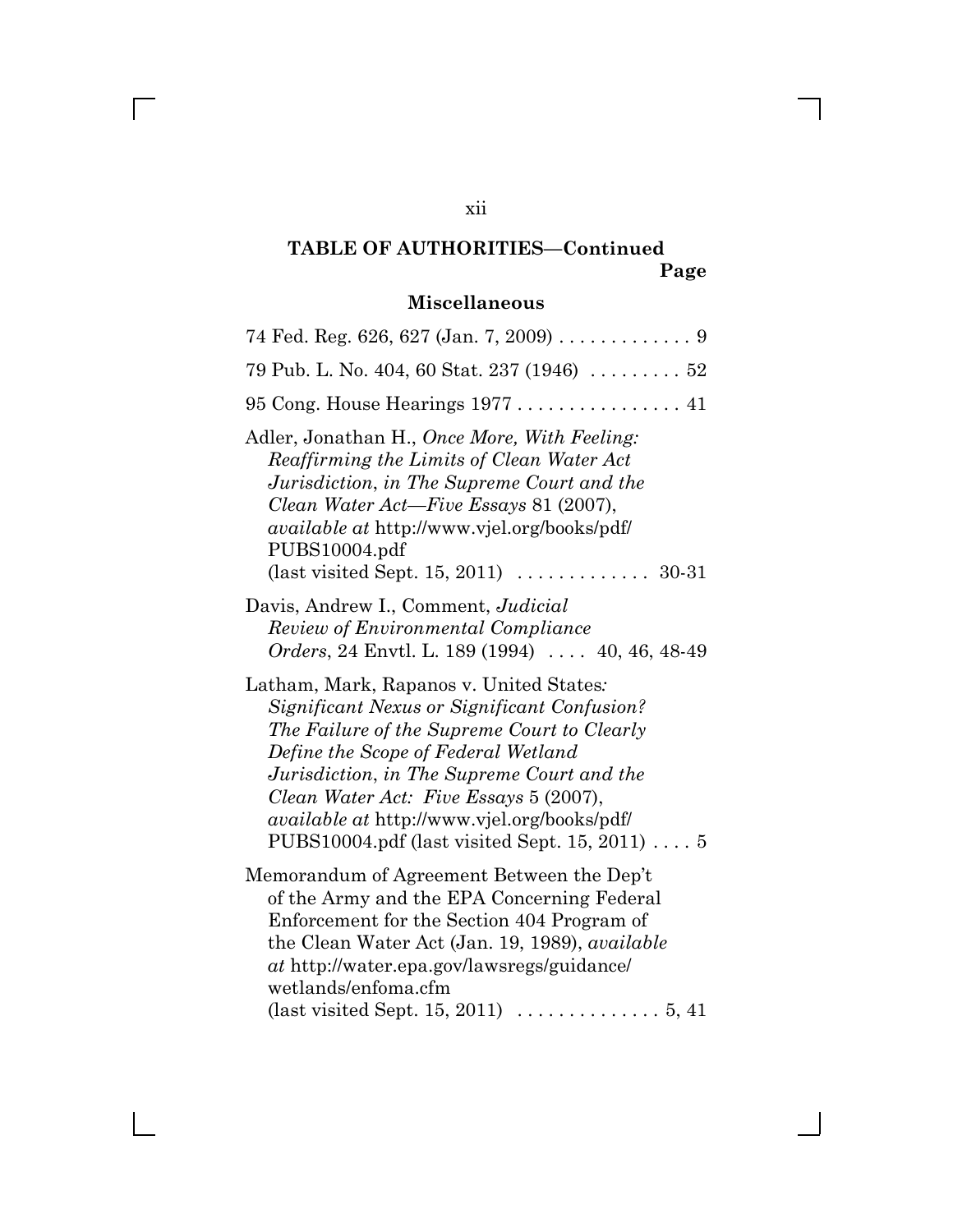| P.L. 99-499, 100 Stat. 1647 (Oct. 17, 1986) $\dots$ . 47                                                                                                                                                                                                                                          |
|---------------------------------------------------------------------------------------------------------------------------------------------------------------------------------------------------------------------------------------------------------------------------------------------------|
| S. Rep. No. 752, 79th Cong.,                                                                                                                                                                                                                                                                      |
| S. Rep. No. 92-414, 92d Cong.,                                                                                                                                                                                                                                                                    |
| U.S. Army Corps of Engineers, Wetlands<br>Delineation Manual (Jan. 1987), <i>available at</i><br>http://el.erdc.usace.army.mil/wetlands/pdfs/wlm<br>an 87.pdf (last visited Sept. 15, 2011) $\ldots \ldots$                                                                                       |
| U.S. EPA, Guidance on Choosing Among Clean<br>Water Act Administrative, Civil and Criminal<br>Enforcement Remedies (Aug. 28, 1987),<br><i>available at http://www.epa.gov/compliance/</i><br>resources/policies/civil/cwa/cwacivcriminenfrem<br>ed-mem.pdf (last visited Sept. 15, 2011) $\ldots$ |
|                                                                                                                                                                                                                                                                                                   |

xiii

 $\overline{\Gamma}$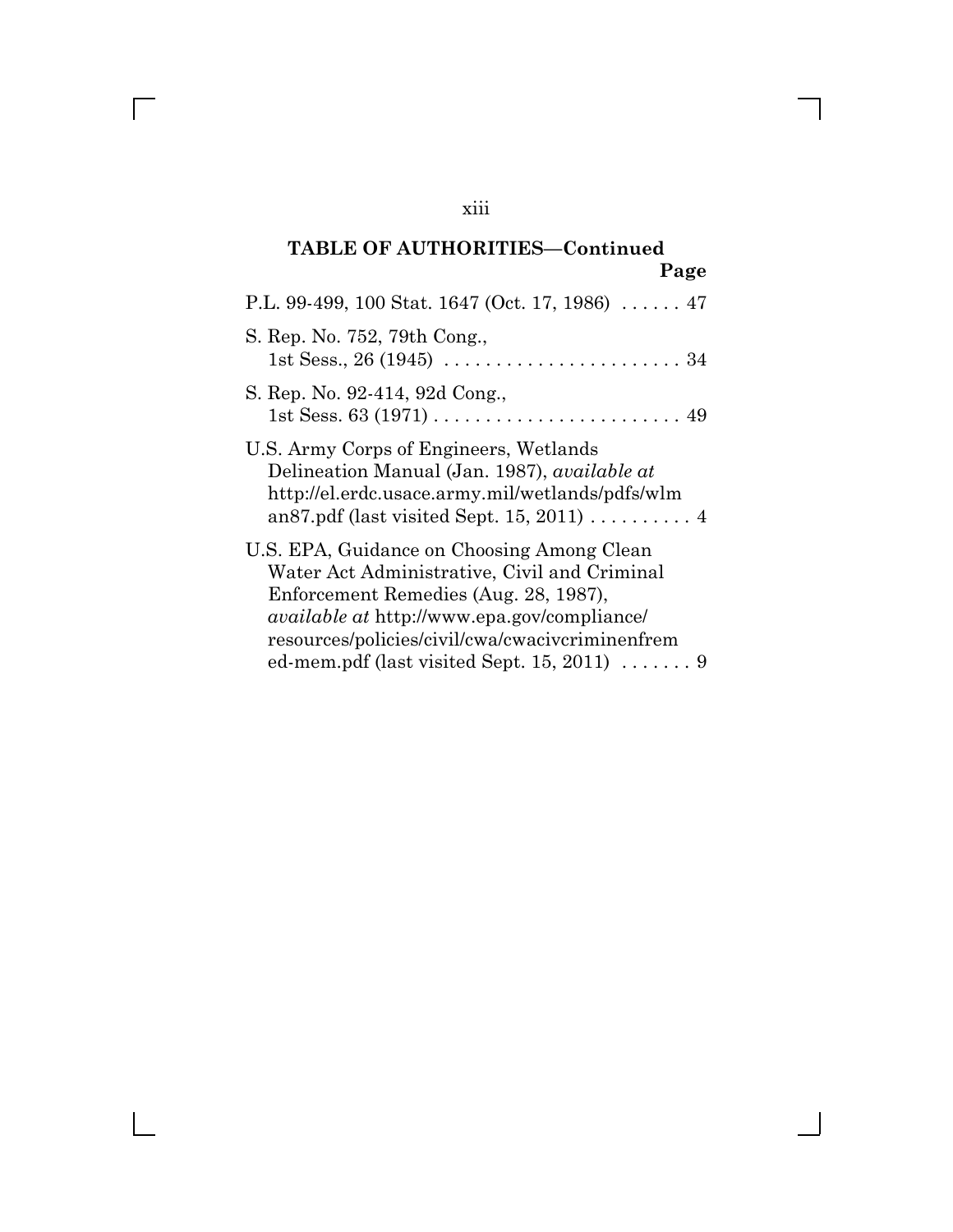#### **OPINIONS BELOW**

The panel opinion of the Court of Appeals is published at 622 F.3d 1139 (9th Cir. 2010), and is included in Petitioners' Appendix to the Petition for Writ of Certiorari (Pet. Cert. App.) at A. The panel opinion denying the petition for rehearing en banc is not published but is included in Pet. Cert. App. at D. The opinion of the district court granting the motion of Respondents United States Environmental Protection Agency, *et al*. (EPA), to dismiss under Federal Rule of Civil Procedure 12(b)(1), is not published but is included in Pet. Cert. App. at C.

#### **JURISDICTION**

On August 7, 2008, the district court granted EPA's motion to dismiss the action of Petitioners Michael and Chantell Sackett and entered judgment in favor of EPA. The Sacketts filed a timely appeal to the Ninth Circuit Court of Appeals. On September 17, 2010, a panel of the Court of Appeals affirmed the district court's dismissal. The Sacketts then filed a timely petition for rehearing *en banc*. On November 29, 2010, the panel denied the petition, no judge of the Court of Appeals having requested a vote. *See* Fed. R. App. P. 35(f). On February 23, 2011, the Sacketts filed a timely petition for certiorari. On June 28, 2011, this Court granted the petition for writ of certiorari. The Court has jurisdiction under 28 U.S.C. § 1254(1).

 $\mathbb{R}^n$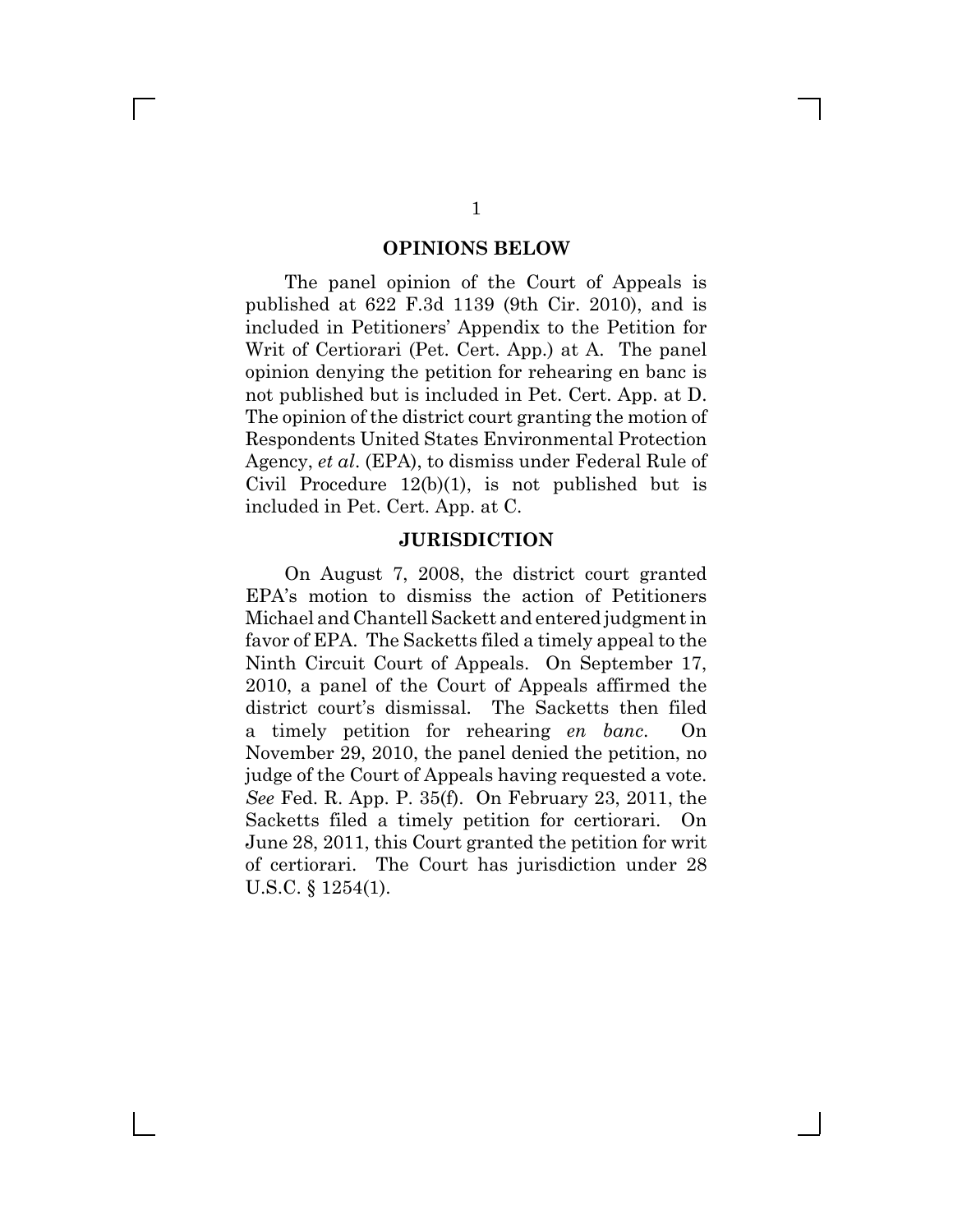# **CONSTITUTIONAL AND STATUTORY PROVISIONS AT ISSUE**

The Fifth Amendment to the United States Constitution provides in pertinent part:

No person shall be . . . deprived of life, liberty, or property, without due process of law . . . .

U.S. Const. amend. V.

The Clean Water Act provides in pertinent part:

Except as in compliance with this section and sections [1312, 1316, 1317, 1328, 1342, and 1344 of this title], the discharge of any pollutant by any person shall be unlawful.

33 U.S.C. § 1311(a).

The term "discharge of a pollutant" and the term "discharge of pollutants" each means

(A) any addition of any pollutant to navigable waters from any point source.

33 U.S.C. § 1362(12)(A).

The term "navigable waters" means the waters of the United States, including the territorial seas.

33 U.S.C. § 1362(7).

Whenever on the basis of any information available to him the Administrator finds that any person is in violation of section [1311 of this title], . . . he shall issue an order requiring such person to comply with such section or requirement, or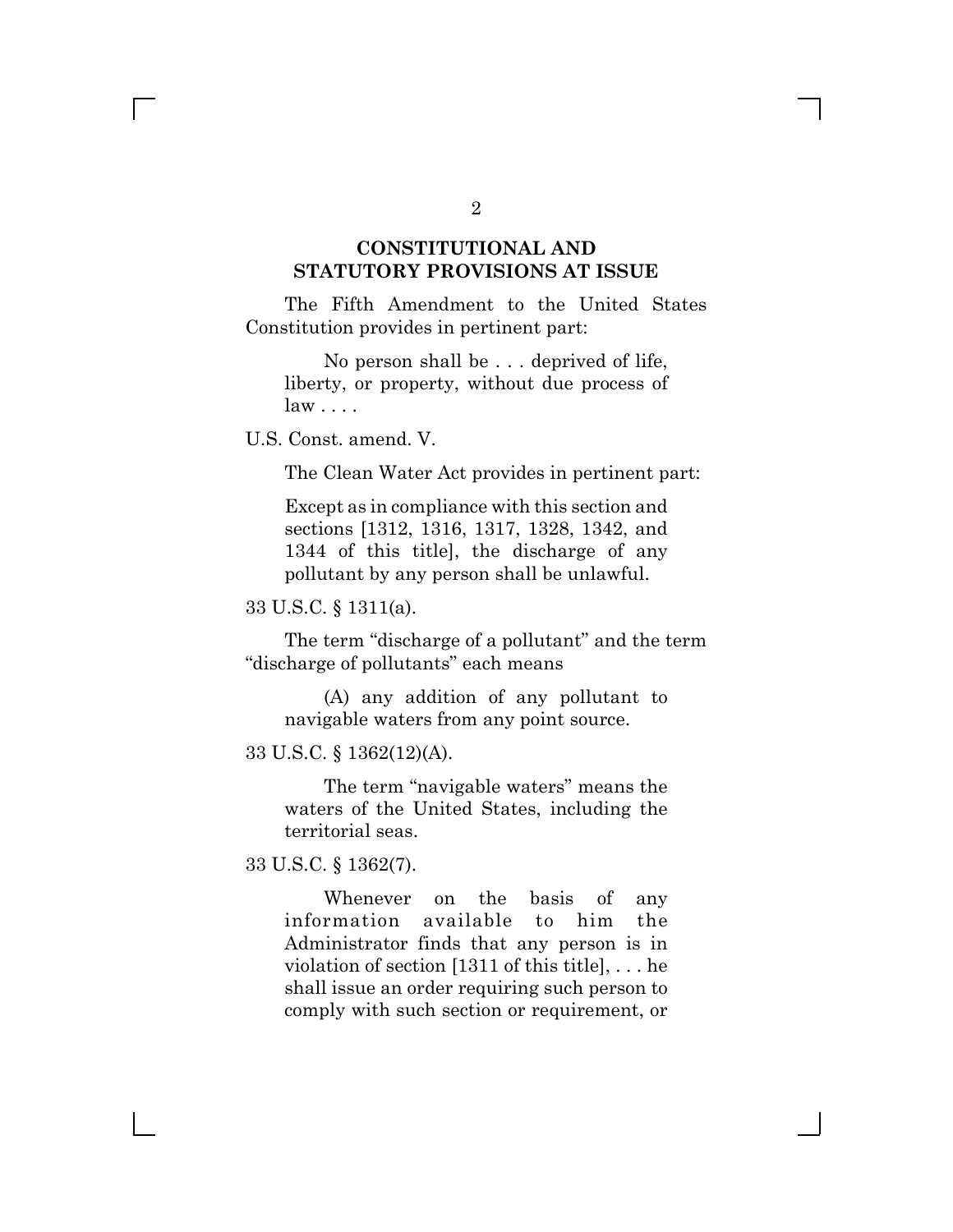he shall bring a civil action in accordance with subsection (b) of this section.

33 U.S.C. § 1319(a)(3).

Any person who violates . . . any order issued by the Administrator under subsection (a) of this section, shall be subject to a civil penalty not to exceed \$25,000 per day for each violation. In determining the amount of a civil penalty the court shall consider the seriousness of the violation or violations, the economic benefit (if any) resulting from the violation, any history of such violations, any good-faith efforts to comply with the applicable requirements, the economic impact of the penalty on the violator, and such other matters as justice may require. For purposes of this subsection, a single operational upset which leads to simultaneous violations of more than one pollutant parameter shall be treated as a single violation.

33 U.S.C. § 1319(d).

(a) This chapter [5 U.S.C. §§ 701, *et seq.*] applies, according to the provisions thereof, except to the extent that—

(1) statutes preclude judicial review . . . .

5 U.S.C. § 701(a)(1).

Agency action made reviewable by statute and final agency action for which there is no other adequate remedy in a court are subject to judicial review.

5 U.S.C. § 704.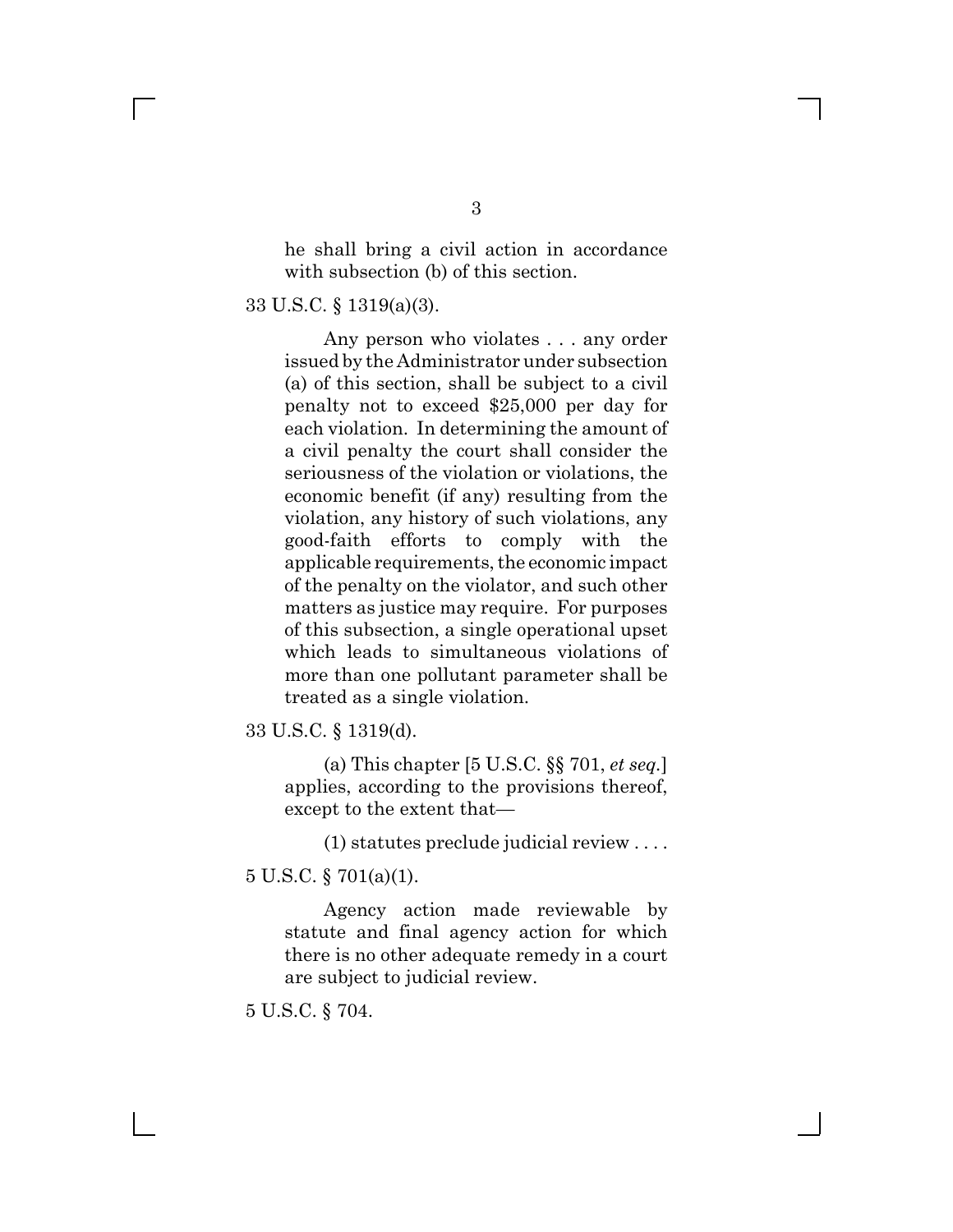### **STATEMENT OF THE CASE**

The Clean Water Act casts a nationwide regulatory net that snags individual citizens doing ordinary, everyday activities. Unlike other environmental statutes, the Clean Water Act is not directed toward a certain field of activity where those involved would be expected to know the applicable regulations. Any citizen engaged in a range of activities may run afoul of the Act. The Clean Water Act's reach is extremely broad, requiring a permit for the discharge of "pollutants"<sup>1</sup> from a "point source"<sup>2</sup> into the "waters of the United States,"3 which phrase has been interpreted by regulation to include "wetlands."<sup>4</sup> Wetlands are themselves defined by complex criteria—including soil type, vegetation, and hydrology<sup>5</sup>—which defy consistent application and are not apparent to the average citizen. The government finds regulable "wetlands" even on land that appears to be totally dry. As testament to the difficulty of determining federal jurisdiction over "wetlands" and other waters, in just the last decade, this Court has

<sup>1</sup> A "pollutant" is defined as, among other things, "dredged spoil, . . . rock, sand, [and] cellar dirt." 33 U.S.C. § 1362(6).

<sup>&</sup>lt;sup>2</sup> A "point source" is defined as "any discernible, confined and discrete conveyance." *Id*. § 1362(14).

<sup>3</sup> *Id*. § 1362(7).

<sup>4</sup> *See* 40 C.F.R. § 230.3(s)(7) (2011); 33 C.F.R. § 328.3(a)(7) (2011).

<sup>5</sup> *See generally* U.S. Army Corps of Engineers, Wetlands Delineation Manual 9-10 (Jan. 1987), *available at* http://el.erdc.usace.army.mil/wetlands/pdfs/wlman87.pdf (last visited Sept. 15, 2011).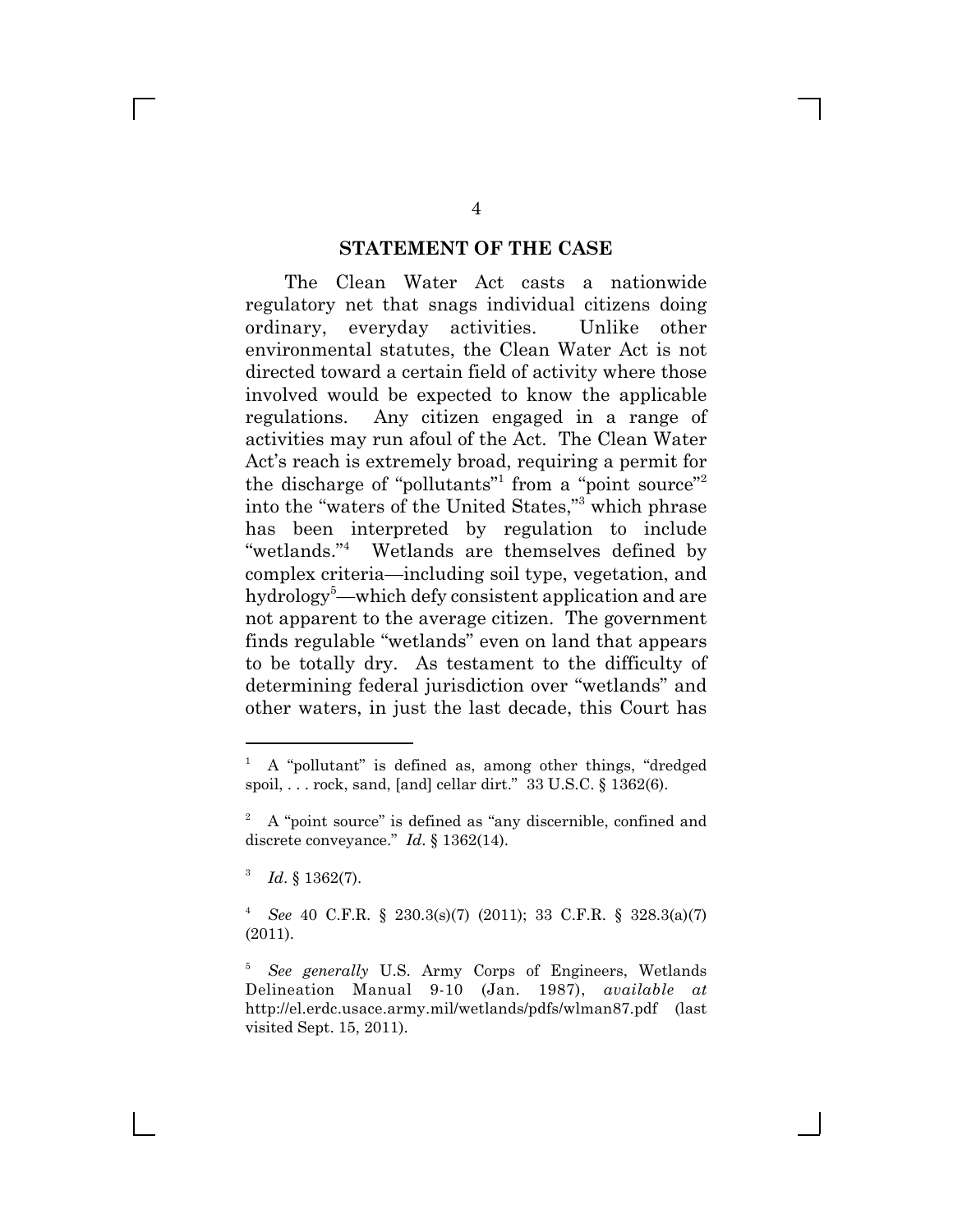twice ruled that EPA and the United States Army Corps of Engineers $6$  have overextended their reach under the Clean Water Act. *See Rapanos v. United States Army Corps of Eng'rs*, 547 U.S. 715 (2006); *Solid Waste Agency of N. Cook County v. United States Army Corps of Eng'rs*, 531 U.S. 159 (2001). It is no surprise then that average citizens may not, and sometimes cannot, know whether they have regulable "wetlands" on their property and that jurisdictional disputes arise.<sup>7</sup>

To make matters worse, if EPA has completed an analysis and made a determination that the property contains jurisdictional "wetlands," the citizen has no right to judicial review of that analysis. If the citizen hires professionals to conduct a "wetlands" determination, EPA is not obligated to accept it. Despite any evidence, professional opinions, or agency advice the citizen obtains, EPA may still impose sanctions by a compliance order if it has "any

 $6$  Although EPA has principal responsibility for administering the Clean Water Act, the Corps administers the Act's permitting process for the discharge of dredged and fill material. Yet even then, EPA retains oversight for the Corps' activities. *See* Memorandum of Agreement Between the Dep't of the Army and the EPA Concerning Federal Enforcement for the Section 404 Program of the Clean Water Act (Jan. 19, 1989) (Guidance), *available at* http://water.epa.gov/lawsregs/guidance/wetlands/ enfoma.cfm (last visited Sept. 15, 2011). *See also* 33 U.S.C. § 1344(c) (authorizing EPA to veto certain Corps-approved discharges).

<sup>7</sup> *See* Mark Latham, Rapanos v. United States*: Significant Nexus or Significant Confusion? The Failure of the Supreme Court to Clearly Define the Scope of Federal Wetland Jurisdiction*, *in The Supreme Court and the Clean Water Act: Five Essays* 5, 6 (2007), *available at* http://www.vjel.org/books/pdf/PUBS10004.pdf (last visited Sept. 15, 2011).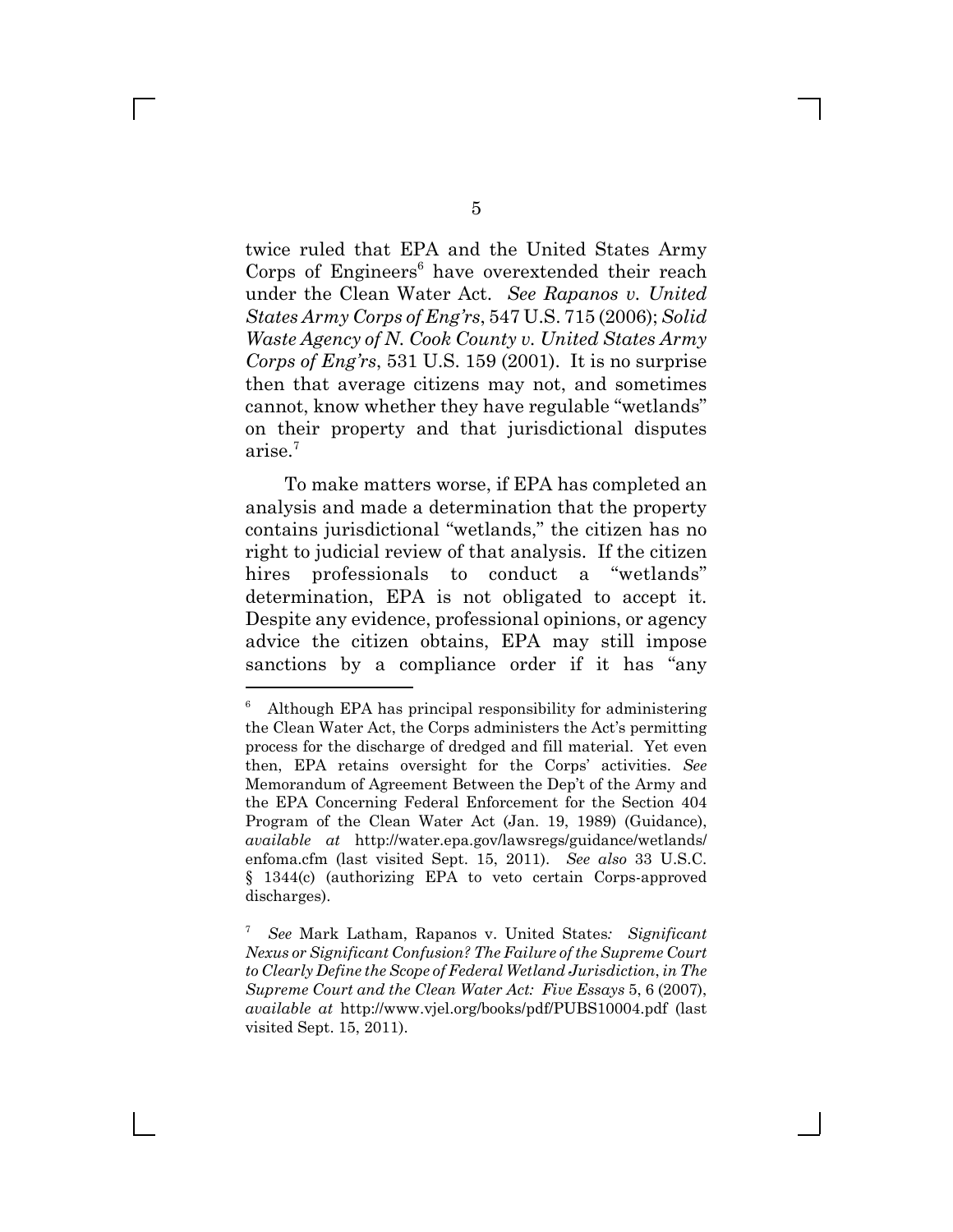information" that the property contains a jurisdictional "wetland." *Cf*. 33 U.S.C. § 1319(a)(3).

Petitioners Michael and Chantell Sackett are individual citizens unwittingly ensnared in this regulatory net. They own a small (0.63 acre) lot near Priest Lake, Idaho, on which they intend to build their family home. Pet. Cert. App. A-2. The lot is within an existing built-out subdivision and is zoned for residential use. *See id*. E-2. There are roads on two sides of the lot and residential lots on the other two sides. Between the lot and the lake are a road as well as other lots on which homes have been built. *See id*. E-2 - E-3; J.A. 10. Prior to purchasing the lot, the Sacketts completed the normal due diligence, including inspecting the property and researching permitting history and regulatory requirements. The Sacketts had obtained no information that gave them any reason to believe that their property contained "wetlands" regulated under the Clean Water Act. They obtained all required local permits and began to build their new home when they were issued an EPA compliance order. *See id*.

The Sacketts were devastated when they received the compliance order. The order charges them with violating the Clean Water Act by placing fill material on their lot. *See* J.A. 20 ("Respondents discharge of pollutants into waters of the United States at the Site without a permit constitutes a violation of section 301 of the Act . . . ."). It suggests that EPA has adjudicated the charge and as a result has imposed serious and costly sanctions on them. *See id*. at 23-24 ("Notice is hereby given that violation of, or failure to comply with, the foregoing Order may subject Respondents to . . . civil penalties . . . or . . . civil action in federal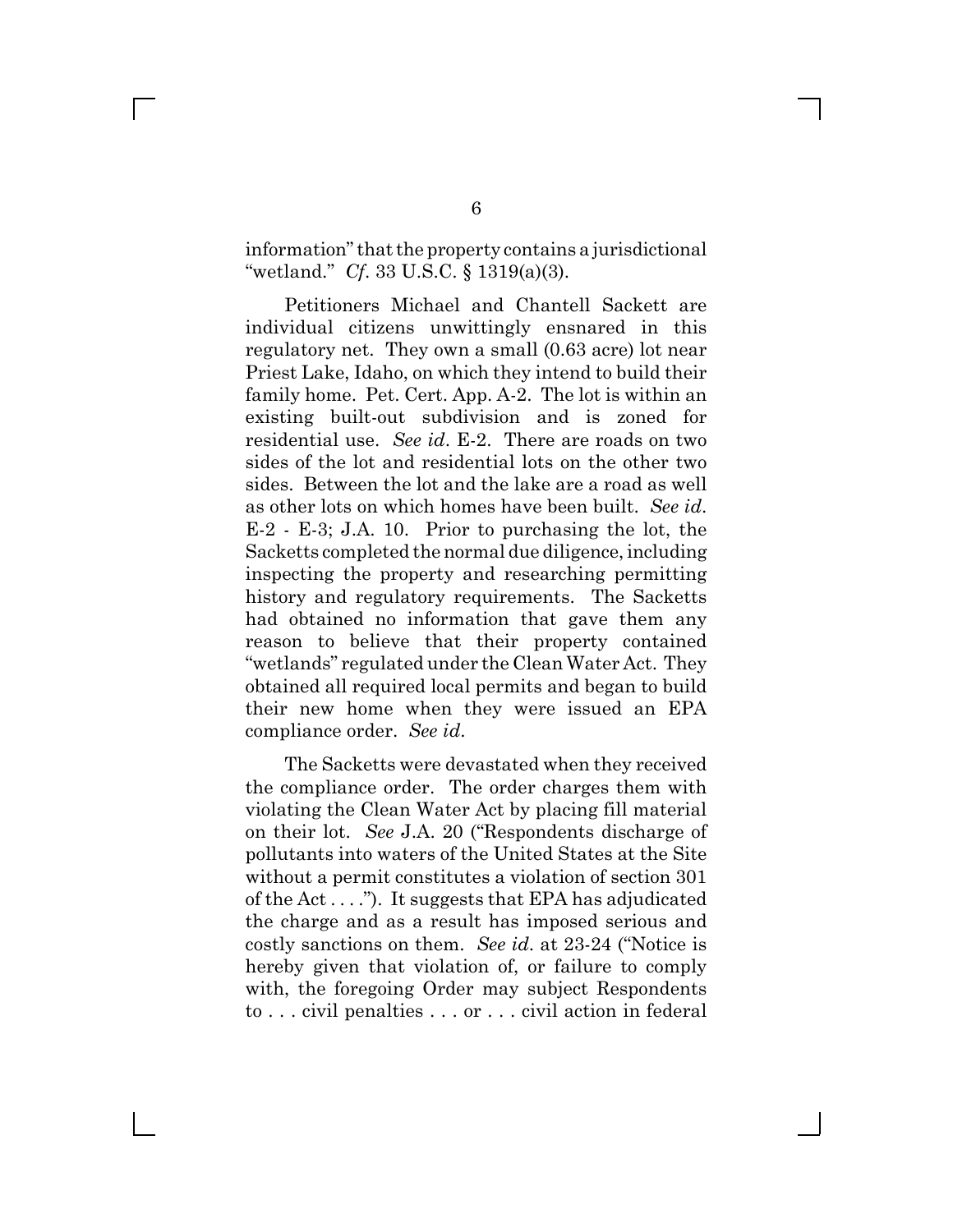court . . . ."). The order contains both prohibitive and mandatory features. First, the order enjoins them from the only authorized use of the property under local law. *See id*. at 21 (directing the Sacketts to "immediately undertake activities to restore the Site" and requiring that the "[f]ill shall be removed and wetland soil returned"). The order, as subsequently amended, requires them, at their own expense, to "remove all unauthorized fill material" and move it to "a location approved by [an] EPA representative," Pet. Cert. App. G-4, as well as to prepare for EPA "photographs of [s]ite conditions prior to and following compliance" with the order. *Id*. G-5. The order revokes their fundamental right to exclude others from their property, requiring them (1) to allow EPA to conduct "an inspection of the Site," (2) to grant "access to the Site and any off-Site areas to which access is necessary to implement" the order, (3) to allow EPA officials "to move freely at the site," and (4) to allow EPA officials to engage in any "actions that EPA determines to be necessary" on the site. *Id*. Given that the order is not based on probable cause, it withdraws the Sacketts' constitutional right to be free of unreasonable searches by requiring them to grant access to "all records and documentation related to the conditions at the [s]ite and the restoration activities conducted pursuant to this [o]rder." *Id*.

Even after completion of the fill removal, the compliance order continues to control the use of the Sacketts' property. As originally crafted, the order required that: (1) the "entire [s]ite shall be planted with container stock of native scrub-shrub, broadleaved deciduous wetland plants and seeded with native herbaceous wetland plants"; (2) "[t]rees and tall shrub species shall be planted approximately 10 feet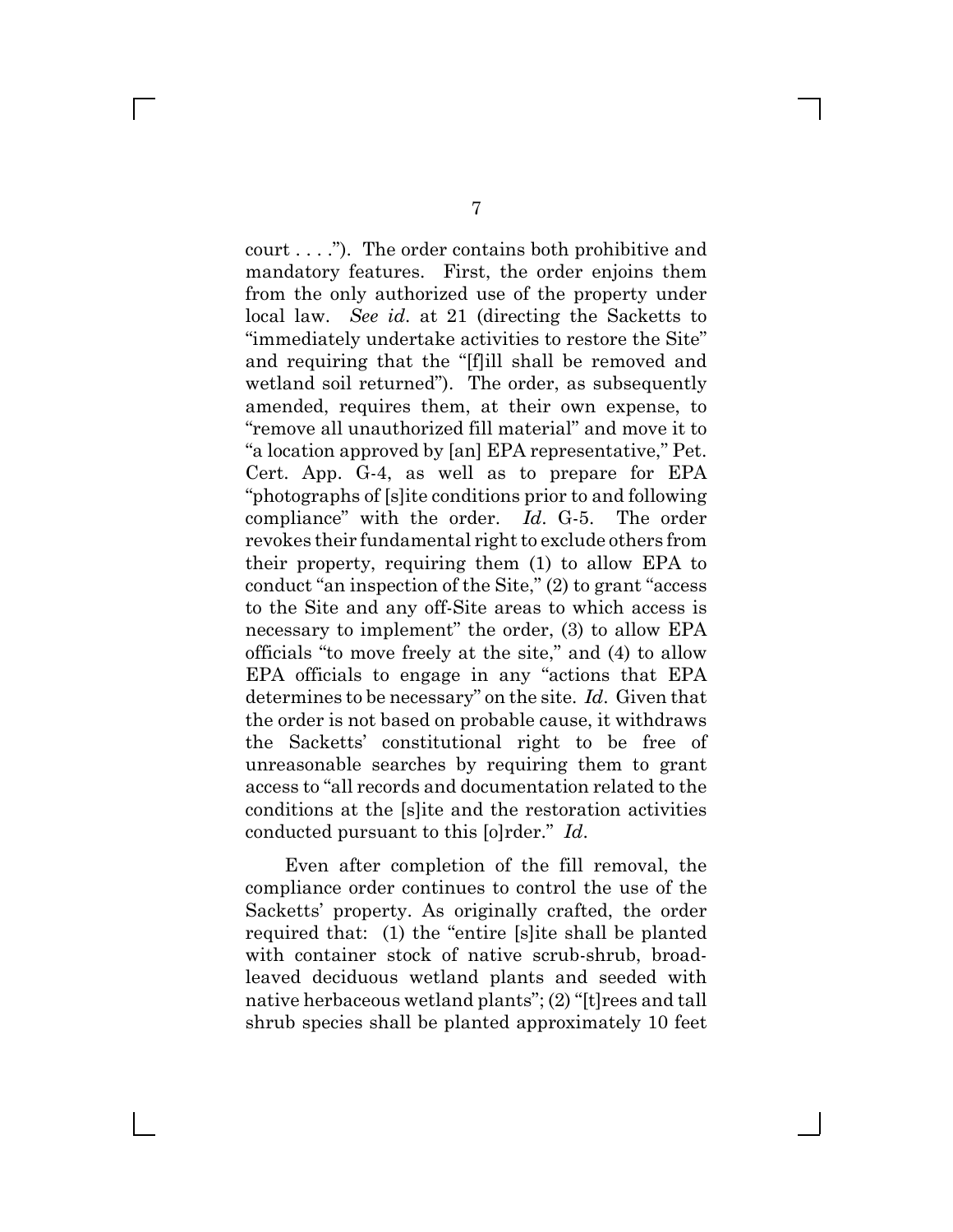apart on center over the entire Site"; (3) "[f]ast growing, native perennial woody species common to wetland areas of northern Idaho shall be incorporated into the plantings"; (4) the "[s]ite shall be fenced for the first three growing seasons"; and (5) "[m]onitoring of vegetation on the restored [s]ite for survival and ground coverage shall be performed in October 2008, June 2009, October 2009, and October 2010." J.A. 26- 28. Following several amendments made after the filing of the Sacketts' lawsuit, the order now requires that the Sacketts restore the site "to its original, pre-disturbance topographic condition with the original wetlands soils that were previously removed from the Site." Pet. Cert. App. G-4. The very existence of the order, subjecting the property to a federal mandate, prohibiting the intended, authorized use, and requiring expensive remedial actions, substantially reduces the value of the property and limits the Sacketts' ability to alienate it. As if to ensure this deprivation of their property interest, the compliance order requires the Sacketts to provide a copy of the order to anyone interested in the property "at least 30 days prior to the transfer of such interest." *Id*. G-6.

Although there has been no judicial decision to establish EPA's jurisdiction and authority to impose these deprivations, the compliance order threatens the Sacketts with various "SANCTIONS," Pet. Cert. App. G-7, including civil penalties of up to \$37,500 per day if they do not comply with the order.<sup>8</sup> Further,

<sup>8</sup> The Clean Water Act provides that civil penalties cannot exceed \$25,000 per day. *See* 33 U.S.C. § 1319(d). Congress, however, has authorized EPA to increase that amount to reflect the effects of inflation. *See* 28 U.S.C. § 2461 note, *as amended*, 31 U.S.C. § 3701 note. At the time the amended compliance order (continued...)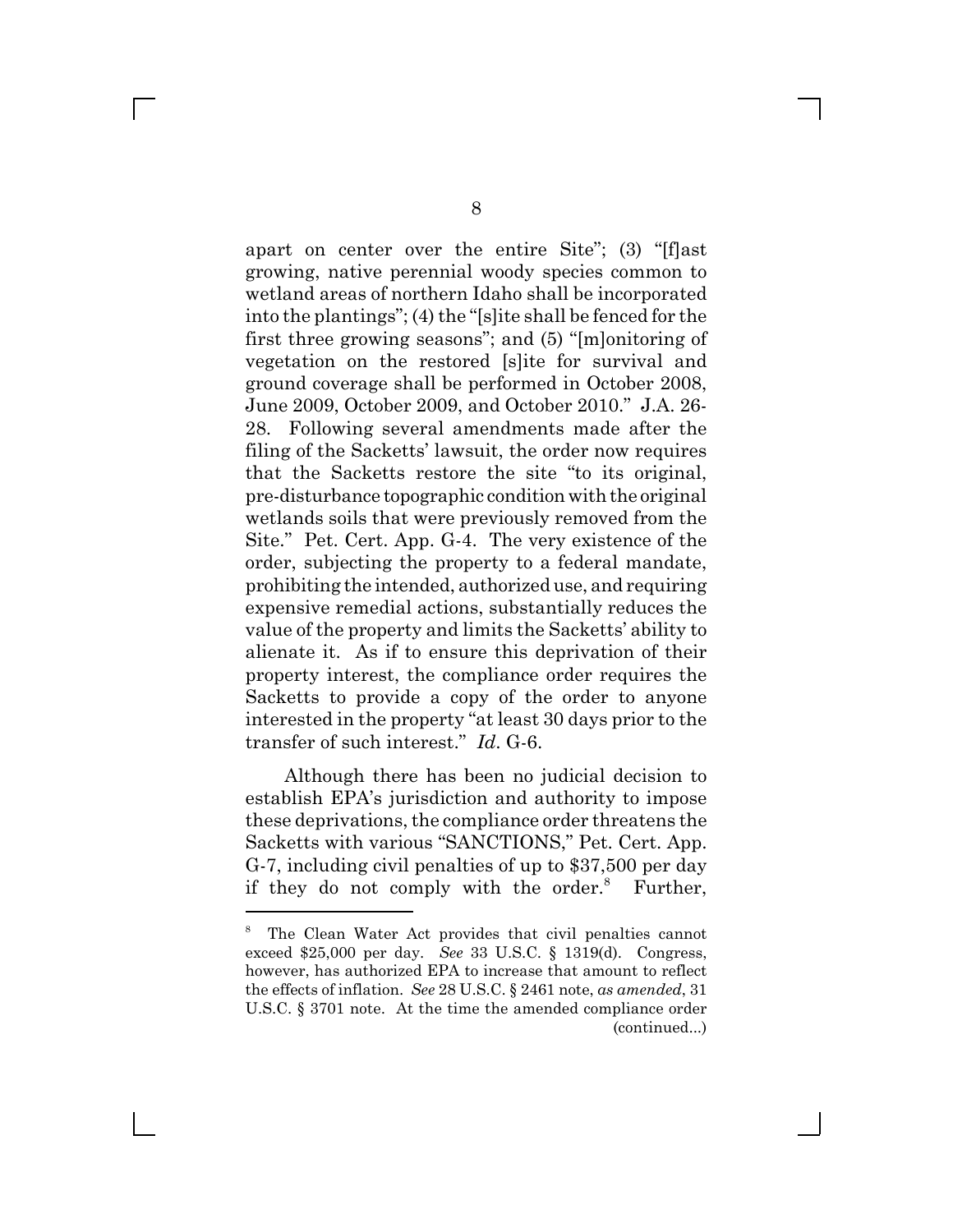although violation of a compliance order does not itself incur criminal penalties, the order puts the Sacketts on notice that EPA believes that their property contains jurisdictional wetlands; and such notice can often be the moving factor in convincing the Department of Justice to bring a criminal action.<sup>9</sup> The order imposes these dire consequences based on "any information" that the Sacketts' activity may be a violation of the Clean Water Act. *See* 33 U.S.C. § 1319(d).

Believing that their property was not a "wetland" within EPA's jurisdiction, the Sacketts attempted to resolve the compliance order informally, but EPA refused to address the Sacketts' jurisdictional arguments. Pet. Cert. App. A-3. Therefore, in April, 2008, the Sacketts filed suit to contest the jurisdictional bases for the order. The Sacketts' complaint asserts three claims.

The first claim alleges that EPA does not have jurisdiction over the property, and that as a consequence the compliance order should be set aside under the Administrative Procedure Act (APA), 5 U.S.C. §§ 701-706. *See* J.A. 13. The APA authorizes a

<sup>8</sup> (...continued)

was issued against the Sacketts, EPA had augmented the civil penalty amount, pursuant to this authority, to \$32,500 per day. *See* Pet. Cert. App. G-7. But effective January 12, 2009, EPA increased the penalty again to \$37,500. *See* 74 Fed. Reg. 626, 627 (Jan. 7, 2009). Therefore, as stated in the text, the Sacketts today stand liable for up to \$37,500 per day in civil penalties for failing to comply with the compliance order.

<sup>9</sup> *See* U.S. EPA, Guidance on Choosing Among Clean Water Act Administrative, Civil and Criminal Enforcement Remedies, at 4-5 (Aug. 28, 1987), *available at* http://www.epa.gov/compliance/ resources/policies/civil/ cwa/cwacivcriminenfremed-mem.pdf (last visited Sept. 15, 2011).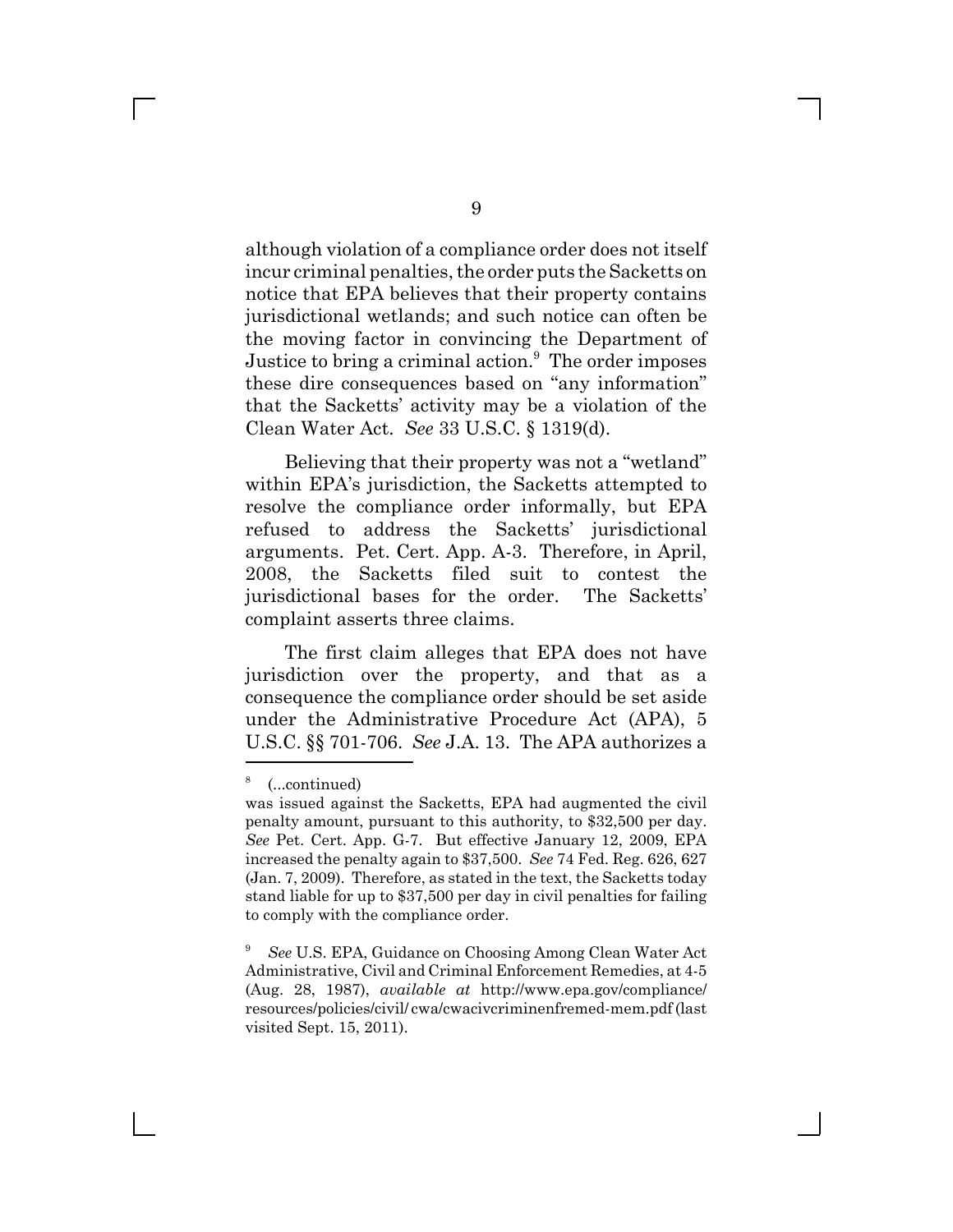reviewing court to set aside final agency action that is, among other things, "arbitrary, capricious, an abuse of discretion, or otherwise not in accordance with law." 5 U.S.C. § 706(2)(A).

The second and third claims assert that the compliance order violates the Sacketts' due process rights. J.A. 13-14. The second claim turns on the basic principle that, before a person can be deprived of liberty or property, he is entitled to a full and fair hearing "at a meaningful time and in a meaningful manner." *Armstrong v. Manzo*, 380 U.S. 545, 552 (1965). The third claim is based on the related principle that a person cannot be punished for conduct that violates an "impermissibly vague" law. *Vill. of Hoffman Estates v. Flipside, Hoffman Estates, Inc.*, 455 U.S. 489, 497 (1982).

Shortly after the complaint's filing and the issuance of the existing amended compliance order, EPA moved to dismiss the Sacketts' action. EPA contended that the order is not subject to judicial review under the APA, and that it does not violate due process. In a memorandum decision issued August 7, 2008, the district court granted EPA's motion to dismiss, holding that it lacked jurisdiction to adjudicate the Sacketts' APA and due process claims. *See* Pet. Cert. App. C. In an order issued October 9, 2008, the district court denied the Sacketts' motion for clarification and reconsideration, concluding that its dismissal order did not need clarification and that the Sacketts had not stated an adequate basis for reconsideration. *See* J.A. 2.

The Sacketts then appealed to the Ninth Circuit Court of Appeals. In a decision issued September 17,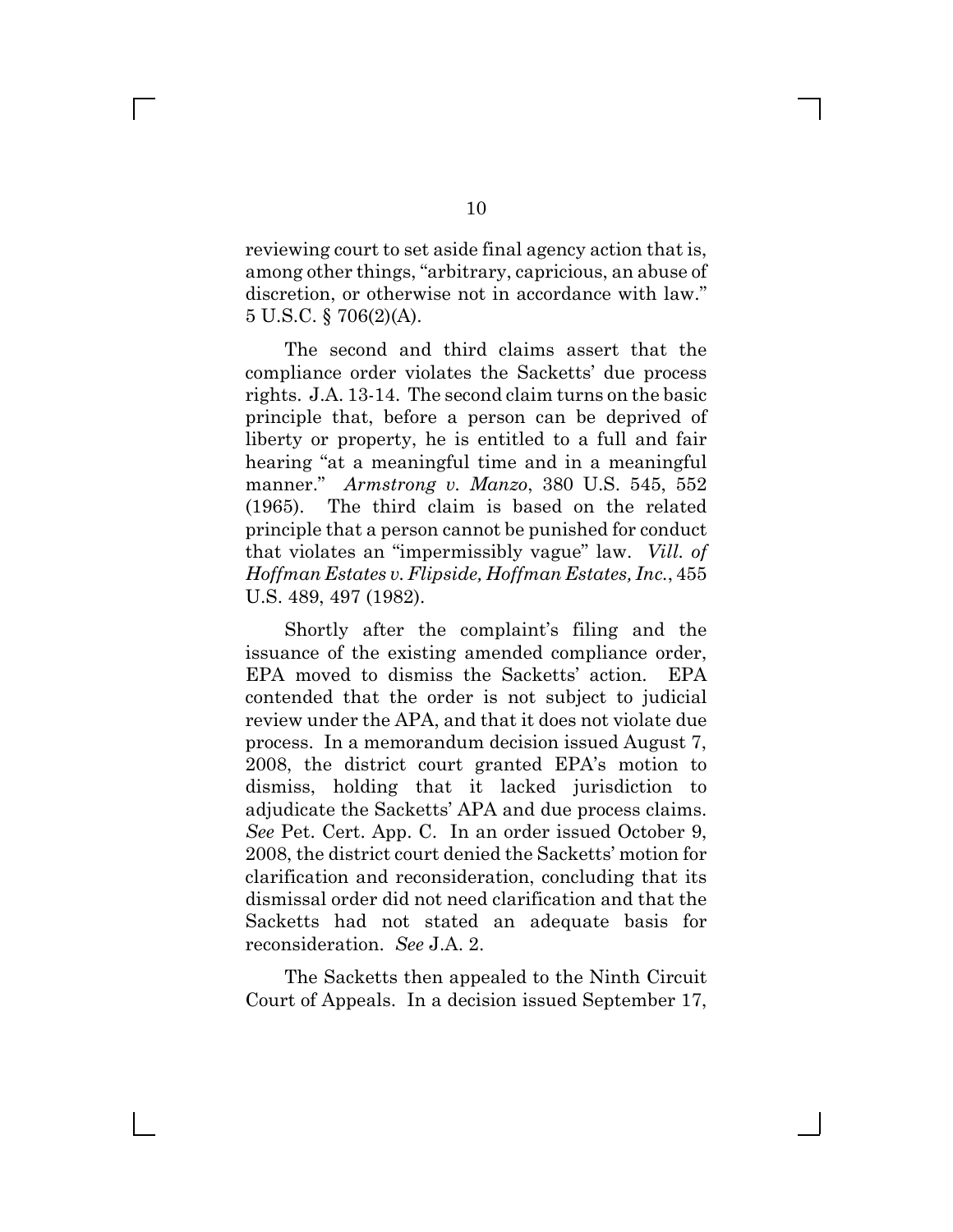2010, the court affirmed the district court's dismissal. *See* Pet. Cert. App. A.

The Ninth Circuit's decision comprises a three-part analysis. In the initial part, the court created a constitutional problem by reading the Clean Water Act to preclude judicial review of the compliance order. The court acknowledged both that the Clean Water Act's express language does not mandate the interpretation it ultimately adopted, Pet. Cert. App. A-6, and that courts should avoid statutory interpretations that raise serious constitutional questions. Nevertheless, the Ninth Circuit strove to support its interpretation by relying on just three of the factors set forth in *Block v. Community Nutrition Institute*, 467 U.S. 340, 351 (1984), for determining whether Congress intends to preclude judicial review under the APA. The factors that the Ninth Circuit used were the Clean Water Act's purported statutory structure, purposes, and legislative history. *See* Pet. Cert. App. A-6 - A-9.

But in relying on these factors, the court never considered whether contrary inferences might support the conclusion that Congress *did* intend for individuals like the Sacketts to obtain review under the APA. Similarly, the court never considered whether the nature of the compliance order itself (one of the *Block* factors that the Ninth Circuit left unaddressed) supports review under the APA. The court's failure to assess the factor dealing with the "nature of the administrative action" is significant, given that the APA forbids the imposition of sanctions unless an agency acts within its statutory jurisdiction and authority, *see* 5 U.S.C. § 558(b), two considerations naturally inviting judicial review.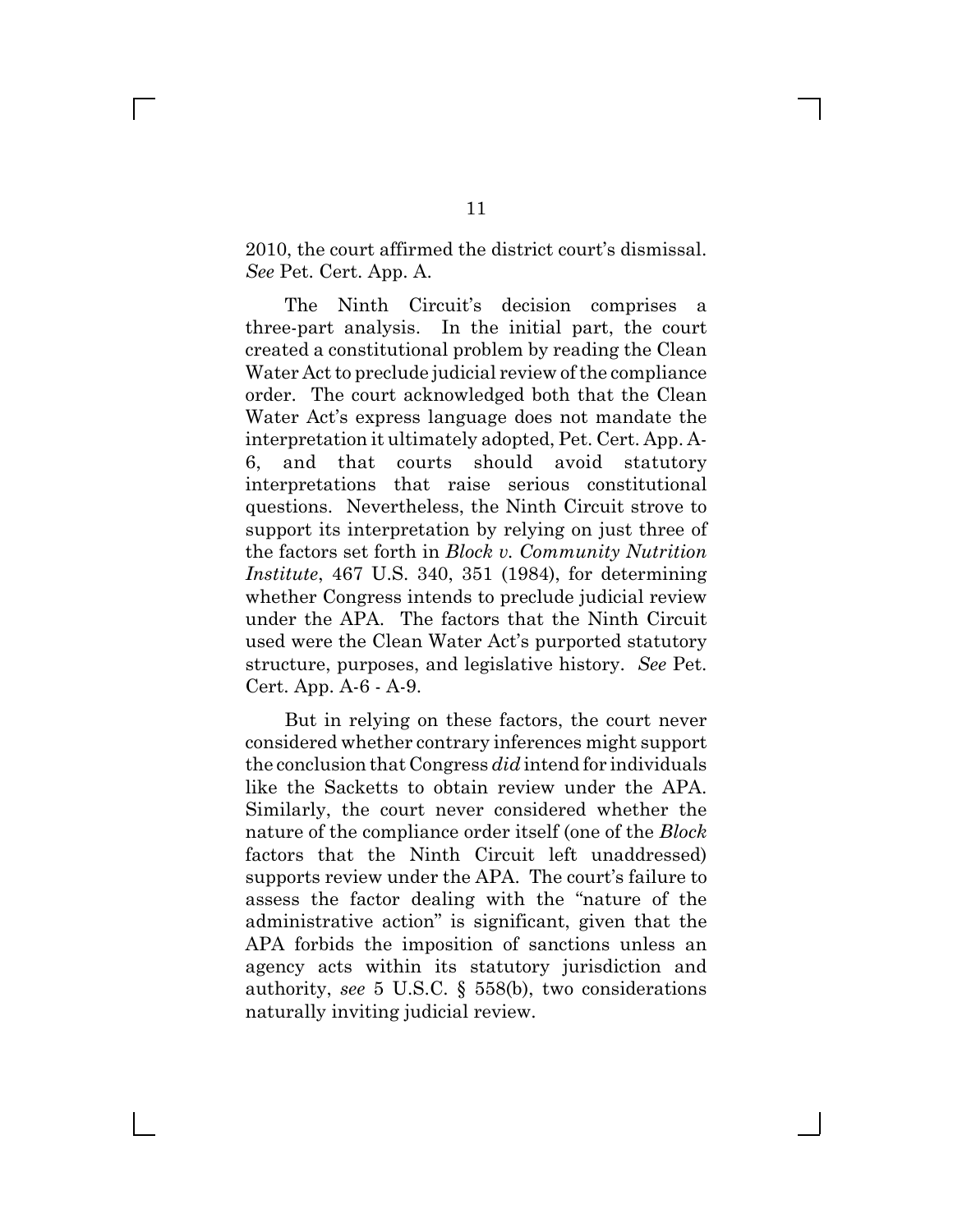The Ninth Circuit also sought support for its interpretation from other courts that have held that the Clean Water Act precludes review of purportedly "pre-enforcement" actions, such as compliance orders,  $^{10}$ Pet. Cert. App. A-6, even though these cases ignored, or addressed only cursorily, the due process implications of denying judicial review to individuals like the Sacketts.

Later, the Ninth Circuit attempted to resolve the constitutional quandary it created by its narrow reading of the Clean Water Act. The court acknowledged that the Sacketts have a due process right to meaningful judicial review of the compliance order at a meaningful time, and that the Act's failure to provide such review could in theory be unconstitutional. The court also acknowledged that the Clean Water Act, read literally, authorizes civil liability for violations of compliance orders, regardless of whether the Act itself has been violated. And, the court acknowledged that this reading of the Act (adopted by the Eleventh Circuit in *Tennessee Valley Authority (TVA) v. Whitman*, 336 F.3d 1236 (11th Cir. 2003), for an analogous provision of the Clean Air Act) would mean that the Sacketts' compliance order is unconstitutional if it is not subject to judicial review. *See* Pet. Cert. App. A-10 - A-11. But the court rejected a literal interpretation of the Clean Water Act's text, instead holding that, if and when EPA chooses to enforce the compliance order in federal court, the

 $\mathbf{I}$ 

<sup>10</sup> *See Laguna Gatuna, Inc. v. Browner*, 58 F.3d 564 (10th Cir. 1995), *cert. denied*, 516 U.S. 1071 (1996); *S. Ohio Coal Co. v. Office of Surface Mining, Reclamation & Enforcement*, 20 F.3d 1418 (6th Cir.), *cert. denied*, 513 U.S. 927 (1994); *S. Pines Assocs. v. United States*, 912 F.2d 713 (4th Cir. 1990); *Hoffman Group, Inc. v. EPA*, 902 F.2d 567 (7th Cir. 1990).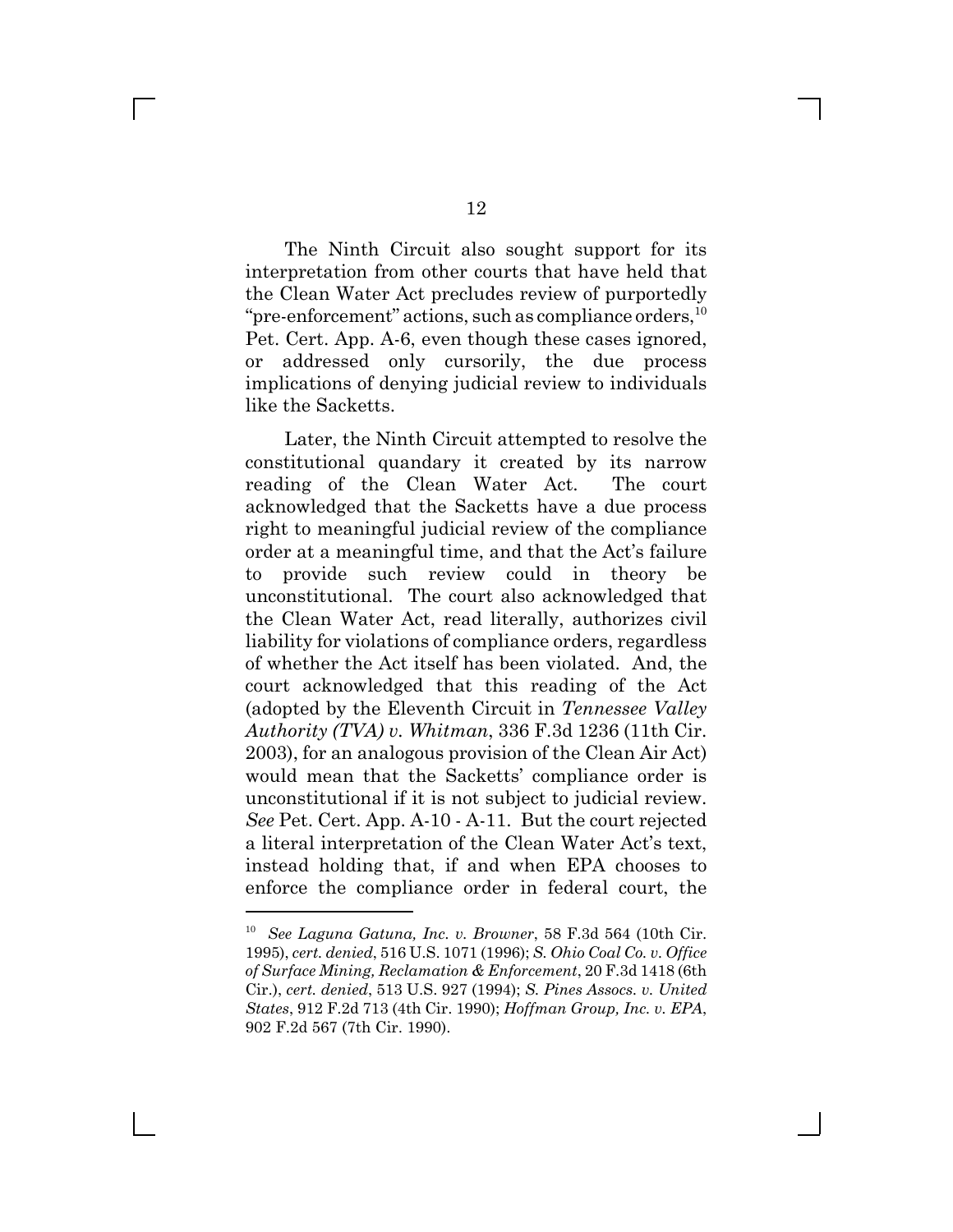Sacketts may then raise a jurisdictional defense. Pet. Cert. App. A-11 - A-12.

In the final part of its analysis, the Ninth Circuit held that delaying judicial review of the Sacketts' compliance order does not create a " 'constitutionally intolerable choice' " of suffering onerous compliance costs or accepting judicial review only at the risk of significant liability. Pet. Cert. App. A-13 (quoting *Thunder Basin Coal Co. v. Reich*, 510 U.S. 200, 218 (1994)). The court based this conclusion on two grounds.

First, the court reasoned that the Sacketts can contest EPA's jurisdiction to issue a compliance order by applying for a permit and seeking judicial review of the permit's denial. Pet. Cert. App. A-13 - A-14. The court, however, did not explain the manner in which the permitting process can provide review of the compliance order, given that (1) review would be limited to the permit denial or contested permit conditions, and (2) the Sacketts are precluded by regulation from even applying for a permit until the compliance order is resolved. Also, the court did not address the Sacketts' contention that, under *Thunder Basin*, the Clean Water Act permitting process is too onerous to provide constitutionally adequate review, because that process is frequently ruinously expensive and time-consuming, and its costs are not recoverable.

Second, the court reasoned that, if and when EPA seeks civil penalties for the Sacketts' failure to comply with the compliance order, the amount of those penalties will be left to the equitable discretion of a federal judge, not EPA. Pet. Cert. App. A-14 - A-15. But the court did not address the fact that even a substantial "good faith" reduction in liability would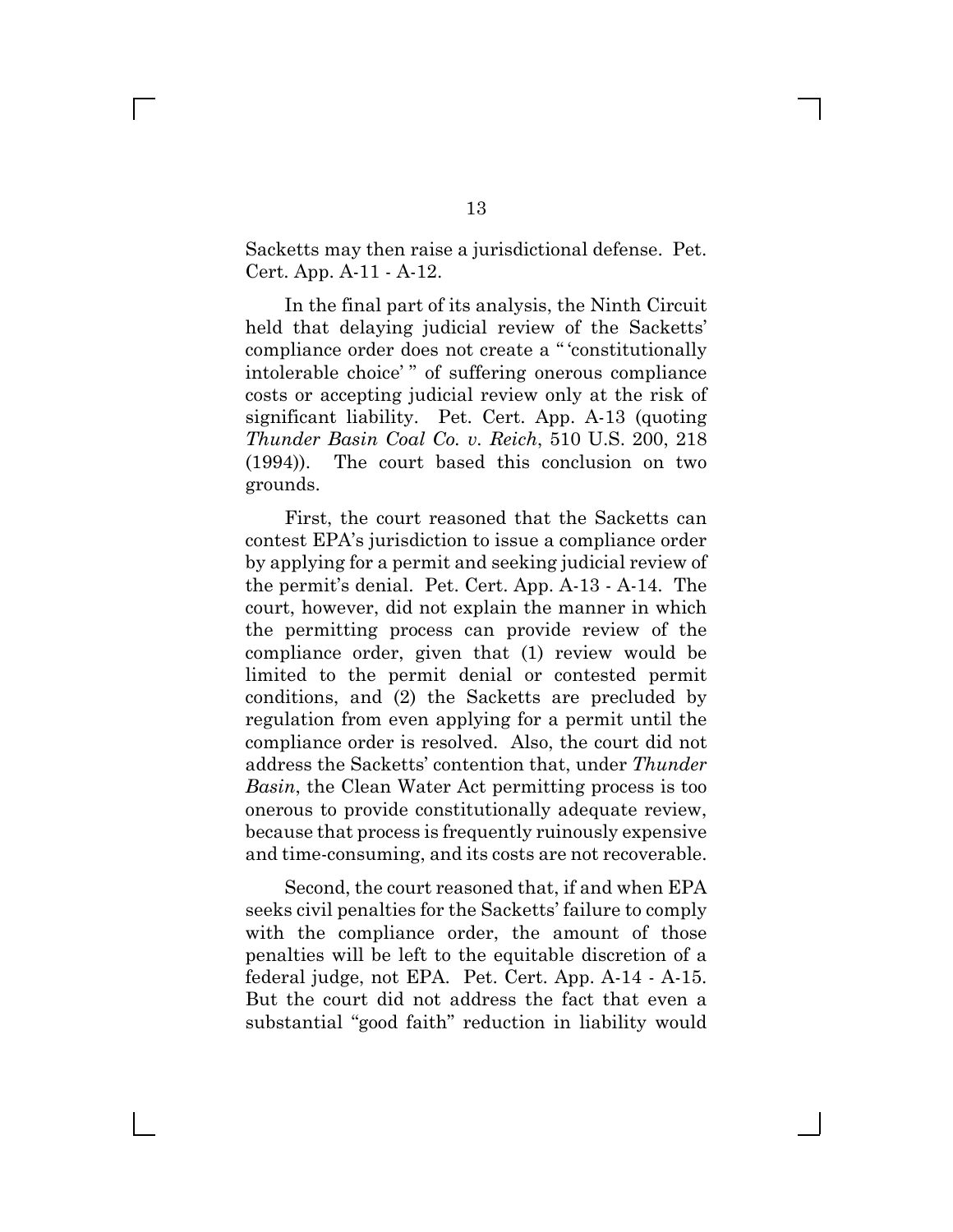still leave the Sacketts paying an immense civil penalty; indeed, a 99% reduction to the statutory maximum for four years of noncompliance would exceed \$500,000.

Accordingly, the court concluded that the Clean Water Act precludes APA review, and that such preclusion does not violate the Sacketts' due process rights. Pet. Cert. App. A-15.

#### **SUMMARY OF ARGUMENT**

The compliance order violates the Sacketts' due process rights. The order has deprived the Sacketts of their right to the reasonable use and enjoyment of their property, and their right to be free from unreasonable searches and seizures. The order will continue to deprive them of these rights for the indefinite future.

The Sacketts have never been offered any opportunity for meaningful review of the compliance order. EPA has no administrative process the exhaustion of which will produce an action reviewable in court. The Clean Water Act's compliance order enforcement provisions do not provide meaningful review, either. The Sacketts cannot initiate such review, but instead are left to the mercy and whim of EPA, never certain whether or when the agency will bring an enforcement action. Such review is available, if at all, only by ignoring or violating the compliance order and thereby incurring the potential for sanctions of up to \$37,500 per day. Even if the Sacketts comply with the order, they still cannot seek judicial review.

This Court's precedents confirm that judicial review that can be obtained only on such terms as EPA offers the Sacketts is constitutionally inadequate.

 $\mathbb{R}^n$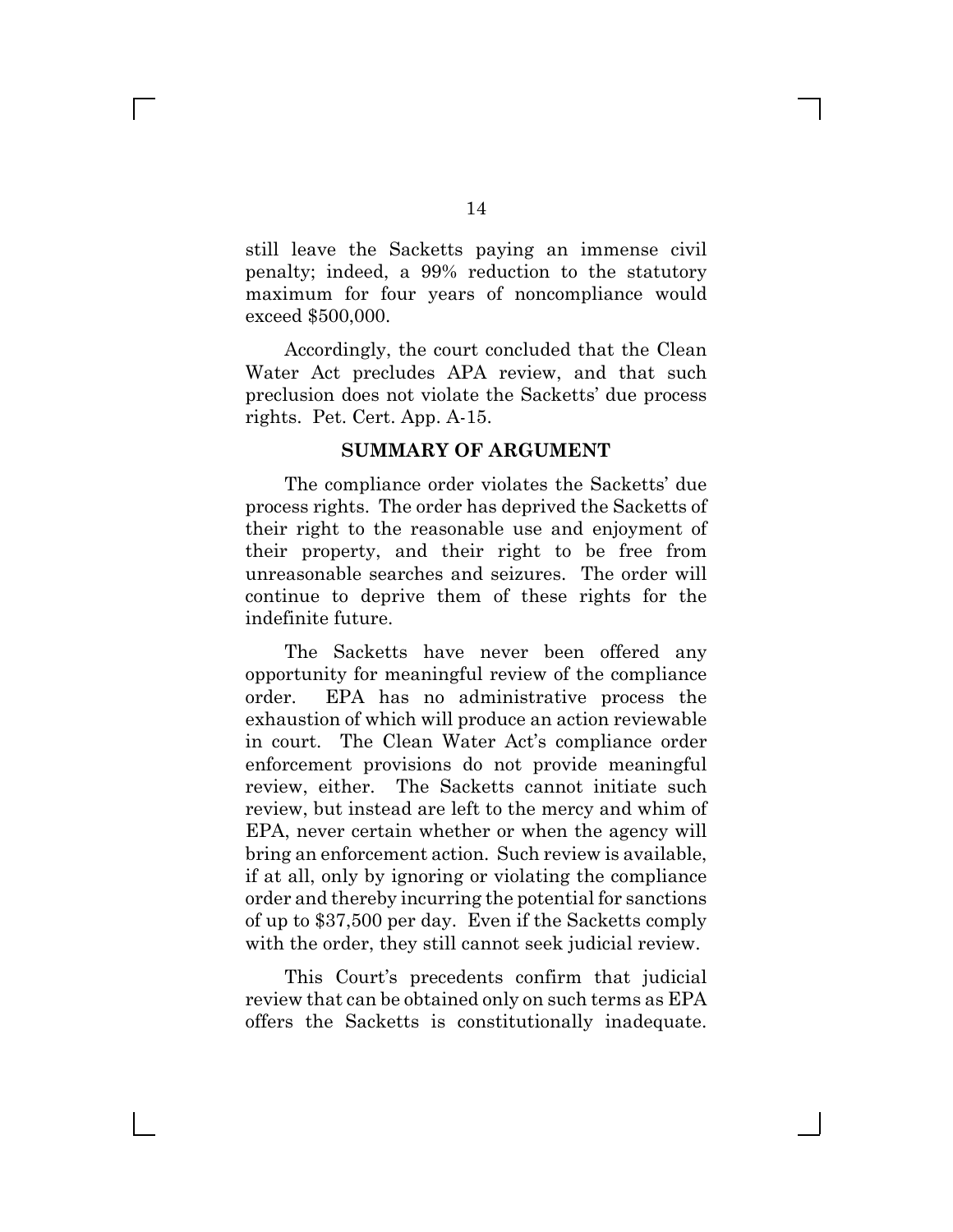Under the principle of *Ex parte Young*, 209 U.S. 123 (1908), judicial review is constitutionally inadequate if it can be obtained only by running the risk of significant civil or criminal liability, and if judicial review cannot otherwise be had while complying. That principle applies fully to the Sacketts' predicament: review in an EPA enforcement proceeding can occur (if at all) only through the Sacketts' refusal to comply. There is no process whereby the Sacketts can comply with the order and seek review.

Nothing in *Thunder Basin*, the Court's most recent explication of *Ex parte Young*, is to the contrary. Unlike the parties in *Thunder Basin*, (1) the Sacketts cannot initiate review, (2) the Sacketts have already been subjected to a serious deprivation, (3) the Clean Water Act does not authorize temporary relief from compliance orders or provide any post-issuance process; and (4) the Sacketts cannot comply with the order *and* seek review.

Nevertheless, constitutionally adequate review of the compliance order should be available under the APA. That Act establishes a strong presumption in favor of judicial review of agency action, and there is no competent evidence that Congress intended otherwise. When considered *in pari materia* with the APA, the Clean Water Act can and should be read so as not to preclude judicial review of compliance orders.

Contrary to the decision of the Ninth Circuit, the nature of a Clean Water Act compliance order supports the need for judicial review. Unlike a cease and desist order, a compliance order operates like a mandatory injunction and imposes sanctions for its violation, attributes that are well-fitted for prompt judicial review. Also, the structure and purpose of the Clean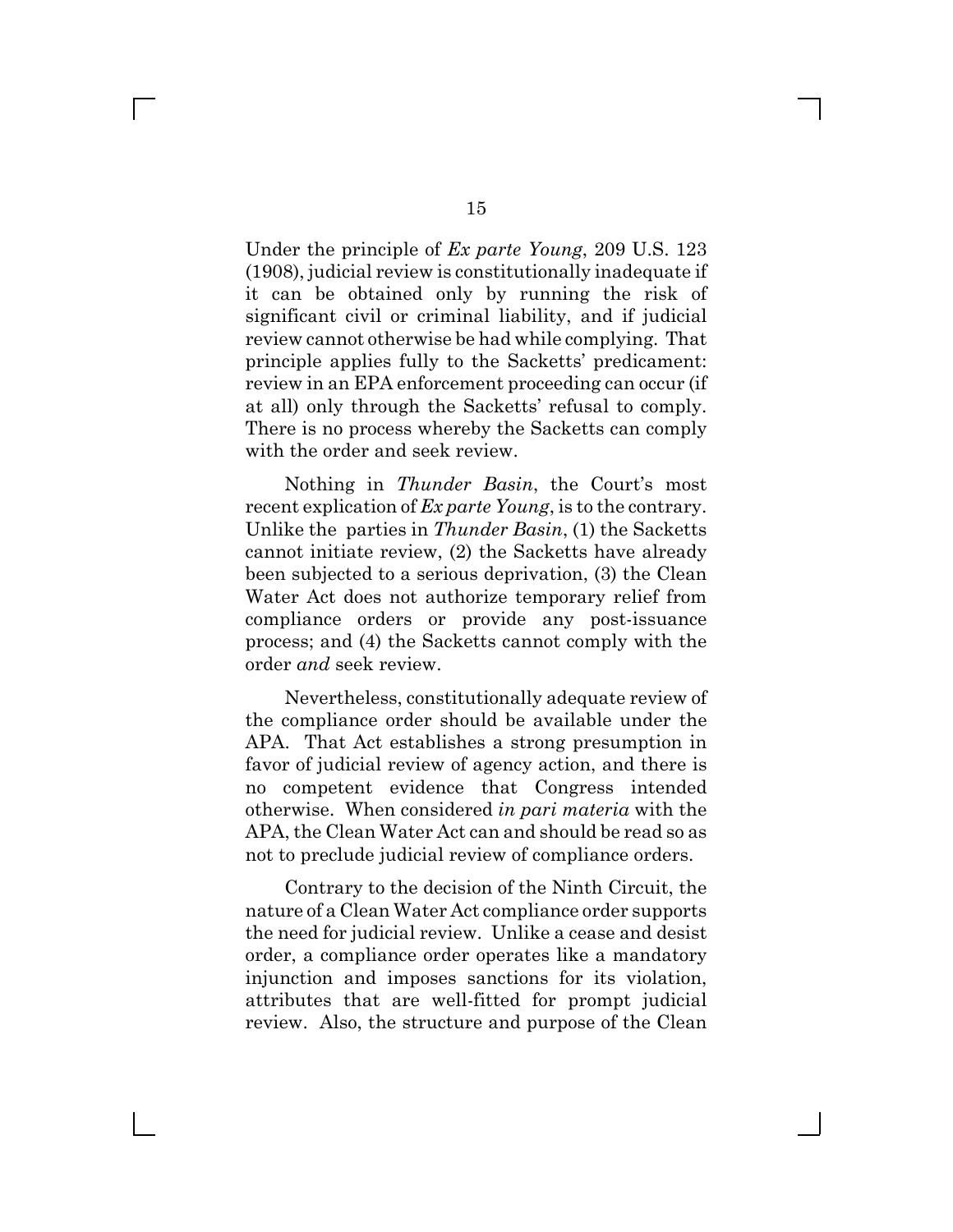Water Act support an interpretation favoring judicial review. The Clean Water Act contains no "channeling" structure or provision expressly precluding review, and such review would be consistent with the Act's enforcement objectives. Allowing judicial review under the APA would not limit EPA's prosecutorial discretion or its ability to respond quickly to environmental emergencies, but would in fact support EPA's administration by giving both individuals like the Sacketts and the agency an early decision as to whether EPA has authority over a given land-use activity and the Clean Water Act's legislative history provides no support for a contrary view.

Further supporting review is this Court's "avoidance" canon, which counsels courts to avoid statutory interpretations that would create serious constitutional questions. By construing the Clean Water Act to allow review under the APA, the due process violation resulting from the absence of such review can be avoided.

Last, the compliance order constitutes final agency action. It represents the consummation of EPA's decisionmaking process, as there is no further administrative process governing the order; and the order imposes severe sanctions on the Sacketts. The order's finality is confirmed by *Alaska Department of Environmental Conservation (ADEC) v. EPA*, 540 U.S. 461 (2004), in which this Court held that a closely analogous Clean Air Act compliance order was final agency action.

Accordingly, the Sacketts should be allowed to seek judicial review under the APA.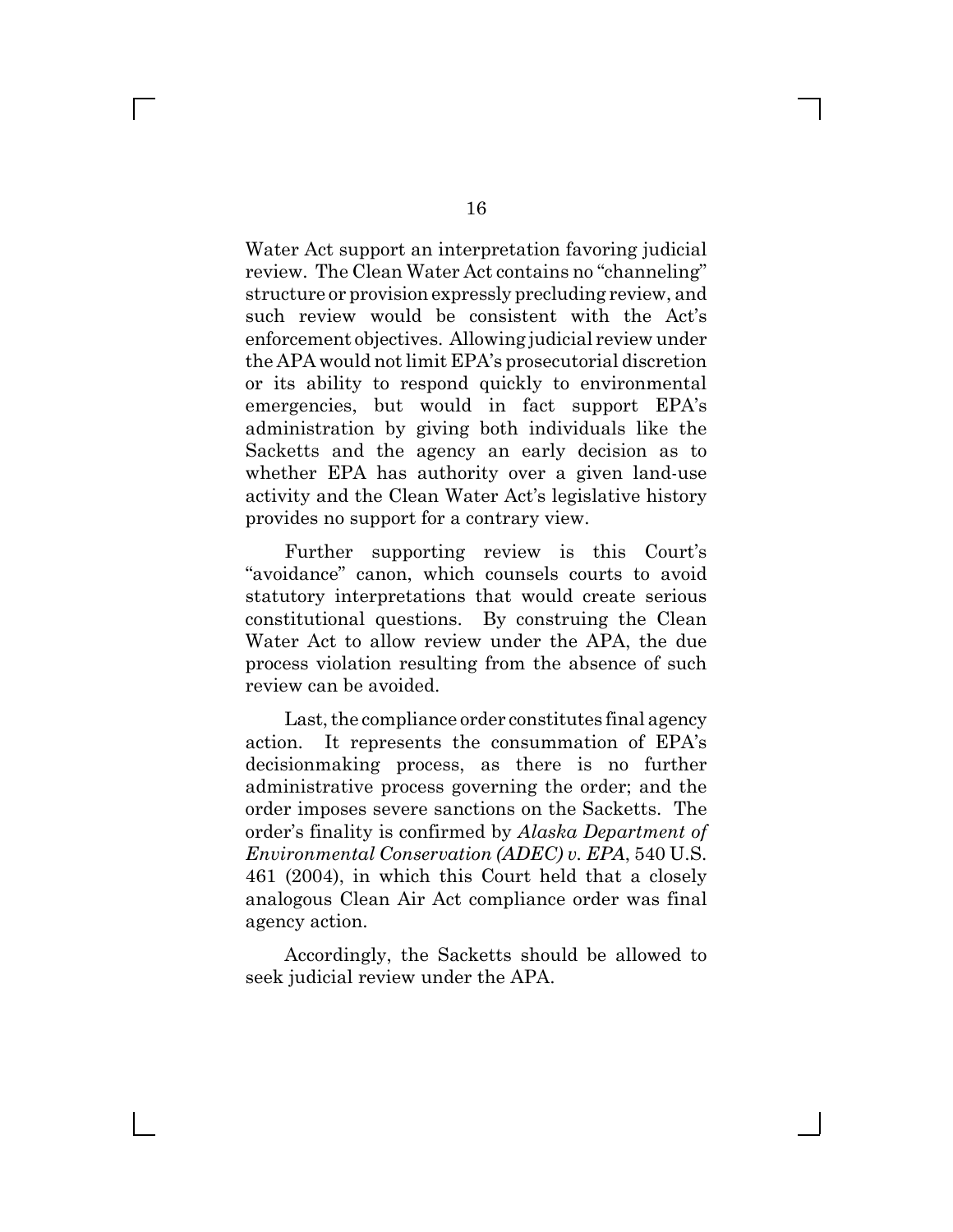#### **ARGUMENT**

**I**

## **THE CLEAN WATER ACT COMPLIANCE ORDER ISSUED AGAINST THE SACKETTS VIOLATES THEIR DUE PROCESS RIGHTS**

The Sacketts base their due process claims on the facts that (1) EPA has imposed on them severe sanctions that deprive them of fundamental property interests, and (2) the Clean Water Act provides them no opportunity for meaningful judicial review of the compliance order. "[T]he central meaning of procedural due process [is that] '[p]arties whose rights are to be affected are entitled to be heard.'" *Fuentes v. Shevin*, 407 U.S. 67, 80 (1972) (quoting *Baldwin v. Hale*, 68 U.S. (1 Wall.) 223, 233 (1864)). The hearing must be provided "at a meaningful time and in a meaningful manner." *Armstrong*, 380 U.S. at 552. As demonstrated below, the compliance order violates the Sacketts' due process rights because the Clean Water Act, as interpreted by the Ninth Circuit and EPA, does not afford meaningful judicial review.

#### **A. The Compliance Order Has Deprived the Sacketts of Protected Interests**

The compliance order has deprived the Sacketts of the only permitted economically viable use of their property. *Cf. Fuentes*, 407 U.S. at 86 ("Any significant taking of property . . . is within the purview of the Due Process Clause."); *Sniadach v. Family Fin. Corp.*, 395 U.S. 337, 342 (1969) (Harlan, J., concurring) (deprivation of the use of property falls within the Due Process Clause's scope). The compliance order states that the Sacketts have committed "a violation of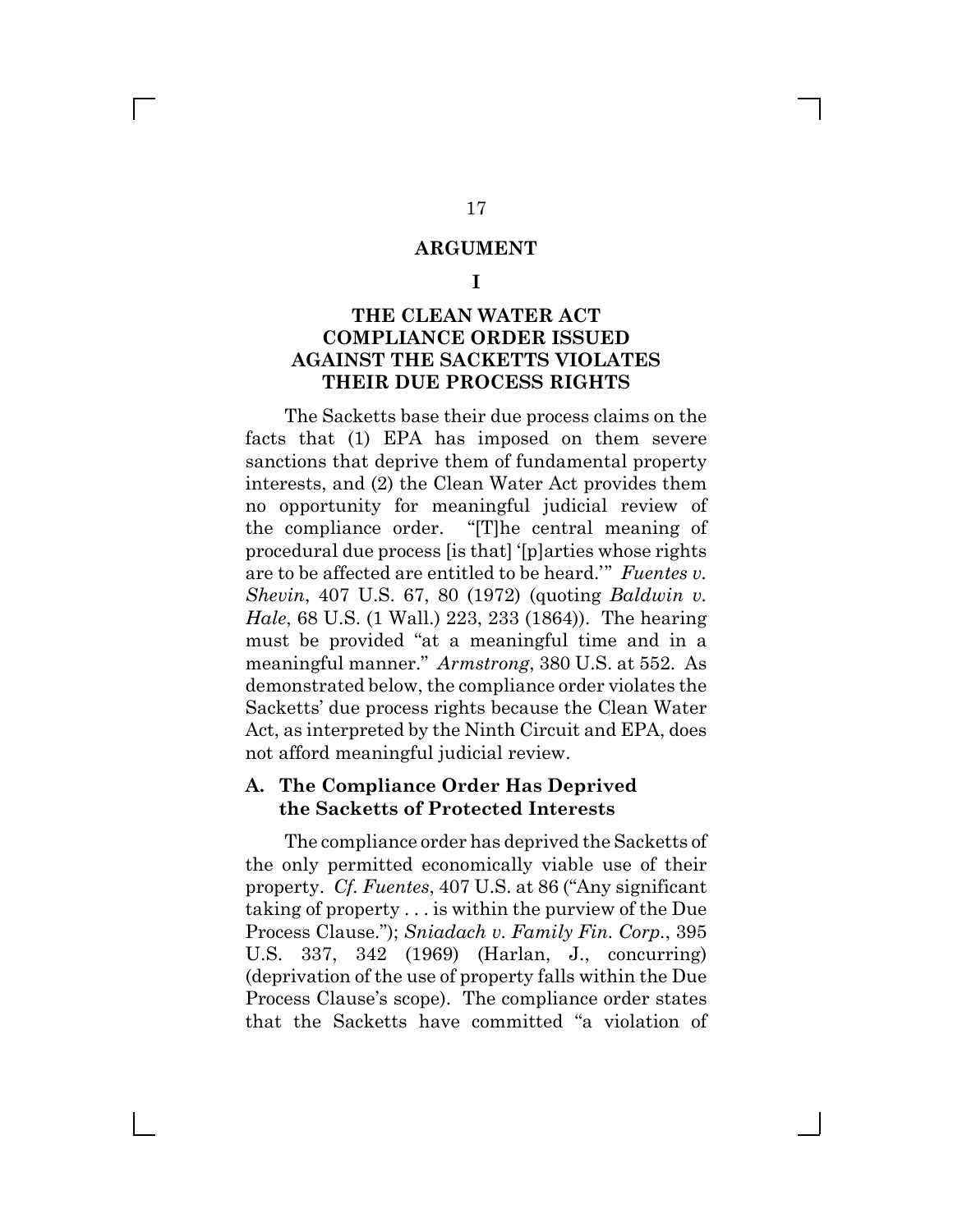section 301 of" the Clean Water Act, and as a consequence they must immediately cease their homebuilding project by "remov[ing] all unauthorized fill material placed" on their lot, Pet. Cert. App. G-3 - G-4, at a cost of approximately \$27,000, *see* Decl. of Michael Sackett ¶ 6. Further, the order mandates that the property be "restored" to EPA's satisfaction, Pet. Cert. App. G-4, G-6. In essence, the compliance order renders the Sacketts' property a conservation preserve for the indefinite future. The order also denies the Sacketts the fundamental right to exclude others from their property by requiring them to grant access "to EPA employees and/or their designated representatives" and to allow these persons "to move freely at the site and appropriate off-site areas in order to conduct actions that EPA determines to be necessary." *Id*. G-5. *Cf*. *Lingle v. Chevron U.S.A. Inc.*, 544 U.S. 528, 539 (2005) (observing that the "right to exclude others from entering and using her property [is] perhaps the most fundamental of all property interests").

Additionally, because the order was issued without probable cause, *cf*. *TVA*, 336 F.3d at 1241 (the standard for the issuance of a Clean Water Act compliance order "is less rigorous than the probable cause standard"), it therefore denies the Sacketts the right to be free from unreasonable searches<sup>11</sup> by

L

<sup>&</sup>lt;sup>11</sup> The Court has only lessened the traditional Fourth Amendment requirements of warrant and probable cause for "pervasively regulated" industries, *New York v. Burger*, 482 U.S. 691, 702 (1987), and even then only when, among other things, the discretion given to those doing the searching is "'carefully limited in time, place, and scope," *id.* at 703 (quoting *United States v. Biswell*, 406 U.S. 311, 315 (1972)). Not only is homebuilding not (continued...)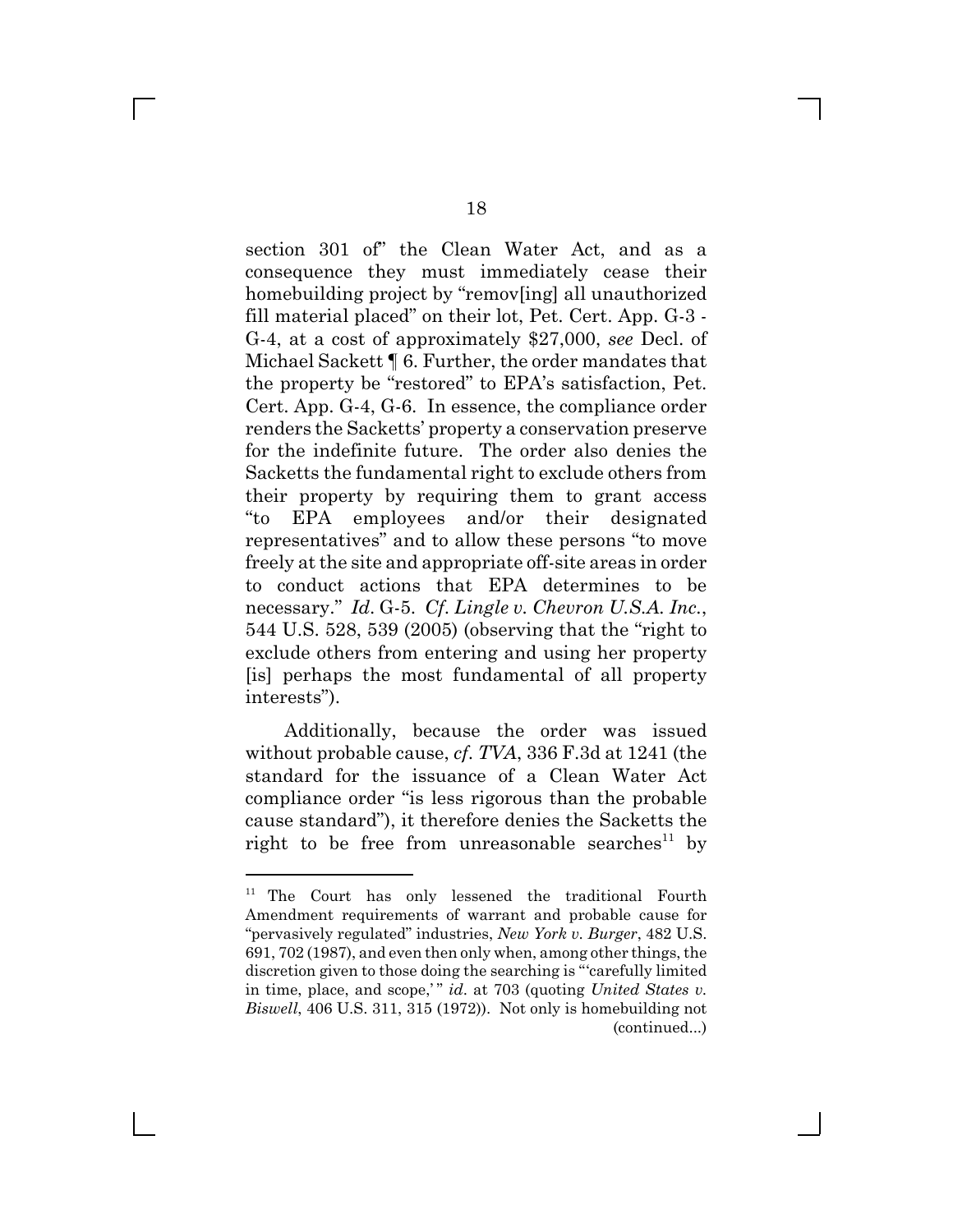requiring that they "provide access to all records and documentation related to the conditions at the Site and the restoration activities conducted pursuant to [the compliance order]." J.A. 22. The order requires that the Sacketts fall into line or else suffer a frightful gamut of "SANCTIONS," Pet. Cert. App. G-7, including civil penalties of up to \$37,500 per day. *Cf. Connecticut v. Doehr*, 501 U.S. 1, 24 (1991) (holding that an attachment to real property, which did not inhibit the owner's direct use or enjoyment of his property, nevertheless violated due process because the attachment was not preceded by a hearing).

Thus, the order "as a practical matter drive[s the Sacketts] to the wall," *Sniadach*, 395 U.S. at 341-42, deprives them of recognized property interests, and undermines the Constitution's due process guarantees.

# **B. The Sacketts Have Not Been Afforded Meaningful Review of the Compliance Order**

The Sacketts have been afforded no review of the compliance order, but instead have been kept in a state of limbo and uncertainty, never knowing if or when EPA will bring an enforcement action or whether they will ever obtain meaningful review of the compliance order. Regardless of whether the order should have been preceded by a hearing, *cf. ADEC*, 540 U.S. at 483 (raising *sua sponte* but not resolving due process issues

 $11$  (...continued)

a pervasively regulated industry, but the Sacketts' compliance order is by no means carefully limited in its scope. Rather, the order essentially gives unfettered access to EPA's representatives. Thus, as stated in the text, the order deprives the Sacketts of their interest in being free from unreasonable searches and seizures of their property and effects.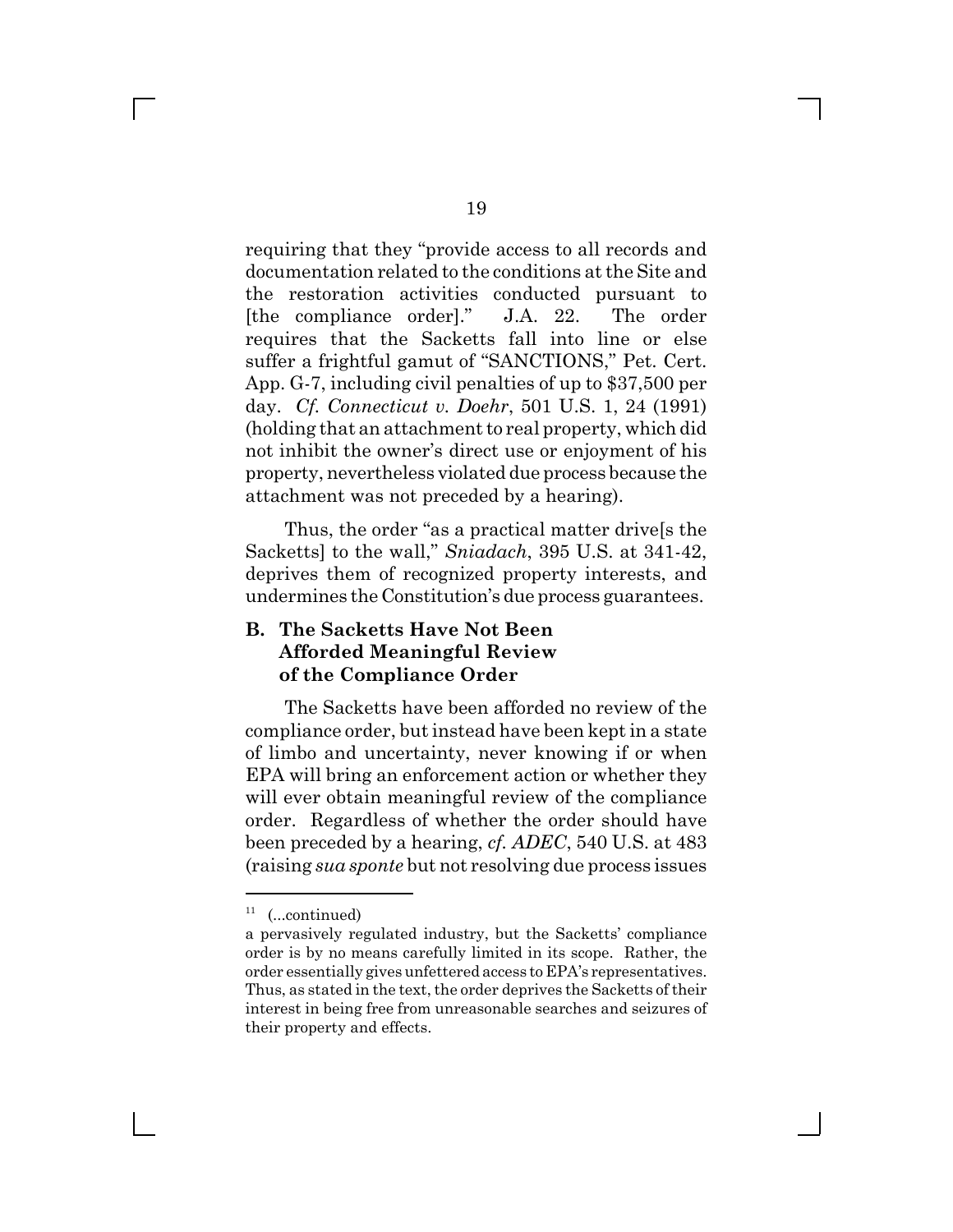involved in the procedure producing a Clean Air Act compliance order), the order should have been followed by a prompt hearing. *See Barry v. Barchi*, 443 U.S. 55, 60, 66 (1979) (holding that due process was violated when a horse trainer's occupational license was suspended for 15 days and no hearing was provided during that time, and the relevant statute provided no deadline for a hearing to be held); *Fuentes*, 407 U.S. at 75 (overturning a state replevin procedure that "eventually" allowed for a post-deprivation hearing). *Cf*. *Mitchell v. W.T. Grant Co.*, 416 U.S. 600, 610 (1974) (upholding a state sequestration procedure in part on the grounds that the party deprived could trigger an "immediate" hearing on the legality of the sequestration); *id*. at 625 (Powell, J., concurring) ("An opportunity for an adversary hearing must . . . be accorded promptly after sequestration . . . .").

To determine how long of a delay is justified in affording a post-deprivation hearing, the Court "examine[s] the importance of the private interest and the harm to this interest occasioned by delay; the justification offered by the Government for delay and its relation to the underlying governmental interest; and the likelihood that the interim decision may have been mistaken." *Federal Deposit Ins. Corp. v. Mallen*, 486 U.S. 230, 242 (1988).

In this case, the original compliance order was issued in November, 2007, and since that time the Sacketts have been afforded no review. There is no post-issuance administrative process and no judicial process that the Sacketts can initiate. Thus, where the balancing of interests might otherwise justify a delayed post-deprivation hearing, the regime under which the Sacketts have labored—one that provides *no* process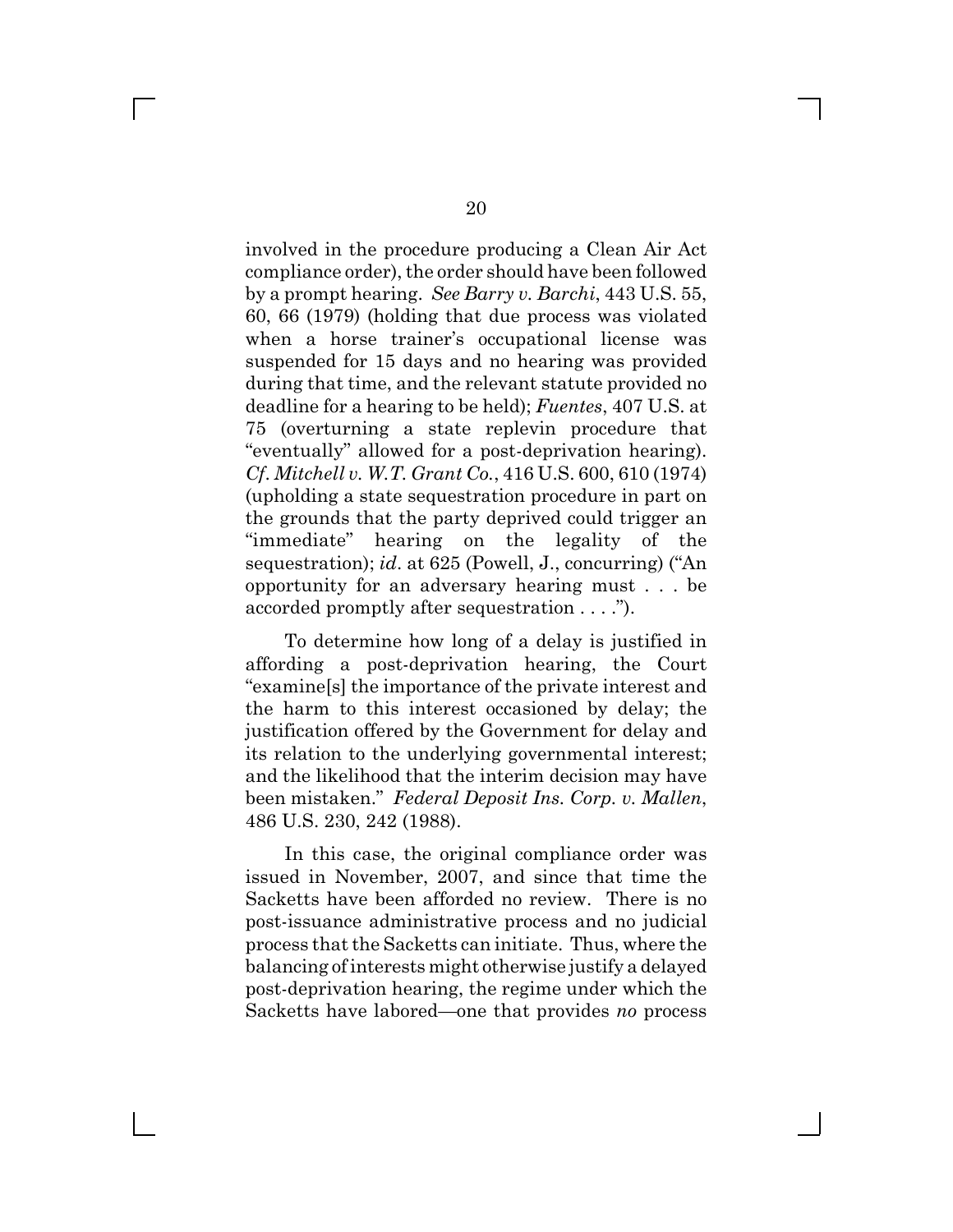that they can initiate to seek review—is deficient under *Mallen*.

Further, the *Mallen* factors themselves compel the conclusion that a delay in review of four years (and counting) is constitutionally deficient.

First, the Sacketts' interest in the use of their land is an established, fundamental property right, and the compliance order completely deprives them of that use for the indefinite future.12 *Cf*. *Lucas v. S.C. Coastal Council*, 505 U.S. 1003, 1016 n.7 (1992) (observing that the fee simple interest in land "is an estate with a rich tradition of protection at common law"); *id*. at 1019 n.8 (observing that the Court's cases "evince an abiding concern for the productive use of, and economic investment in, land").

Second, although EPA has an interest in the effective administration of the Clean Water Act, it has no interest in delaying indefinitely a determination of the legality of the Sacketts' homebuilding. *Barry*, 443 U.S. at 66 ("We . . . discern little or no state interest . . . in an appreciable delay in going forward with a full hearing," as "it would seem as much in the State's interest as [the regulated party's] to have an early and reliable determination with respect to [liability].").

 $12$  Moreover, as already noted, the compliance order requires the Sacketts to give EPA's representatives extensive access to their property, *see* Pet. Cert. App. G-5, thereby substantially infringing on the Sacketts' right to exclude, *cf. Lingle*, 544 U.S. at 539, and their right to be free from unreasonable searches and seizures, *see supra* n.11.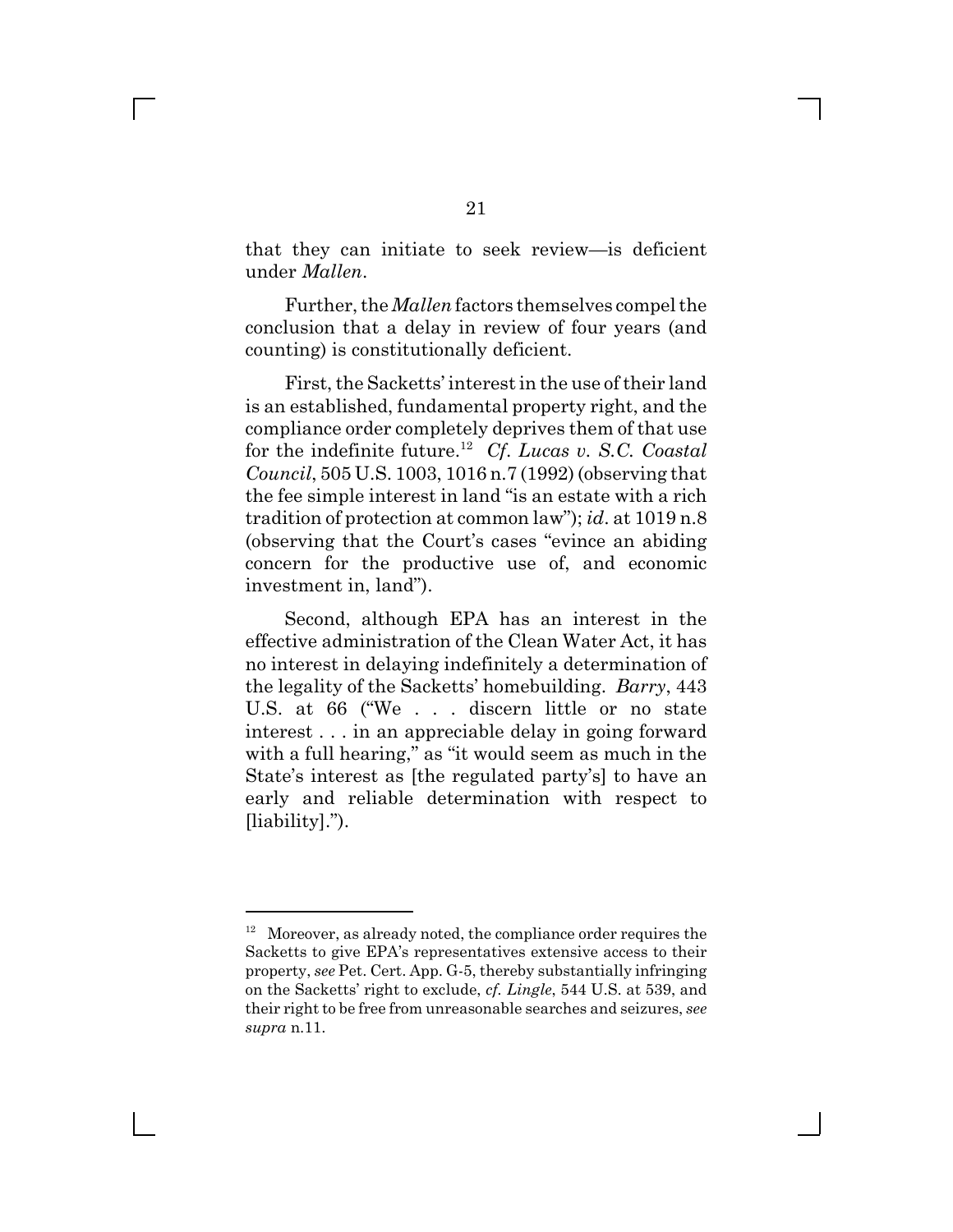Third, the compliance order process presents a high risk of erroneous determinations. The process that produces the order is entirely secret, with no notice given to property owners like the Sacketts. There is not even a "probable cause"-type hearing, the existence of which this Court has relied on to uphold deprivations under statutes that did not provide a full evidentiary hearing prior to a deprivation. *See Mallen*, 486 U.S. at 240-41; *Cleveland Bd. of Educ. v. Loudermill*, 470 U.S. 532, 545-46 (1985); *Mathews v. Eldridge*, 424 U.S. 319, 337-40 (1976); *Mitchell*, 416 U.S. at 605-06. And to issue a compliance order, EPA can rely on "any information available" to it, *see* 33 U.S.C. § 1319(a)(3), which can include "a staff report, newspaper clipping, [or] anonymous phone tip." *TVA*, 336 F.3d at 1241. Indeed, as already noted, the standard for issuing a compliance order "is less rigorous than the probable cause standard." *Id*. Thus, the risks of a compliance order having been erroneously issued are high. Accordingly, consideration of the *Mallen* factors confirms that the Sacketts have not been afforded prompt and meaningful review.

At bottom, no system of review can be considered "prompt" where a landowner must wait indefinitely to receive a hearing. For that reason, the Clean Water Act compliance order regime is far worse than the suspension provision at issue in *Mallen*, where the employee was assured a hearing within 90 days, *see* 486 U.S. at 242-43, or the replevin law at issue in *Fuentes*, where review could be had "eventually," *see* 407 U.S. at 75. *Cf*. *Barry*, 443 U.S. at 74 (Brennan, J., concurring in part) ("To be meaningful, an opportunity for a full hearing and determination must be afforded at least at a time when the potentially irreparable and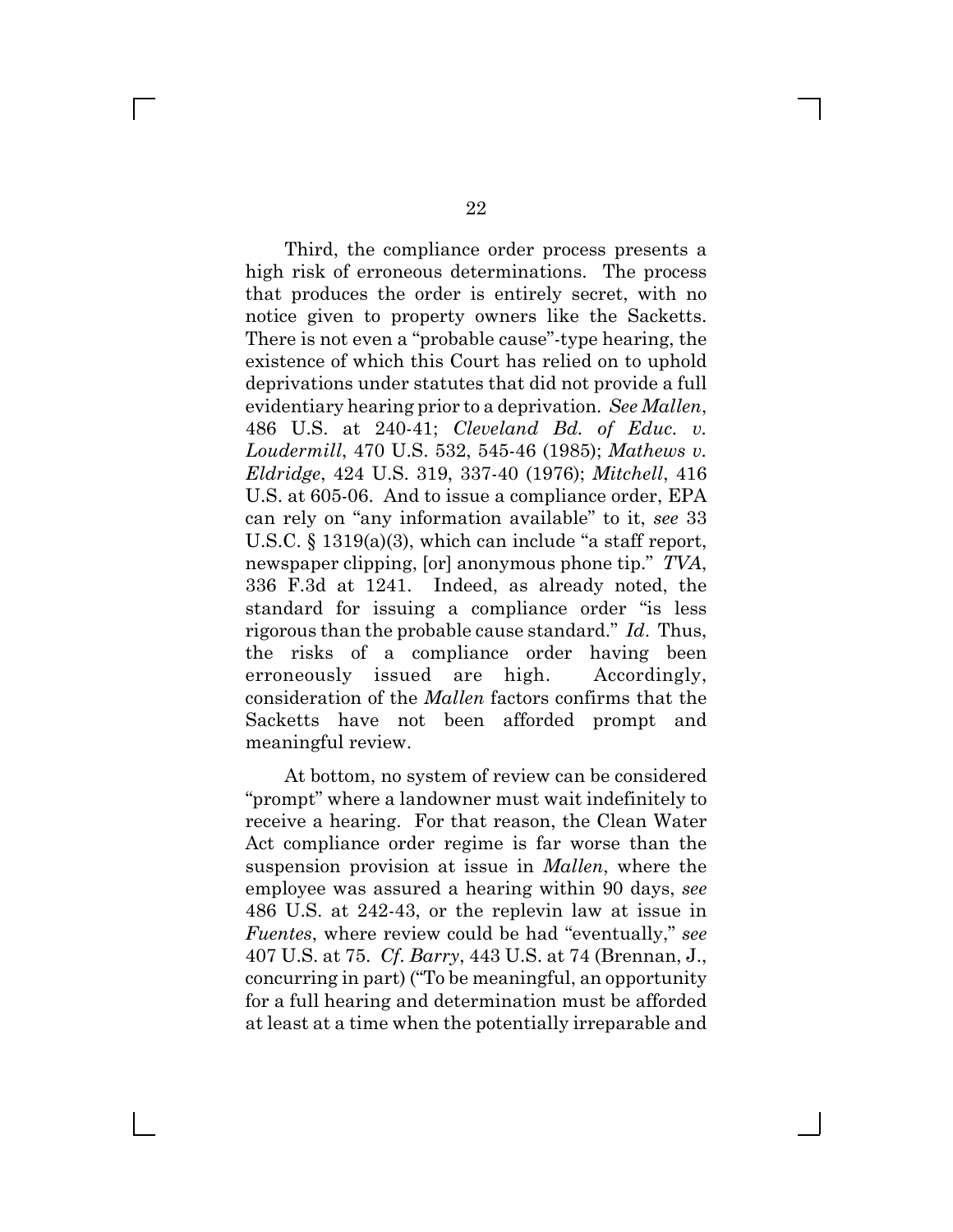substantial harm . . . can still be avoided . . . ."). The original compliance order was issued in November, 2007, and the Sacketts have still not obtained any review, let alone meaningful review. Therefore, enforcement of the order without such review violates the Sacketts' due process rights.

# **C. The Modes of Review That the Ninth Circuit Concluded Constitute Meaningful Review of the Compliance Order Are Either Not Meaningful or Are Nonexistent**

The Ninth Circuit ruled below that the Sacketts' due process rights have not been violated because the Sacketts do have opportunities for meaningful review. *See* Pet. Cert. App. A-11 - A-15. That is simply not so.

### **1. A Clean Water Act Enforcement Action Does Not Provide Meaningful Review of a Compliance Order**

The Ninth Circuit reasoned that the Sacketts can obtain meaningful review through an action brought by EPA to enforce the compliance order under Section 309(b), 33 U.S.C. § 1319(b), of the Clean Water Act. *See* Pet. Cert. App. A-11 - A-13. But such review is constitutionally deficient for at least two reasons.

First, the Sacketts cannot initiate Section 309(b) review. Rather, such review is at the mercy and unreviewable whim of EPA. Review cannot be meaningful if the regulated party must be forever subject to a Damoclean sword, never certain whether or when EPA will let the sword drop and seek immense penalties at the rate of \$37,500 per day, or use the party's continued activity despite the order as a reason

 $\mathbb{R}^n$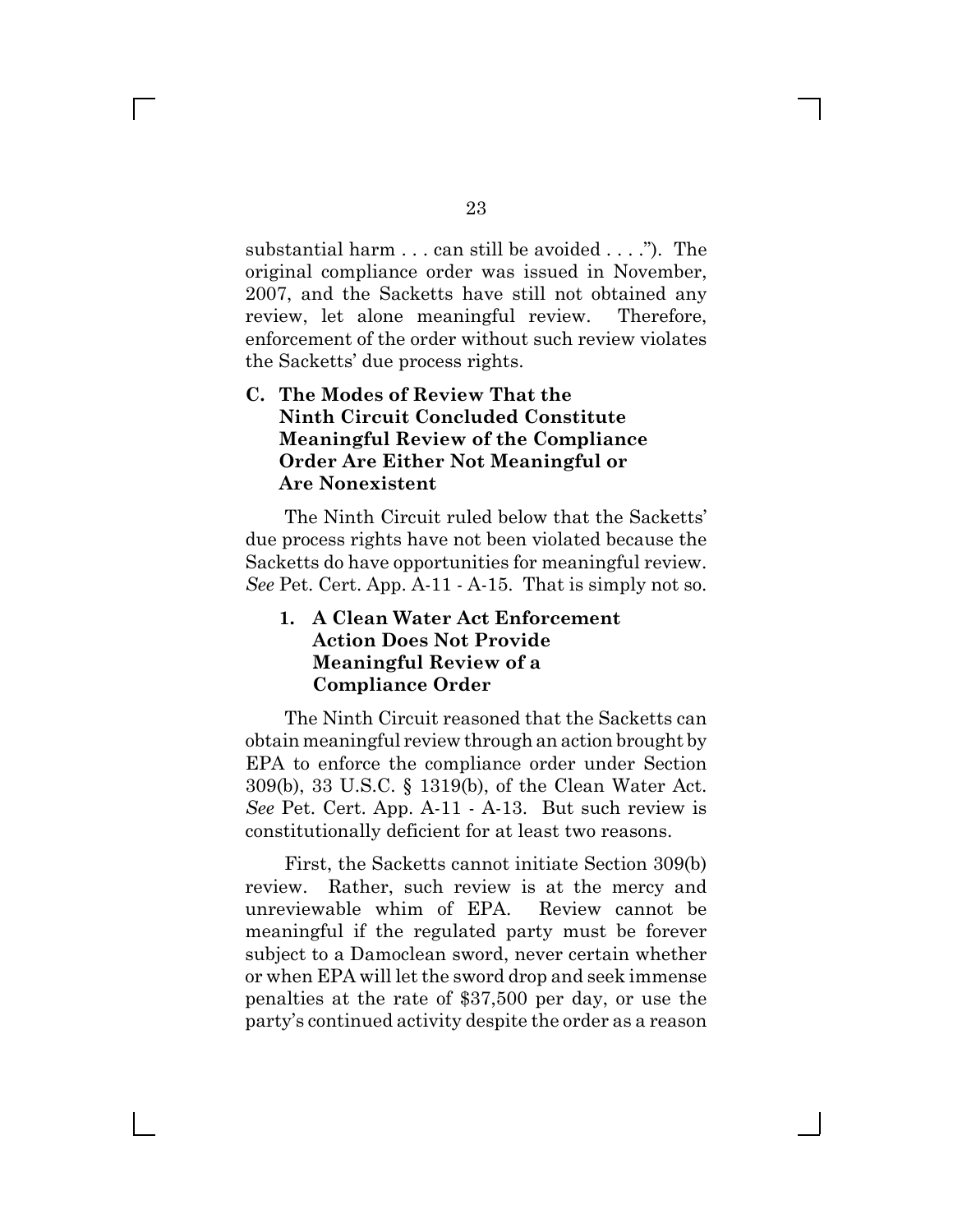to seek criminal penalties. *Cf*. *Arnett v. Kennedy*, 416 U.S. 134, 231 (1974) (White, J., concurring in part and dissenting in part) (observing that the promise of ultimate judicial vindication means little in such circumstances because "the value of a sword of Damocles is that it hangs—not that it drops"). Further, an argument that such review is meaningful would be inconsistent with this Court's case law emphasizing that a post-deprivation hearing must be given promptly. *See Gilbert v. Homar*, 520 U.S. 924, 932 (1997); *Mallen*, 486 U.S. at 242-43; *Barry*, 443 U.S. at 66; *Mitchell*, 416 U.S. at 610; *id*. at 625 (Powell, J., concurring).

Second, review through Section 309(b) can only be had if the Sacketts violate or fail to comply with the compliance order. As noted, each day the Sacketts fail to comply with the order (by, for example, not removing the fill and commencing restoration), they incur potential liability of up to \$37,500 in civil penalties. But it is a fundamental principle of due process that review is not meaningful, and thus is constitutionally inadequate, if it can only be obtained by risking immense civil liability. *See Ex parte Young*, 209 U.S. at 148; *Thunder Basin*, 510 U.S. at 217-18; *id*. at 221 (Scalia, J., concurring in part and concurring in the judgment).

The Court's leading decision in this area of Due Process jurisprudence is *Ex parte Young*. The case arose out of nine suits in equity brought by shareholders of various railroad companies to challenge the validity of several passenger and freight rate orders. *See* 209 U.S. at 127-29. The shareholders contended that the rate orders were unconstitutional both because they were confiscatory, and because there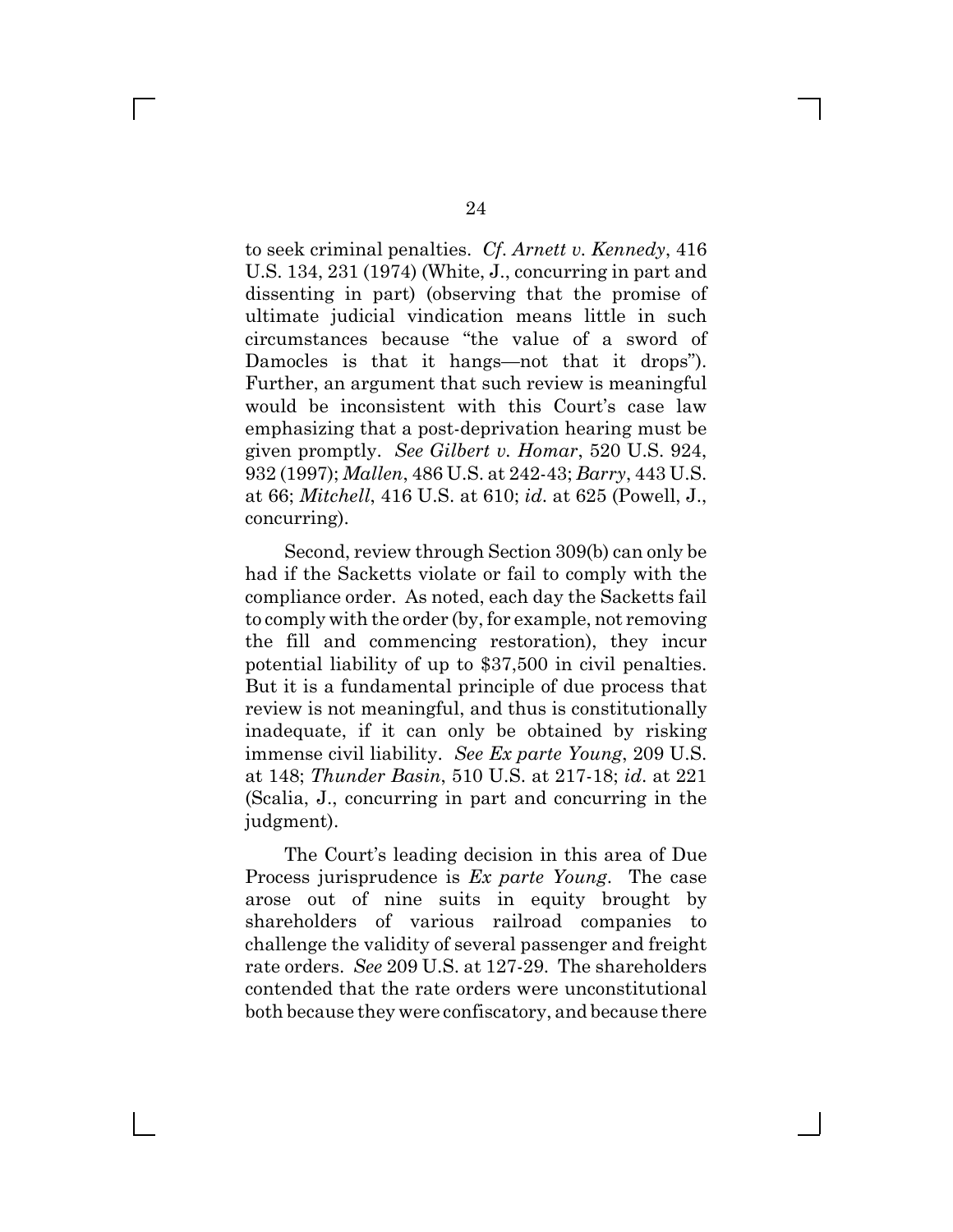was no way to obtain judicial review of the orders without violating them and thereby risking significant civil and criminal liability. *See id*. at 131.

This Court agreed with the stockholders. The Court held that "when the penalties for disobedience are by fines so enormous and imprisonment so severe as to intimidate" a party from seeking judicial review, "the result is the same as if the law in terms prohibited" such review. *Id*. at 147. The Court therefore held unconstitutional the enforcement provisions of the rate laws and orders. The Court reasoned that to offer a party judicial review only on the condition "that if unsuccessful he must suffer imprisonment and pay fines" is the functional equivalent of closing up all access to the courts. *Id*. at 148.

Thus, the principle of *Ex parte Young* is that review is constitutionally deficient if it can only be had by risking significant civil or criminal liability, where compliance with the law foregoes the possibility of judicial review. *Cf. Thunder Basin*, 510 U.S. at 218 (describing *Ex parte Young* as affirming the principle that due process is violated when a party must "choose" between "onerous" compliance costs and "coercive penalties" to obtain judicial review); *id*. at 221 (Scalia, J., concurring in part and concurring in the judgment) ("The constitutional defect in *Young* was that the dilemma of either obeying the law and thereby for-going any possibility of judicial review, or risking 'enormous' and 'severe' penalties, effectively cut off all access to the courts.").

Accordingly, review of a compliance order under Section 309(b) is constitutionally inadequate. Such review is only possible if the Sacketts ignore and

 $\mathbb{R}^n$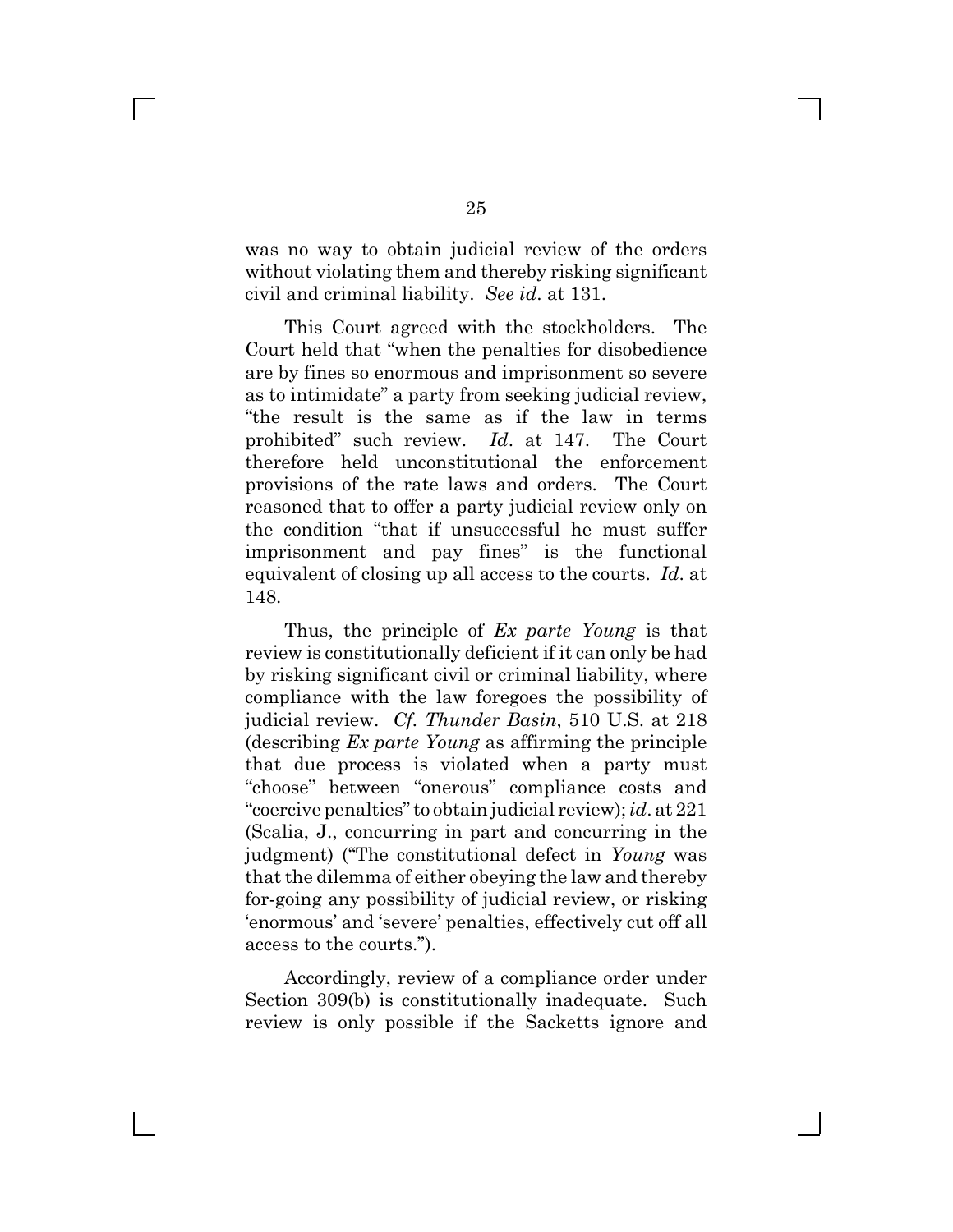thereby violate the order, and in so doing trigger substantial potential liability in civil penalties. A single year of noncompliance with the order amounts to more than \$13 million in potential liability. To the Sacketts, that is as "immense" as the liability the railroad companies faced in *Ex parte Young*, and thus has as much, if not more, of a chilling effect on the exercise of the right of judicial review that the Due Process Clause guarantees. And like the railroad companies, the Sacketts cannot obtain review of the order by complying with the order, nor can they recover compliance costs. Rather, compliance merely compounds the constitutional injury by forcing the Sacketts to forego their homebuilding and to leave their parcel undeveloped and unusable for the indefinite future. Thus, obedience to the compliance order produces a result just as "confiscatory" as obedience to the rate orders in *Ex parte Young*.

The conclusion that Section 309(b) review is constitutionally inadequate is consistent with *Thunder Basin*, on which the Ninth Circuit relied below. *Thunder Basin* arose out of the Federal Mine Safety and Health Amendments Act, 30 U.S.C. § 801, *et seq*. The Act and its regulations authorize mining employees to elect representatives who have the right to inspect a mine twice yearly and obtain health and safety information about a mine. *See Thunder Basin*, 510 U.S. at 203 (citing, inter alia, 30 U.S.C. §§ 813, 819). Also under the Act, mining companies are required to post the names of the employees' representatives. *See Thunder Basin*, 510 U.S. at 204 (citing 30 C.F.R. § 40.4 (1994)).

In *Thunder Basin*, the mining company objected that the Mining Act required it to recognize two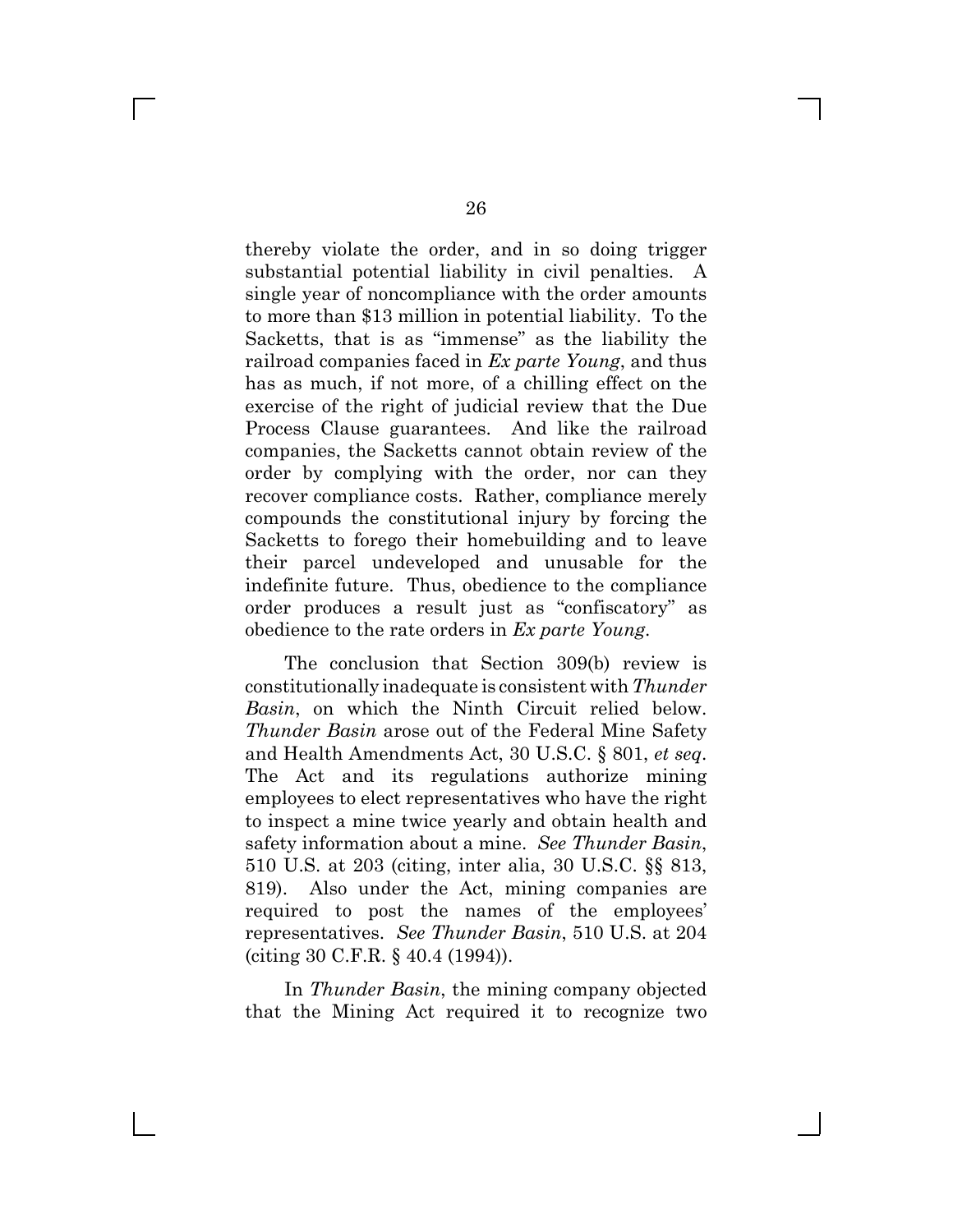members of the United Mine Workers Association (who were not employees of the mining company) as its employees' designated representatives. *See* 510 U.S. at 204. The mining company therefore filed suit in district court contending that the designation of union nonemployees violated the company's collective bargaining rights. *See id*. at 205. Although the district court ruled in the mining company's favor, the court of appeals reversed, holding that the mining company could not seek review through its own district court action, but instead had to pursue review first through the Mining Act's administrative process. *See id*. at 206 (citing *Thunder Basin Coal Co. v. Martin*, 969 F.2d 970 (10th Cir. 1992)).

Before this Court, the mining company argued that it was entitled to judicial review by an Article III court because the mining company's due process rights would be violated without such review. *See* 510 U.S. at 216. The Court rejected the mining company's argument. The majority observed that compliance with the Mining Act would not effect a serious deprivation, because it was very unlikely that the representatives of the mining employees would abuse their privileges and that, even if such abuse were in theory possible, the record before the Court did not substantiate such abuse. *See id*. at 216-17. Similarly, the majority noted that compliance with the Act's administrative review process while ignoring the Act's requirements would not create a serious pre-hearing deprivation for the mining company. Any fines incurred would become due and payable only after an adjudication, which would allow review of the administrative order or citation. *See id*. at 217-18. Further, the Act authorizes mine operators to obtain temporary relief from certain orders, and to expedite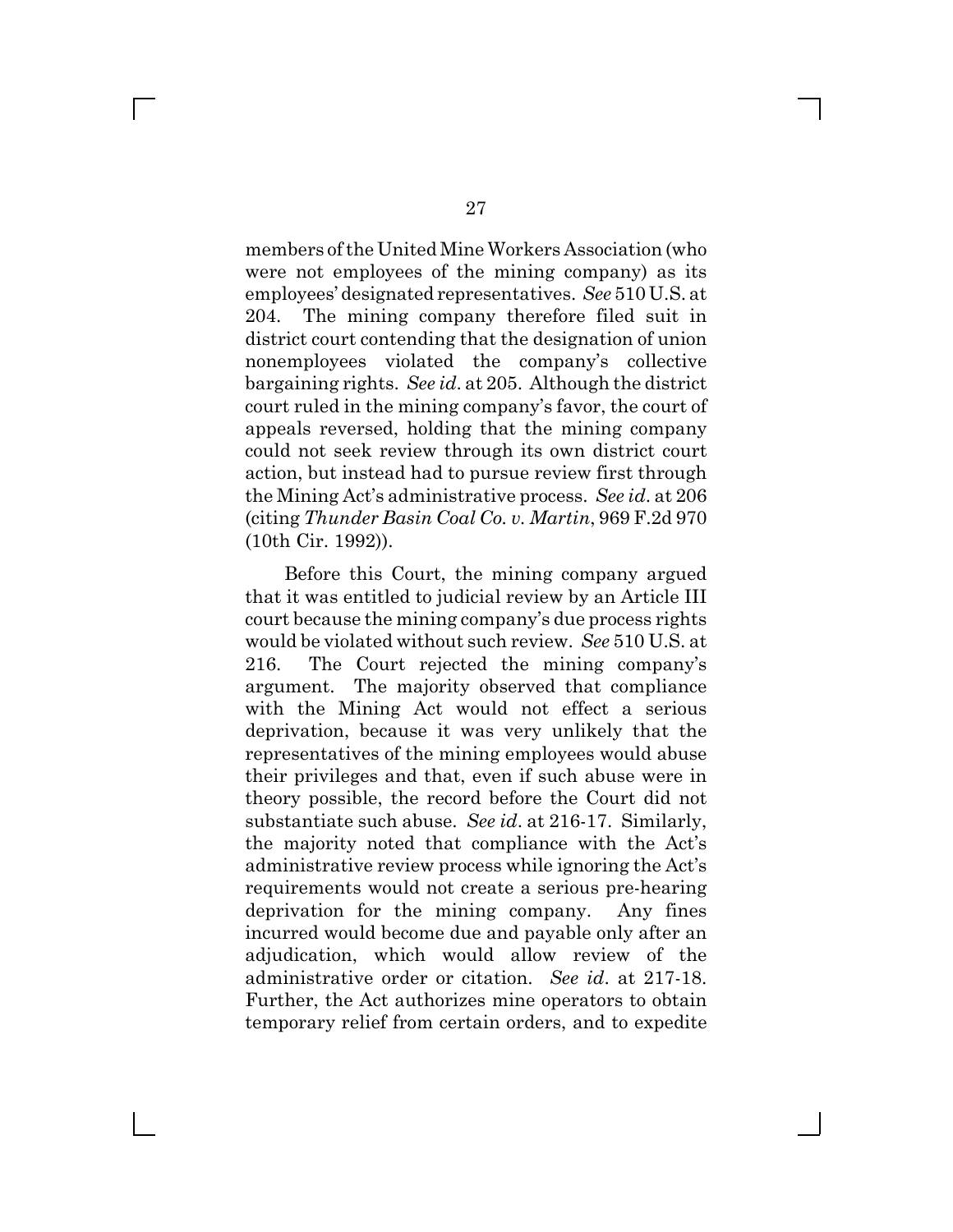the administrative process. *See id*. at 218 (citing 30 U.S.C. §§ 815, 816). The majority therefore concluded that the mining company was not in the same position as the railroad companies in *Ex parte Young*. The majority also noted that the mining company's quandary did not "approach a situation in which compliance is sufficiently onerous and coercive penalties sufficiently potent that a constitutionally intolerable choice might be presented." *Thunder Basin*, 510 U.S. at 218. The *Thunder Basin* concurrence expanded upon the majority's distinction by noting that the mining company, unlike the railroad officials, could comply with an agency order while seeking review of that order. *See id*. at 221 (Scalia, J., concurring in part and concurring in the judgment). *See also Shalala v. Ill. Council on Long Term Care, Inc.*, 529 U.S. 1, 49 n.12 (2000) (Thomas, J., dissenting).

But the Sacketts are in a much worse position than the mining company in *Thunder Basin*. First, the Sacketts cannot initiate review of the compliance order: unlike the Mining Act, the Clean Water Act provides no mechanism for review initiated by compliance order recipients. Second, the Sacketts already have been subjected to a serious deprivation. *See supra* Part I.A. *Cf*. *Doehr*, 501 U.S. at 11-12. Unlike the mining company, which simply had to post certain information and submit to a biannual inspection, the Sacketts have been ordered to stop using their property entirely for the indefinite future, and allow essentially unfettered access to their property and records. Third, the Clean Water Act, unlike the Mining Act, does not authorize temporary relief from compliance orders or provide for expedited review. Indeed, the Clean Water Act provides no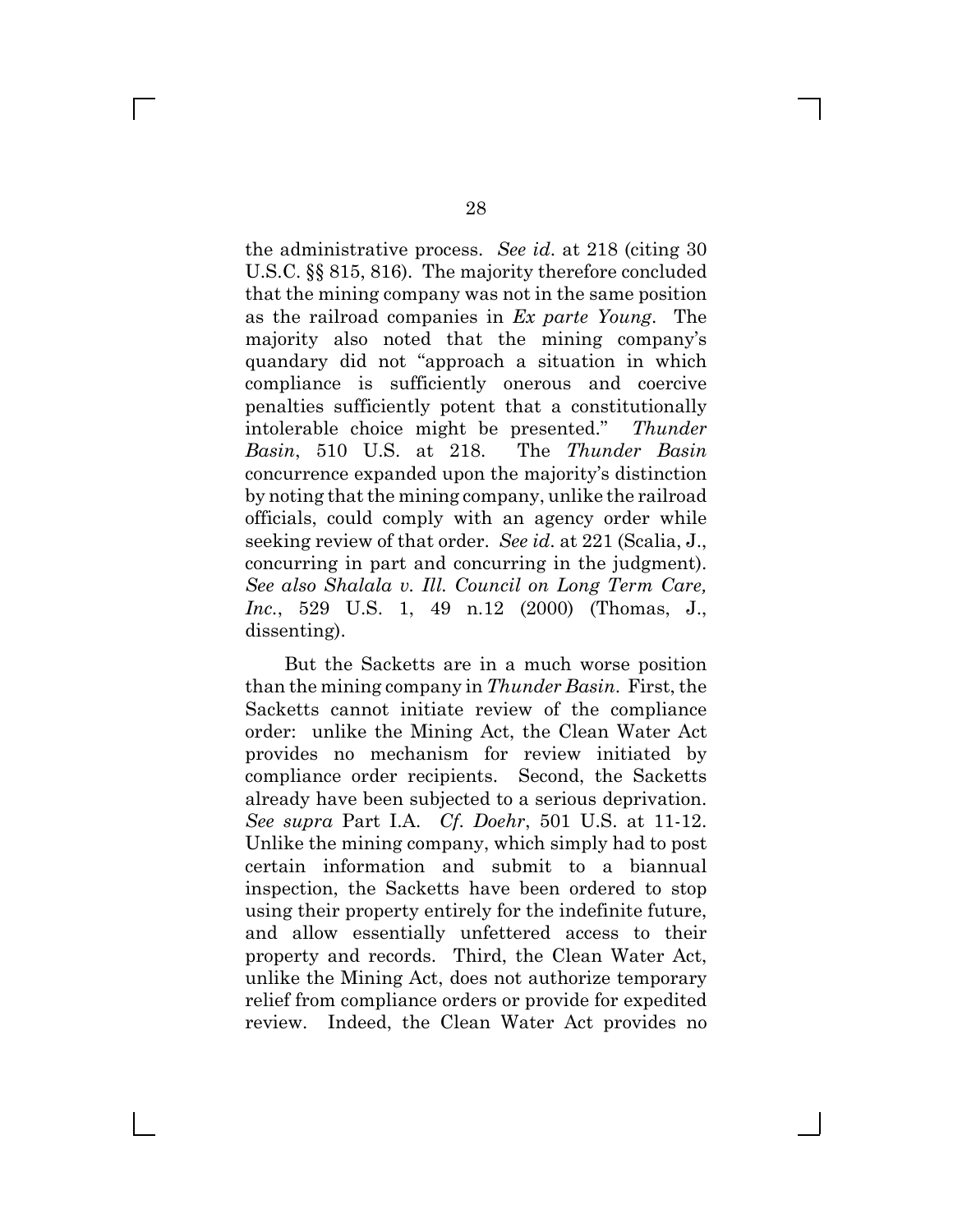means of review at all. Finally, the Sacketts, unlike the mining company, cannot comply with the order *and* seek judicial review. Rather, Section 309(b) review can be maintained only by a failure to comply. Thus, a comparison of the Sacketts' predicament to the mining company's in *Thunder Basin* confirms that Section 309(b) review is constitutionally inadequate: the Sacketts can only hope to obtain such review by risking immense civil liability and even then, the Sacketts' failure to comply cannot compel EPA to bring an enforcement action.

## **2. Neither the Clean Water Act's Allowance for Good Faith in Assessing Civil Penalties Nor the Act's Permitting Process Provide Meaningful Review of Compliance Orders**

The Ninth Circuit attempted to distinguish the rule of *Ex parte Young* (as discussed in *Thunder Basin*) on two grounds: (1) the amount of any civil penalty is left ultimately to the judiciary; and (2) the Clean Water Act contains a permitting process, the outcome of which is judicially reviewable. *See* Pet. Cert. App. A-13 - A-15. But, as shown below, neither basis can legitimately distinguish the principle of *Ex parte Young*.

First, the fact that the judiciary has ultimate responsibility for imposing a civil penalty under the Clean Water Act does not make Section 309(b) review constitutionally adequate. The good faith of the Sacketts would be just one among many factors that a reviewing court might take into account. *See* 33 U.S.C. § 1319(d). There is no guarantee, however, that a court will reduce an otherwise immense civil penalty merely

 $\mathbb{R}^n$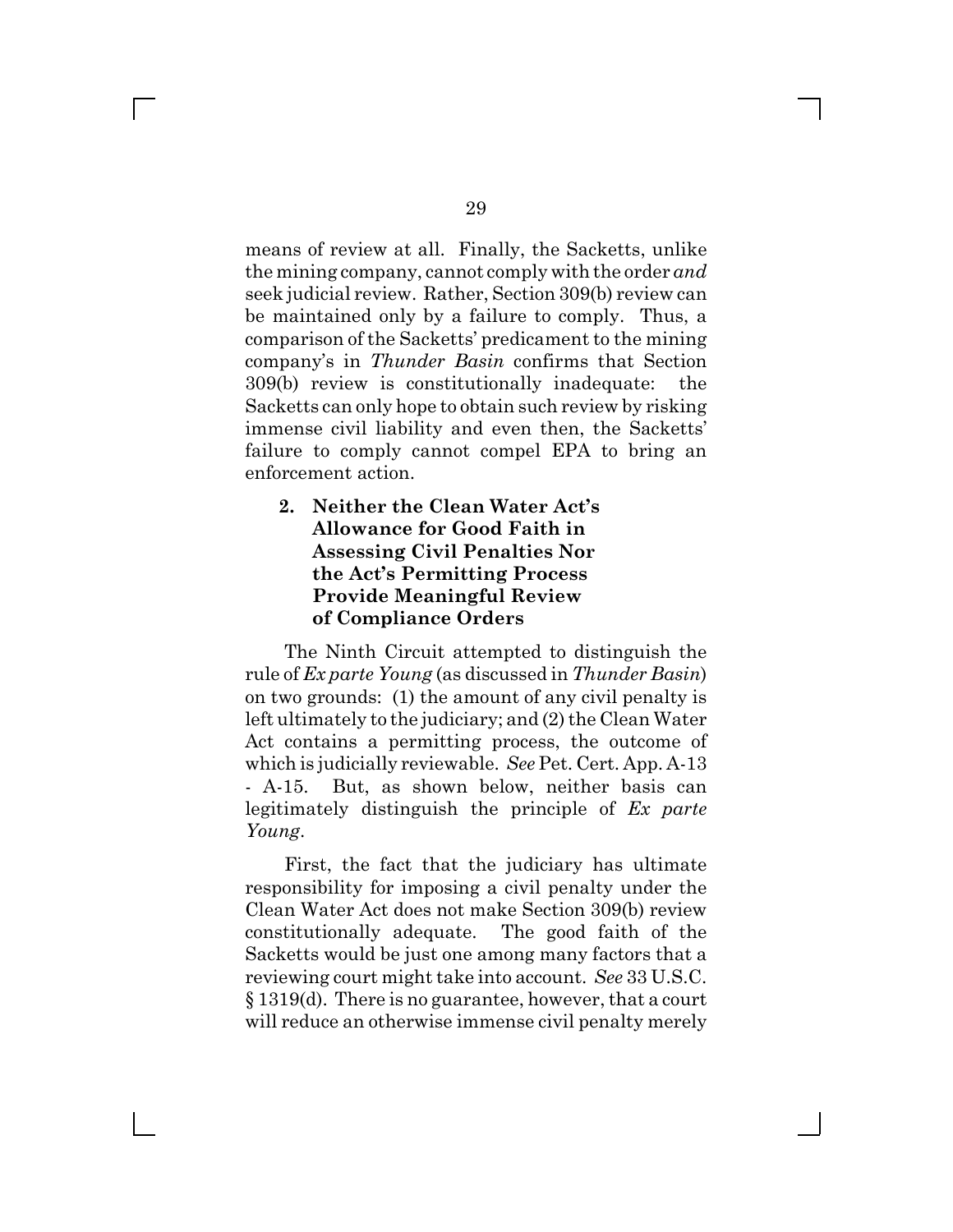because of the Sacketts' good faith. Requiring landowners like the Sacketts to gamble on the mercifulness of a district court judge is as demanding a condition to judicial review as requiring the Sacketts to brave potentially millions of dollars in civil liability. And in any event, even a 99% reduction in the maximum penalty for four years of noncompliance is still over \$500,000, a figure extremely onerous and coercive to small landowners like the Sacketts.

Second, the Clean Water Act permitting process is no remedy either. In challenging a permitting decision, the Sacketts could never challenge the compliance order itself. For example, they could not argue that the order should never have been issued, or that they should not be liable for any fines. Rather, the Sacketts would be limited to contesting the agency's decision on the permit, *not* the agency's issuance of the compliance order. Moreover, the Sacketts cannot even initiate the permitting process until after the compliance order is fully resolved. *See* 33 C.F.R. § 326.3(e)(1)(ii) (2011). Hence, by the time the Sacketts could apply for a permit, there would no longer be any outstanding compliance order for which judicial review could be sought.

Finally, the permitting process does not provide meaningful review because it is ruinously expensive, potentially imposing costs greater than the value of the contemplated project. *Cf*. *Rapanos*, 547 U.S. at 721 (plurality opinion) (observing that the average cost of an individual Clean Water Act permit is about \$270,000); Jonathan H. Adler, *Once More, With Feeling: Reaffirming the Limits of Clean Water Act Jurisdiction*, *in The Supreme Court and the Clean Water Act—Five Essays* 81, 83 ("All told, one study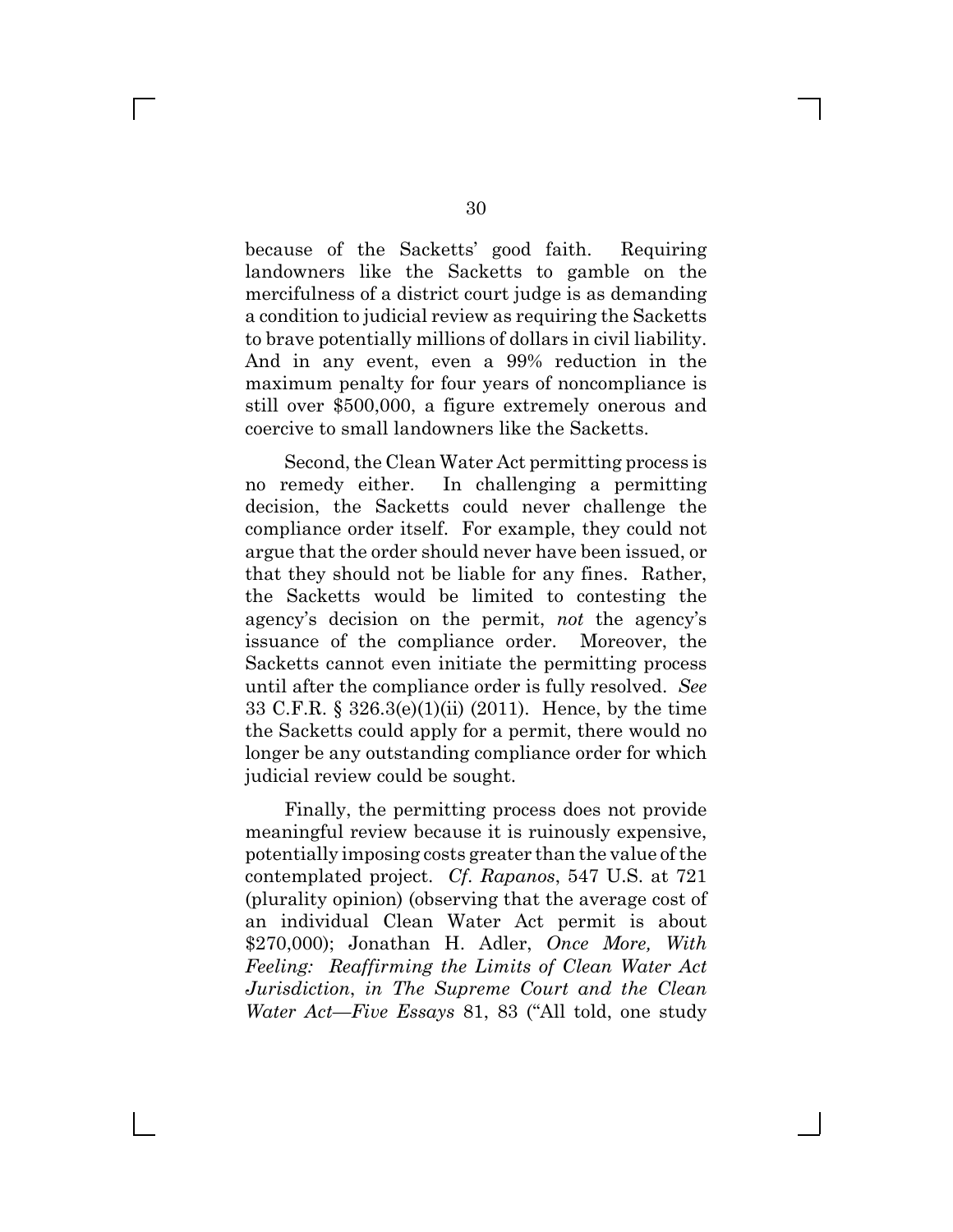estimates that the public and private sectors together spend \$1.7 *billion* annually to obtain wetland permits."). And those costs are in addition to all the expenses (including civil penalties) necessary to resolve the compliance order and become merely eligible to submit a permit application.

*Thunder Basin* states that judicial review ceases to be meaningful if the costs of compliance are "sufficiently onerous." 510 U.S. at 218. That is the situation in which the Sacketts find themselves. Even with judicial review they will still have suffered irreparable harm. *Cf*. *Thunder Basin*, 510 U.S. at 220- 21 (Scalia, J., concurring in part and concurring in the judgment) ("[C]omplying with a regulation later held invalid almost *always* produces the irreparable harm of nonrecoverable compliance costs."). And, obedience to the compliance order is exceedingly onerous. The order requires that the Sacketts: (1) "remove all unauthorized fill material" on the site; (2) place the removed fill material in "a location approved by . . . EPA"; and (3) "restor[e the site] to its original, pre-disturbance topographic condition with the original wetlands soils that were previously removed from the [s]ite." Pet. Cert. App. G-4. Just the removal of the fill will cost \$27,000, on a small residential lot. *See* Decl. of Michael Sackett ¶ 6. The Sacketts must obey the compliance order's costly dictates just to apply for a permit to authorize a modest homebuilding project that is worth far less than the compliance costs that EPA is demanding. The Sacketts' compliance costs are therefore sufficiently onerous that the permitting process does not provide meaningful judicial review.

In sum, the compliance order has deprived the Sacketts of the only economically viable use of their

 $\Box$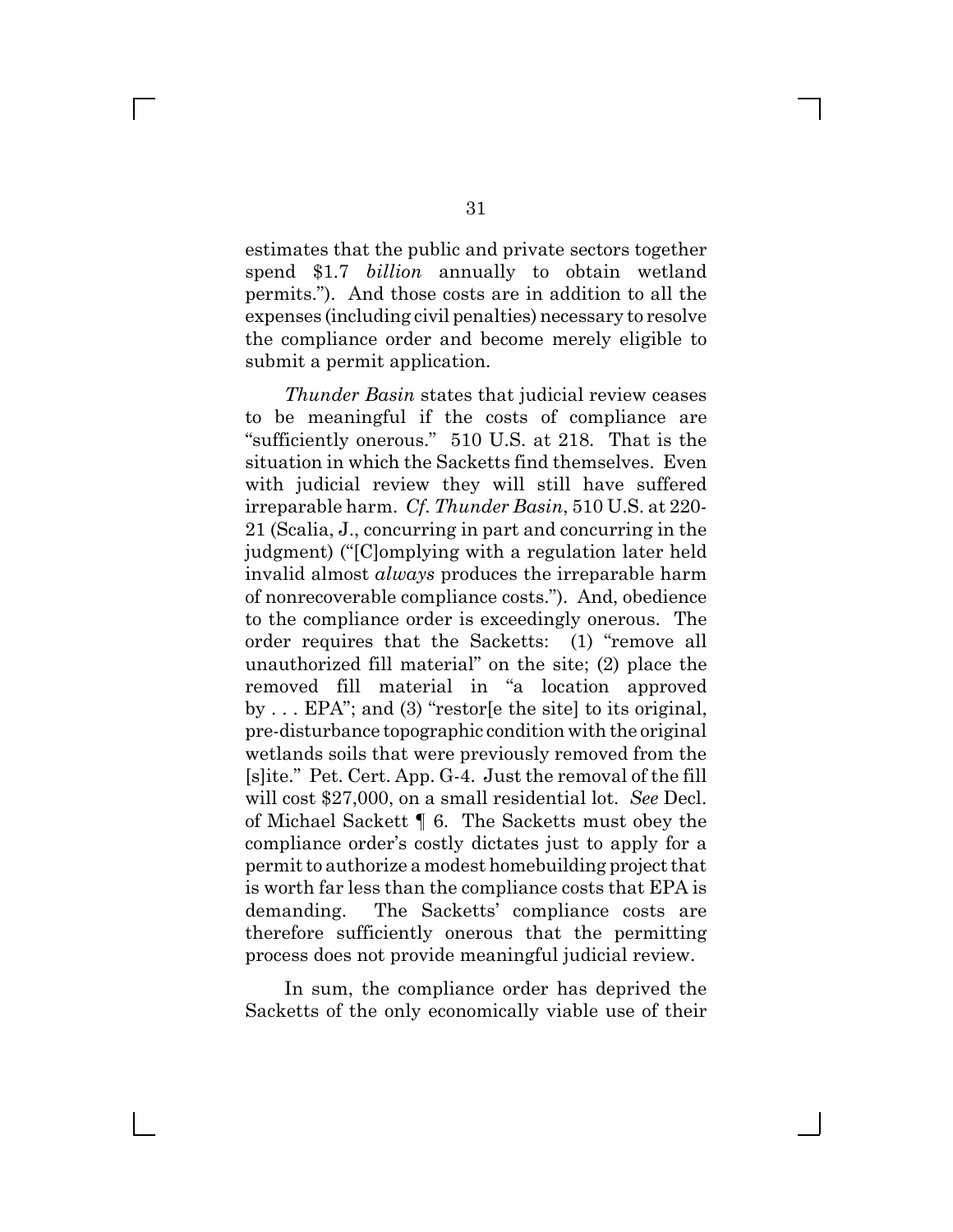property permitted under local law, deprived them of their right to exclude unwanted persons from their property, and deprived them of their right to be free from unreasonable searches of their property and effects. The Sacketts have never received any review, let alone meaningful review, of the compliance order. Therefore, issuance of the compliance order without such review violates the Sacketts' due process rights.

#### **II**

## **CONGRESS DID NOT INTEND TO FORECLOSE MEANINGFUL AND CONSTITUTIONALLY ADEQUATE REVIEW OF THE COMPLIANCE ORDER UNDER THE ADMINISTRATIVE PROCEDURE ACT**

The preceding section demonstrates that the compliance order drives the Sacketts "to the wall" by terminating their homebuilding project, depriving them of the only permitted economically viable use of their property, and violating their privacy. The severe effects of that order, coupled with the fact that it was issued without any process at all, underscores the need for judicial review under the APA. As discussed in greater detail below, the Sacketts' predicament distinguishes their case from others where this Court has held that APA review is unavailable: (1) the order is the end of the administrative process; (2) the order is directed to the Sacketts specifically; (3) the order has already adjudicated a violation of the Clean Water Act; (4) the order imposes severe sanctions, including devastating civil penalties at the rate of \$37,500 per day; and (5) the Sacketts cannot initiate judicial review of the order.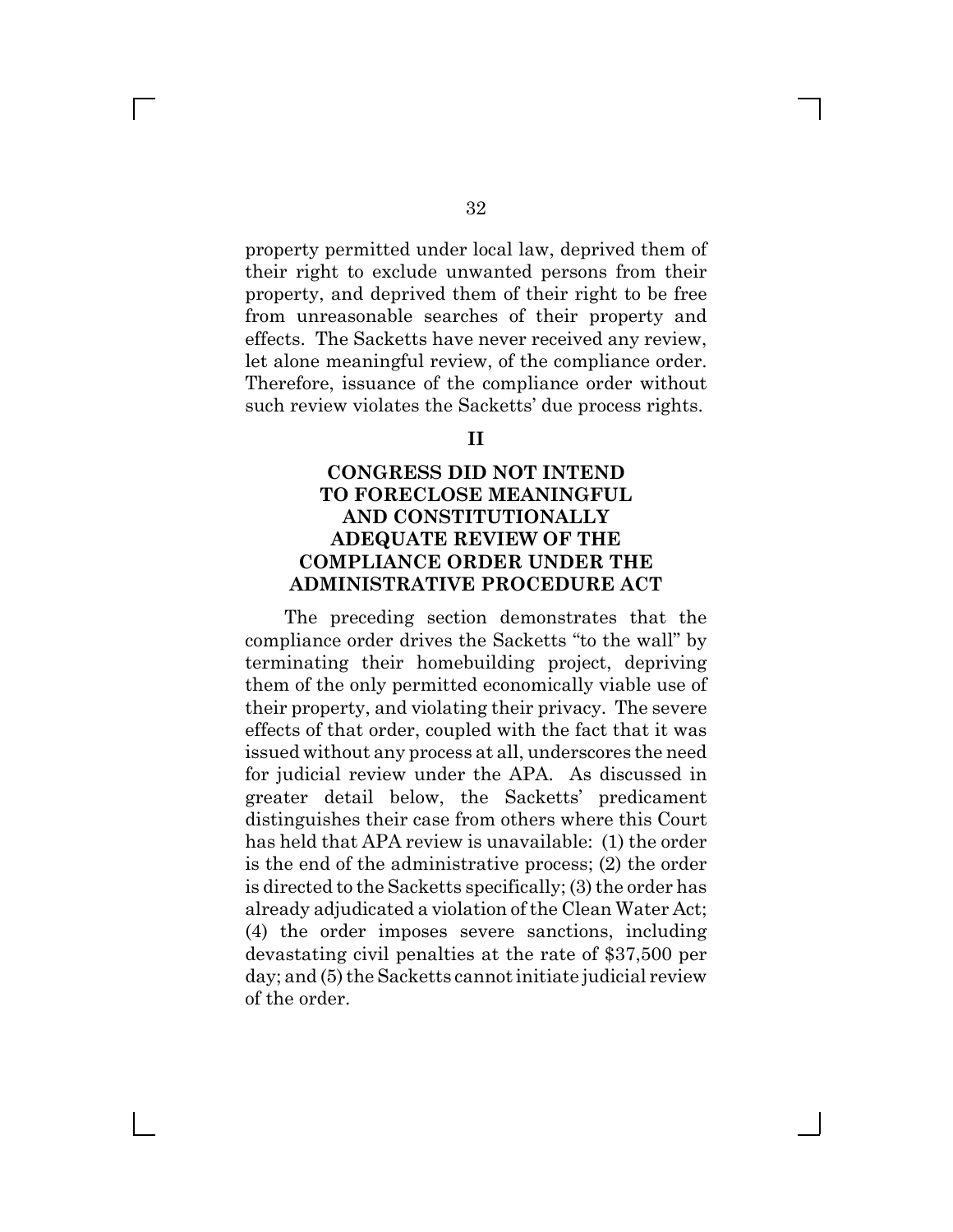These facts support the conclusion that the compliance order should be subject to judicial review under the APA. The presumption in favor of judicial review of agency action, the intent of Congress, and canons of statutory construction buttress that conclusion.

## **A. Congress Intended to Allow Review of Compliance Orders Under the Administrative Procedure Act**

#### **1. Judicial Review of Agency Action Is Presumed**

The APA "embodies the basic presumption of judicial review to one 'suffering legal wrong because of agency action, or adversely affected or aggrieved by agency action within the meaning of a relevant statute.'" *Abbott Labs. v. Gardner*, 387 U.S. 136, 140 (1967) (quoting 5 U.S.C. § 702).<sup>13</sup> When determining whether an administrative action is subject to judicial

<sup>&</sup>lt;sup>13</sup> The Sacketts have suffered legal wrong and have been aggrieved by agency action in the form of EPA's compliance order. *Cf*. 5 U.S.C. § 702. The order both forbids the otherwise lawful use of the property and requires the Sacketts to embark on a costly wetlands "restoration" scheme without any hope of reimbursement. *Cf*. *Thunder Basin*, 510 U.S. at 220-21 (Scalia, J., concurring in part and concurring in the judgment) (observing that compliance with a government regulation later found to be invalid "almost *always* produces the irreparable harm of nonrecoverable compliance costs"). Further, as explained above, the order imposes liability of \$37,500 per day for violations. Thus, not only do the Sacketts have Article III standing to challenge the compliance order, *cf*. *Lujan v. Defenders of Wildlife*, 504 U.S. 555, 560-61 (1992), they fall within the Clean Water Act compliance order provision's zone of interests, *see Ass'n of Data Processing Serv. Organizations, Inc. v. Camp*, 397 U.S. 150, 153 (1970) (complainant must be "within the zone of interests to be . . . regulated by the statute").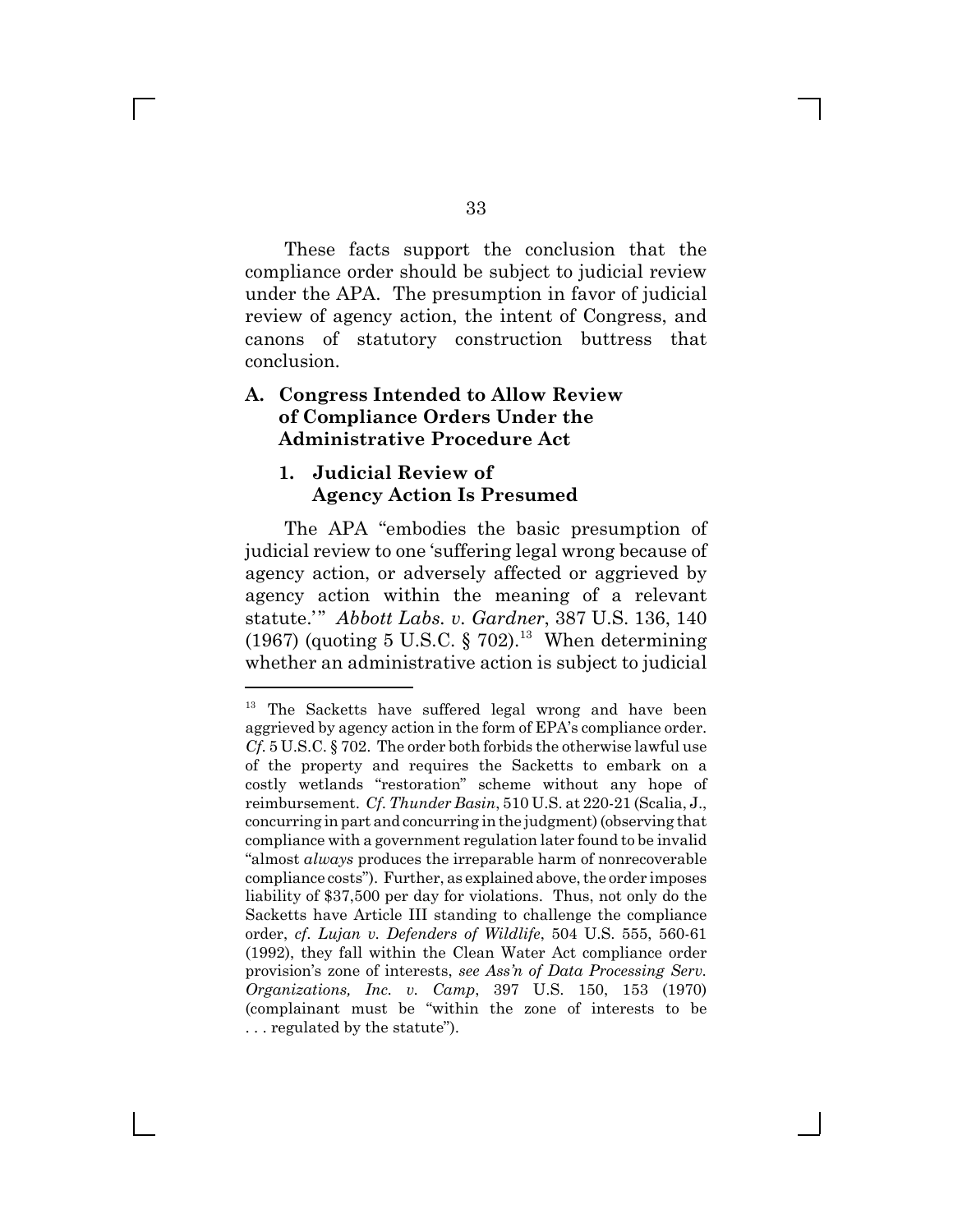review, the Court gives the APA's "generous" review provisions and "hospitable" interpretation. *Abbott Labs.*, 387 U.S. at 141. *See also Bowen v. Michigan Academy of Family Physicians*, 476 U.S. 667, 670 (1986) ("We begin with the strong presumption that Congress intends judicial review of administrative action."). The Court has emphasized that" '[v]ery rarely do statutes withhold judicial review"; were it otherwise, then "'statutes would in effect be blank checks drawn to the credit of some administrative officer or board.'" *Id.* at 671 (quoting S. Rep. No. 752, 79th Cong., 1st Sess., 26 (1945)).

# **2. A Congressional Intent to Preclude Judicial Review Under the Administrative Procedure Act Must Be "Fairly Discernible" from the Statute**

"[J]udicial review of a final agency action by an aggrieved person will not be cut off unless there is persuasive reason to believe that such was the purpose of Congress." *Abbott Labs.*, 387 U.S. at 140. "The statutory preclusion of judicial review must be demonstrated clearly and convincingly." *Nat'l Labor Relations Bd. v. Un. Food & Comm. Workers Union*, 484 U.S. 112, 131 (1987). Although this Court does not apply the "clear and convincing standard" in a strictly evidentiary sense, nevertheless "'the standard serves "as a useful reminder that, where substantial doubt about the congressional intent exists, the general presumption favoring judicial review of administrative action is controlling."'" *Michigan Academy*, 476 U.S. at 672 n.3 (quoting *Block*, 467 U.S. at 350-51).

Consistent with the strong presumption in favor of judicial review, the paramount consideration in

 $\mathbb{R}^n$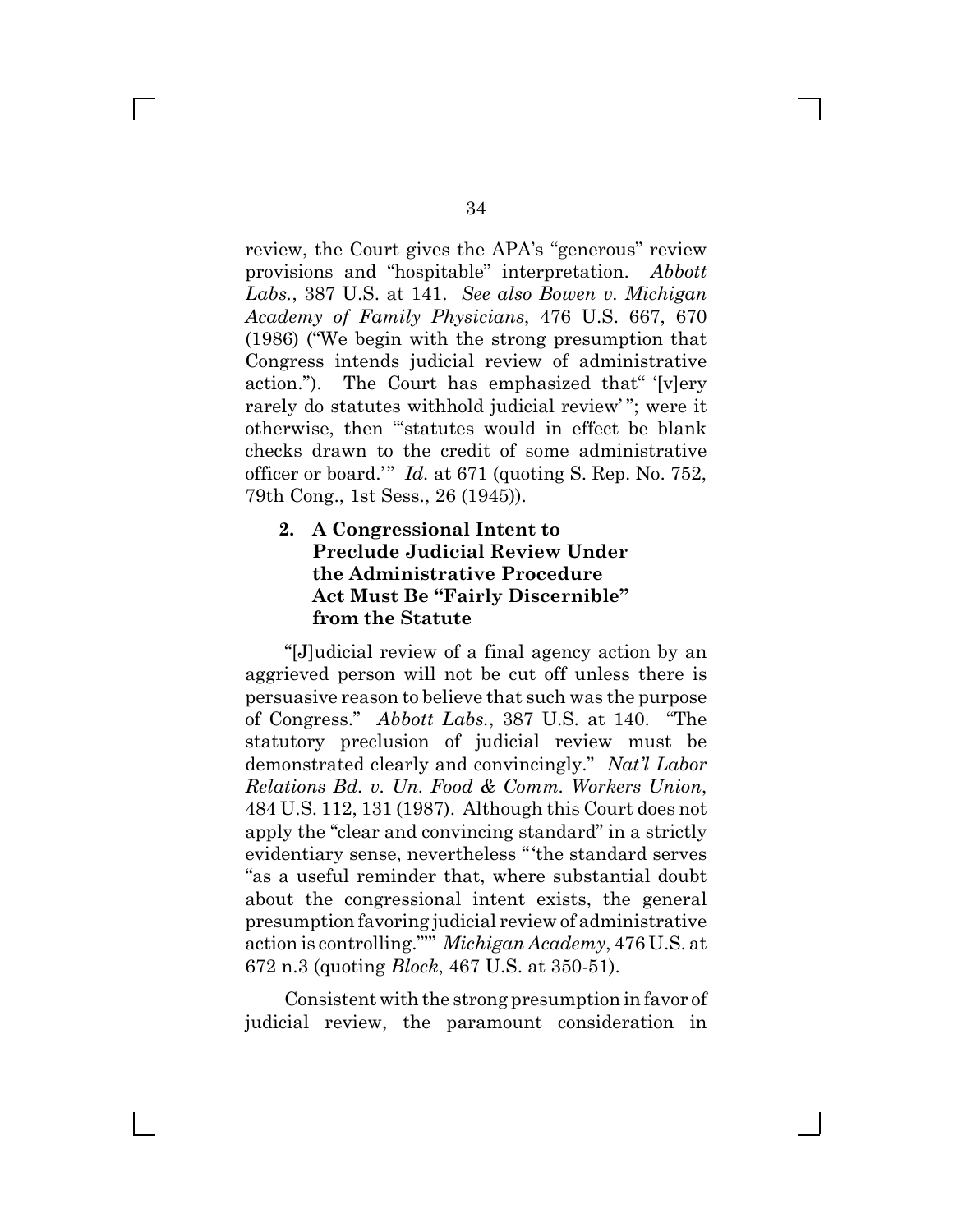determining if Congress intended to foreclose a given avenue of judicial review is whether meaningful review is otherwise available. *See Thunder Basin*, 510 U.S. at 207; *McNary v. Haitian Refugee Ctr., Inc.*, 498 U.S. 479, 496 (1991). Other considerations that inform the analysis include the nature of the administrative action, as well as the statute's language, structure, objectives, and legislative history. *See Block*, 467 U.S. at 349. *See also Michigan Academy*, 476 U.S. at 673.

- **3. Judicial Review of the Compliance Order Under the Administrative Procedure Act Is Consistent With the Clean Water Act**
	- **a. The Absence of Meaningful Judicial Review of Compliance Orders Under the Clean Water Act Strongly Supports Judicial Review Under the Administrative Procedure Act**

The leading consideration in determining statutory preclusion is whether a party can obtain meaningful judicial review of the agency action at issue if review under the APA is precluded. *See Thunder Basin*, 510 U.S. at 207. *Cf. Leedom v. Kyne*, 358 U.S. 184, 190 (1958) ("This Court cannot lightly infer that Congress does not intend judicial protection of rights it confers against agency action taken in excess of delegated powers."). This consideration is founded on the common-sense presumption that Congress does not intend to foreclose meaningful judicial review. *McNary*, 498 U.S. at 496. And judicial review is not meaningful if it can be obtained only by exposing oneself to significant liability. *See Free Enter. Fund v. Pub. Co. Accounting Oversight Bd.*, 130 S. Ct. 3138,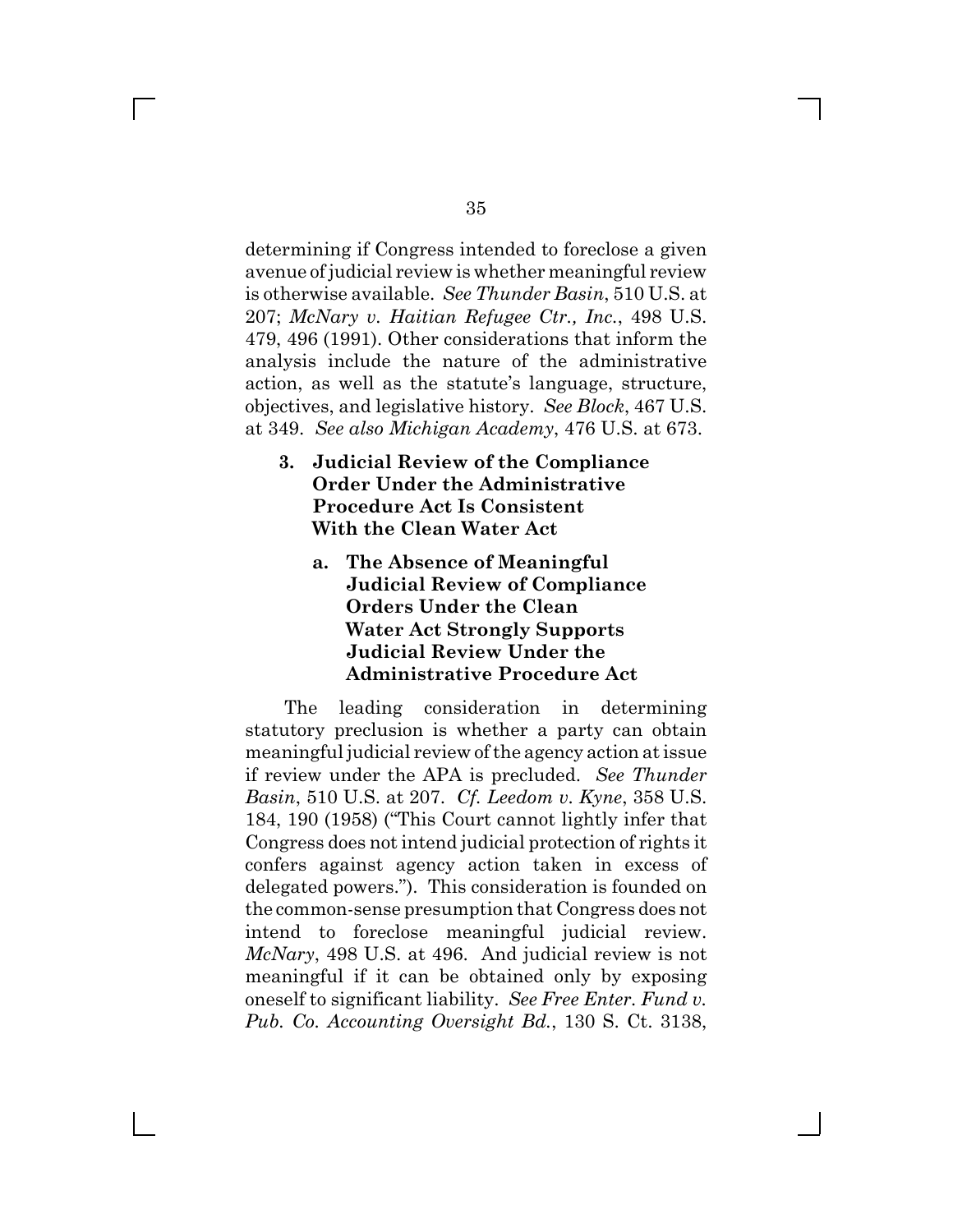#### 3150-51 (2010); *McNary*, 498 U.S. at 496-97. *Accord Ex parte Young*, 209 U.S. at 148.

Under this standard of "meaningfulness," the Clean Water Act does not offer adequate judicial review. The only provision authorizing review of compliance orders is Section 309(b). But the Sacketts cannot initiate review under that provision, and there is no administrative process through which the Sacketts can contest the compliance order and ultimately seek review in court. That is in sharp contrast to the preclusion cases where a regulated party could initiate review through an administrative process that would ultimately produce a judicially reviewable agency decision. *See Block*, 467 U.S. at 346; *Shalala*, 529 U.S. at 20-22; *Thunder Basin*, 510 U.S. at 209. Most important, the Sacketts' only chance at review (which is not even guaranteed) under Section 309(b) requires them to violate the order and invite an enforcement action, thereby running the risk of \$37,500 per day in fines indefinitely.

Judicial review that can be obtained exclusively by risking such immense liability is categorically *not* meaningful. In *Free Enterprise Fund*, the petitioners contended that the Public Company Accounting Oversight Board violated the separation of powers doctrine and the Constitution's Appointments Clause. The government had argued that the petitioners could obtain adequate review of their claims through the Security and Exchange Commission, by violating the law and inviting the Board to impose a sanction, which could then be reviewed through the Commission and ultimately the courts. This Court rejected the government's position, concluding that judicial review is not meaningful if it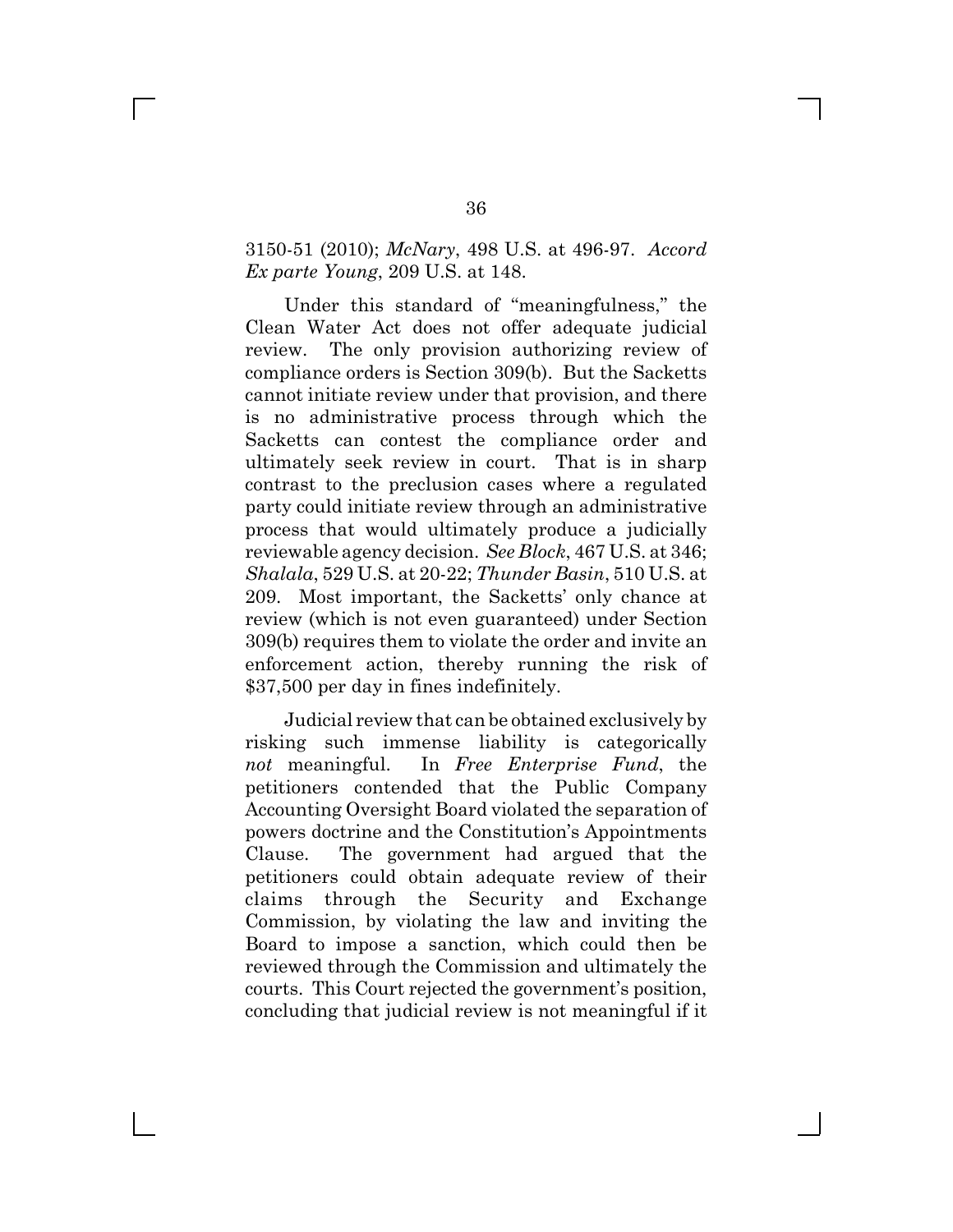requires a party to run the risk of "a sizable fine." *See Free Enterp. Fund*, 130 S. Ct. at 3138.

The same conclusion should obtain here. To have any hope of judicial review under Section 309(b), the Sacketts must violate the compliance order, thereby exposing themselves to significant civil penalties. Review that can only be had by risking over \$13 million in fines per year is not meaningful review. *See also McNary*, 498 U.S. at 496-97 (holding that judicial review within the context of a deportation proceeding was not meaningful review for illegal aliens who sought to challenge the government's handling of their amnesty petitions). *Cf. Shalala*, 529 U.S. at 22 (holding that review triggered at the cost of "a minor penalty" is meaningful).

Allowing judicial review of the compliance order under the APA is also supported by a comparison of the Sacketts' case to *Thunder Basin*. As noted previously, the Court there held that the petitioner mining company was not entitled to pre-enforcement review of a dispute arising under the Federal Mine Safety and Health Amendments Act. But the Mining Act's statutory scheme and the judicial review options open to the mining company were significantly different from the Sacketts' case; and those differences support a decision in favor of judicial review of the compliance order.

One important distinction is that the *Thunder Basin* mining company was truly seeking preenforcement review. In other words, no enforcement action of any sort had been taken against the mining company. Instead, the only action that had been taken was that a government agent had written to the mining company informing it that its conduct was not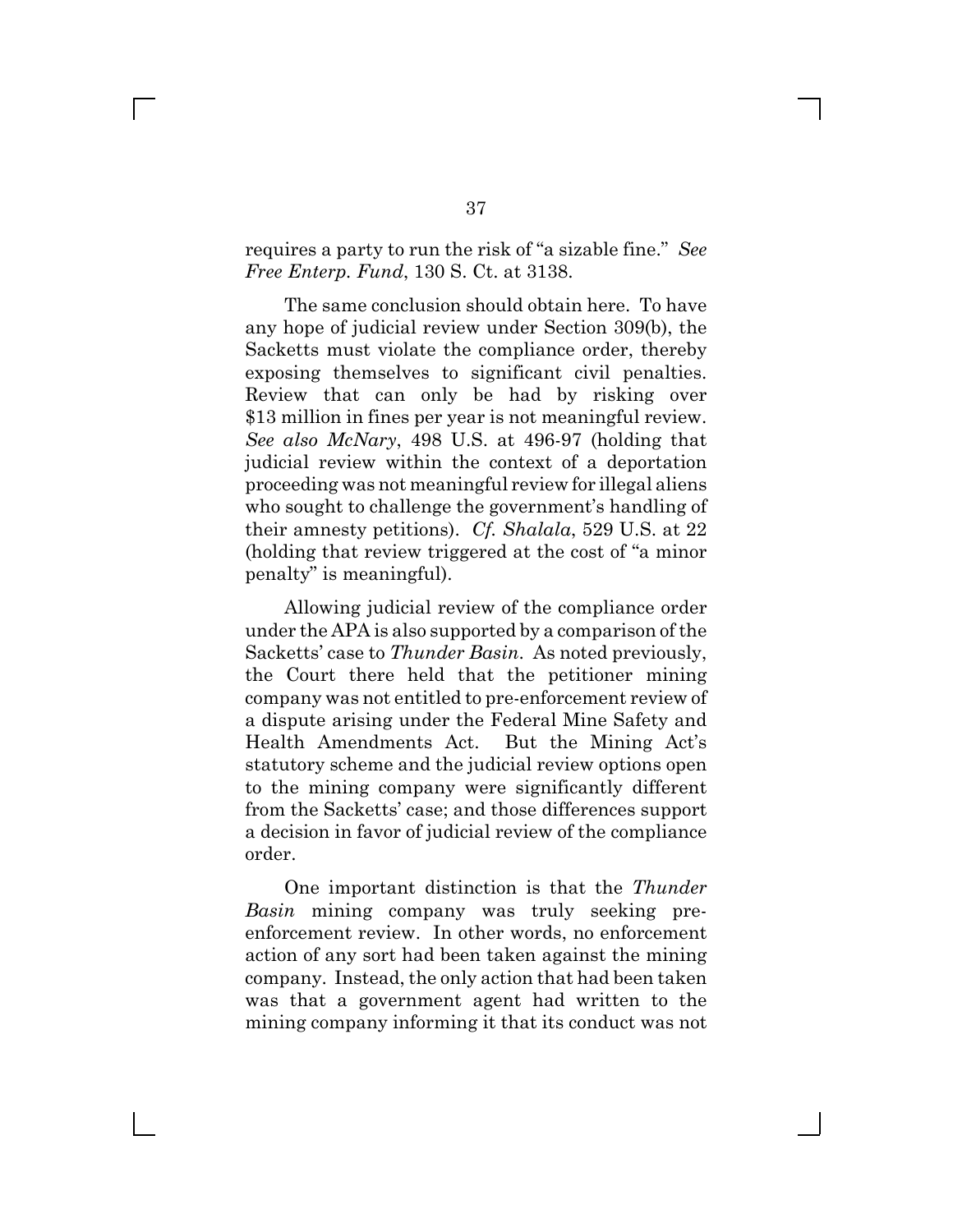in conformity with the law. *See Thunder Basin*, 510 U.S. at 204-05. Here, however, enforcement action *has* commenced against the Sacketts, in the form of a compliance order, complete with the assertion that substantial penalties are already accruing.

In *Thunder Basin*, the Mining Law's statutory scheme provided for an administrative process, initiated by the regulated party, to review citations and orders issued against mining companies, and that administrative process resulted in a judicially reviewable decision. *See id*. at 207-08 (citing, inter alia, 30 U.S.C. § 816). The Court therefore likened the case before it to those "involving *delayed* judicial review of final agency actions [where] Congress has allocated *initial* review to an administrative body." 510 U.S. at 207 (emphasis added). In contrast, the Clean Water Act offers no administrative process that can be initiated by the regulated party to review a compliance order, much less a process that produces a judicially reviewable agency decision, or a process that merely allocates initial decisionmaking to an agency.

Finally, the *Thunder Basin* mining company had the option of complying with any order or citation *and* seeking judicial review *without* incurring additional liability. *Thunder Basin*, 510 U.S. at 221 (Scalia, J., concurring in part and concurring in the judgment). *See Shalala*, 529 U.S. at 49 n.12 (Thomas, J., dissenting). But here, the only way for the Sacketts to obtain judicial review of the compliance order under Section 309(b) is to fail to comply with the compliance order; there is no way for the Sacketts to comply with the order and yet still obtain judicial review of the order. Thus, even by the standards of *Thunder Basin*,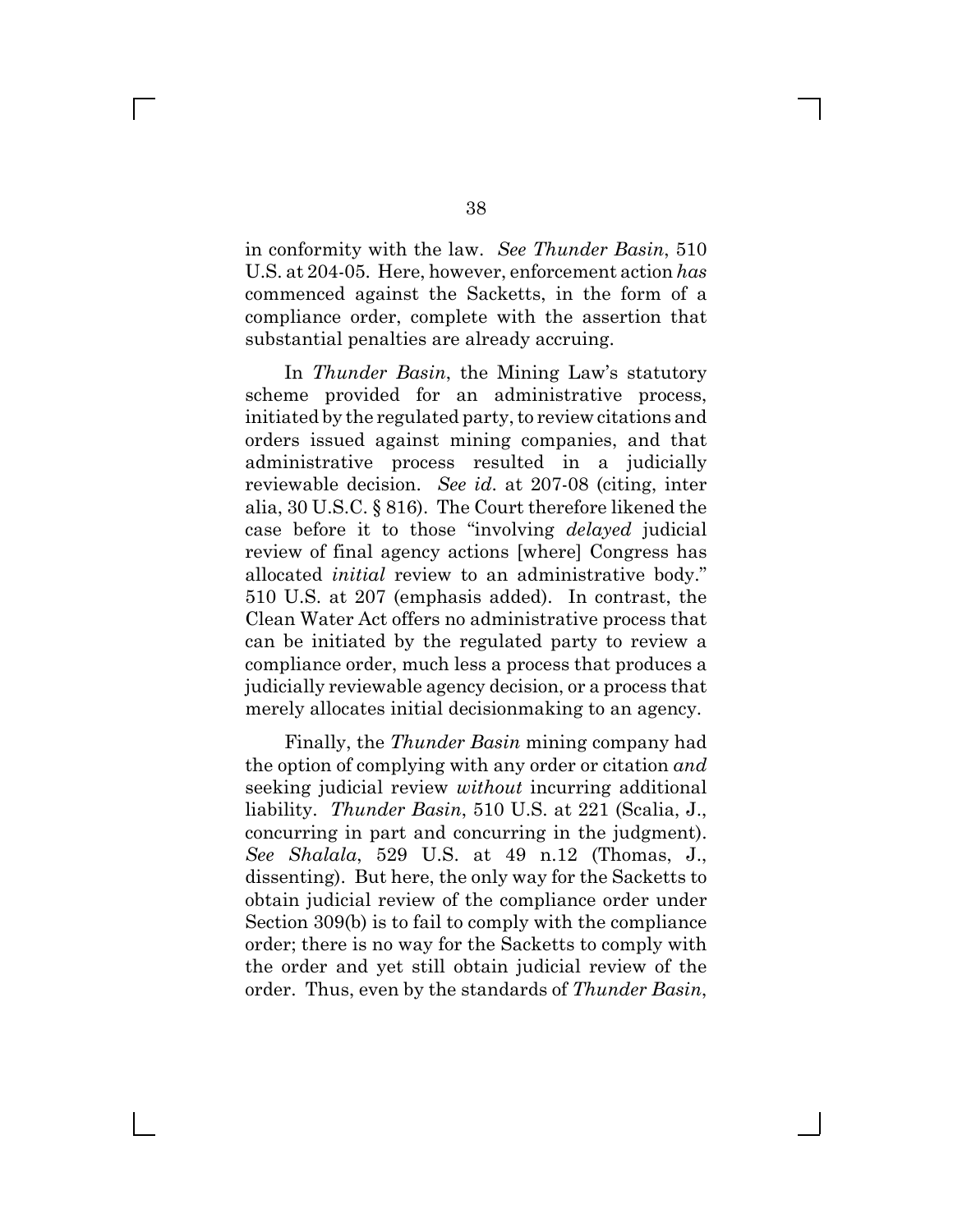the Sacketts cannot obtain meaningful judicial review under the Clean Water Act.

Accordingly, a strong presumption arises that Congress intended to provide meaningful judicial review of compliance orders under the APA.

# **b. The Nature of the Compliance Order Supports Judicial Review Under the Administrative Procedure Act**

Statutory preclusion analysis also looks to the nature of the administrative action at issue. *See Block*, 467 U.S. at 345. The Sacketts' compliance order is like an injunction. The order forbids the Sacketts to build a house, and requires the Sacketts to "remove all unauthorized fill material," "restore [the site] to its ... original wetlands soils," allow EPA officials "to move freely at the site and appropriate off-site areas," and "provide access to all records and documentation" related to the site's condition and restoration, among other actions. *See* Pet. Cert. App. G-4 - G-6. Like an injunction, the order imposes severe penalties on the Sacketts for noncompliance; indeed, the order imposes "SANCTIONS," *id*. G-7, including civil penalties for such failures. An agency, however, can impose sanctions on a party only to the extent that the agency has jurisdiction and has been authorized by law to do so. *See* 5 U.S.C. § 558(b). Both of these factors—jurisdiction and statutory authorization—are matters quintessentially disposed to judicial review. Moreover, even EPA concedes that a compliance order is fit for immediate judicial review, in the context of an enforcement action. Thus, the compliance order's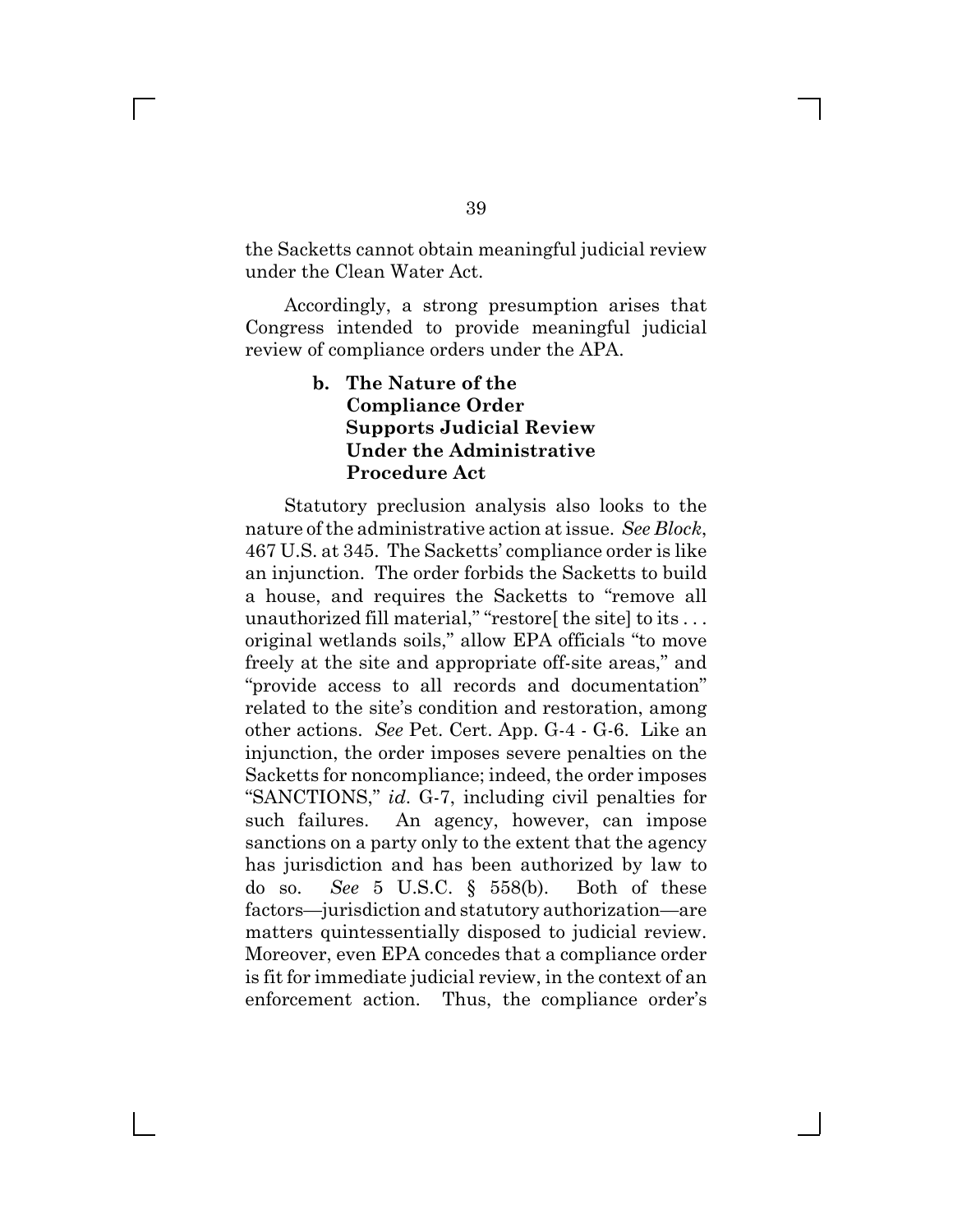injunction-like nature, imposing "SANCTIONS" for noncompliance, supports judicial review.

This Court has held that a statutory remedy which by its nature depends on the discretion of a governmental actor and is meant to take effect quickly is an action that Congress probably did not intend for judicial review. *See Morris v. Gressette*, 432 U.S. 491, 501-05 (1977) (holding that the remedy set forth in Section 5 of the Voting Rights Act is not subject to judicial review). So also, the Court has held that a decision by a government agency not to proceed with an investigation—a decision which does not "necessarily affect[] any citizen's ultimate rights"—is an action that Congress probably did not intend for judicial review, because of its minimal ramifications. *See S. Ry. Co. v. Seaboard Allied Milling Corp.*, 442 U.S. 444, 454-55 (1979) (holding that the Interstate Commerce Commission's decision not to initiate an investigation into the legality of a proposed railroad rate increase is not subject to judicial review).

However, a comparison of the Sacketts' compliance order to the agency actions at issue in *Morris* and *Southern Railway Co.* supports judicial review under the APA. Unlike the Section 5 Voting Rights Act remedy in *Morris*, Congress did not intend compliance orders necessarily to be enforced or resolved expeditiously. In fact, one of the many inequities of the compliance order regime is precisely that EPA cannot be compelled to bring an enforcement action and can thereby let penalty liability increase. *See* Andrew I. Davis, Comment, *Judicial Review of Environmental Compliance Orders*, 24 Envtl. L. 189, 200-01 (1994). Further, if Congress had wanted and expected expeditious enforcement, it could have provided (but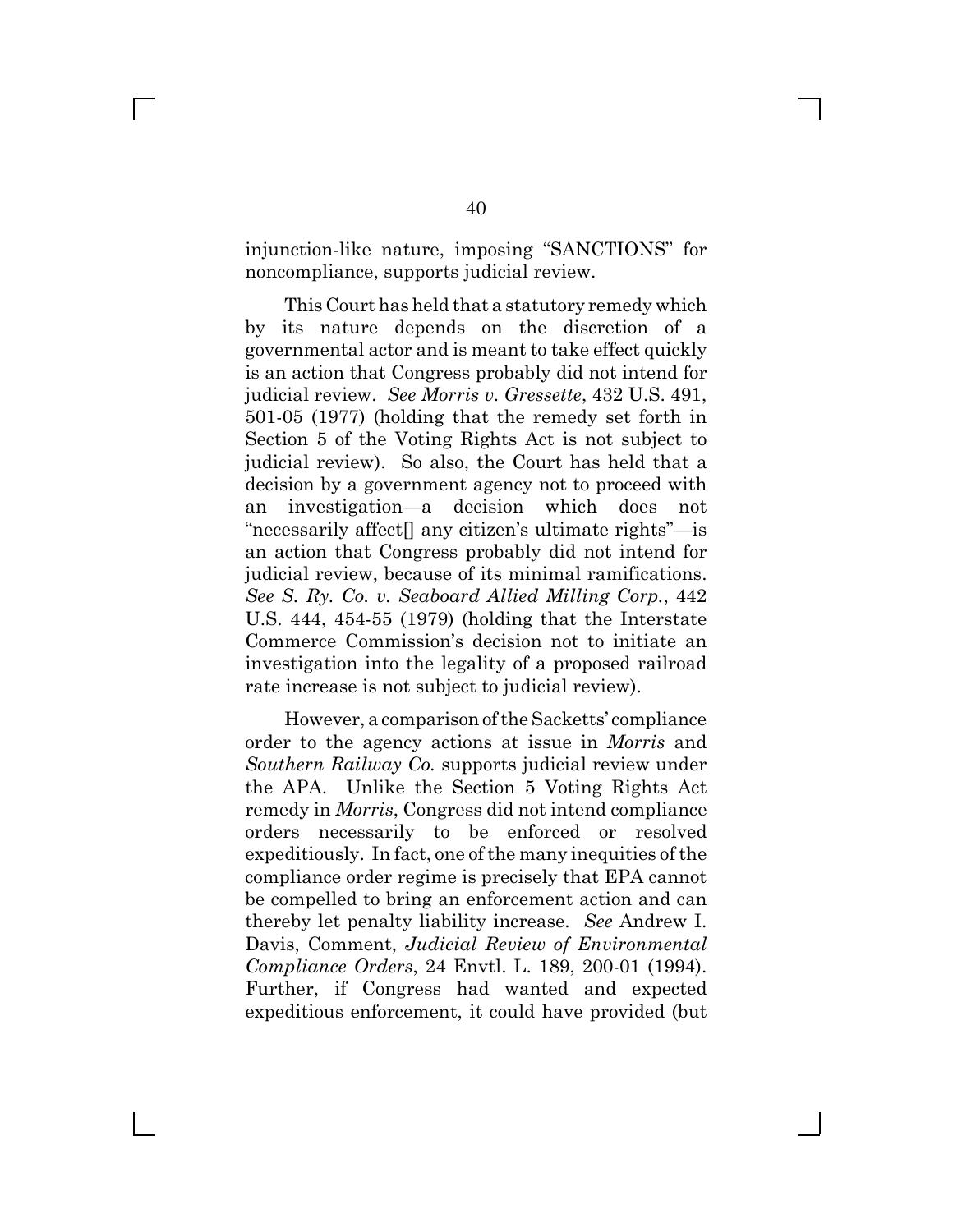did not provide) EPA the power to issue "super" compliance orders like those authorized by the Clean Air Act, 42 U.S.C. § 7401, *et seq*. *See id*. § 7603. Under that latter provision, EPA is authorized to issue a compliance order that operates exactly like a temporary restraining order. These orders immediately have the force of law and do not require judicial approval, but expire after 60 days. Congress also authorized the issuance of "standard" Clean Air Act compliance orders, which require judicial approval for enforcement and which this Court *has* held to be judicially reviewable. *See ADEC*, 540 U.S. at 483. That the Clean Water Act does not contain a "super" compliance order provision underscores that Congress did not believe that expeditious enforcement was necessary.

Unlike the Interstate Commerce Commission's decision not to investigate in *Southern Railway Co.*, compliance orders under the Clean Water Act *do* have significant impact on the rights and liabilities of recipients. In addition to the potential civil penalty liability, *see* 33 U.S.C. § 1319(d), compliance orders can also serve to augment liability for statutory violations and initiate criminal proceedings. *See* 95 Cong. House Hearings 1977, 209-10 ("[A]n intentional flouting of an order issued by the Administrator . . . would certainly require a more severe penalty than a negligent or unintentional violation."); Guidance, *supra*, n.6.

Thus, because of compliance orders' powerful coercive effect, as well as the absence of any congressional intent that such orders be enforced quickly, their nature supports judicial review under the APA.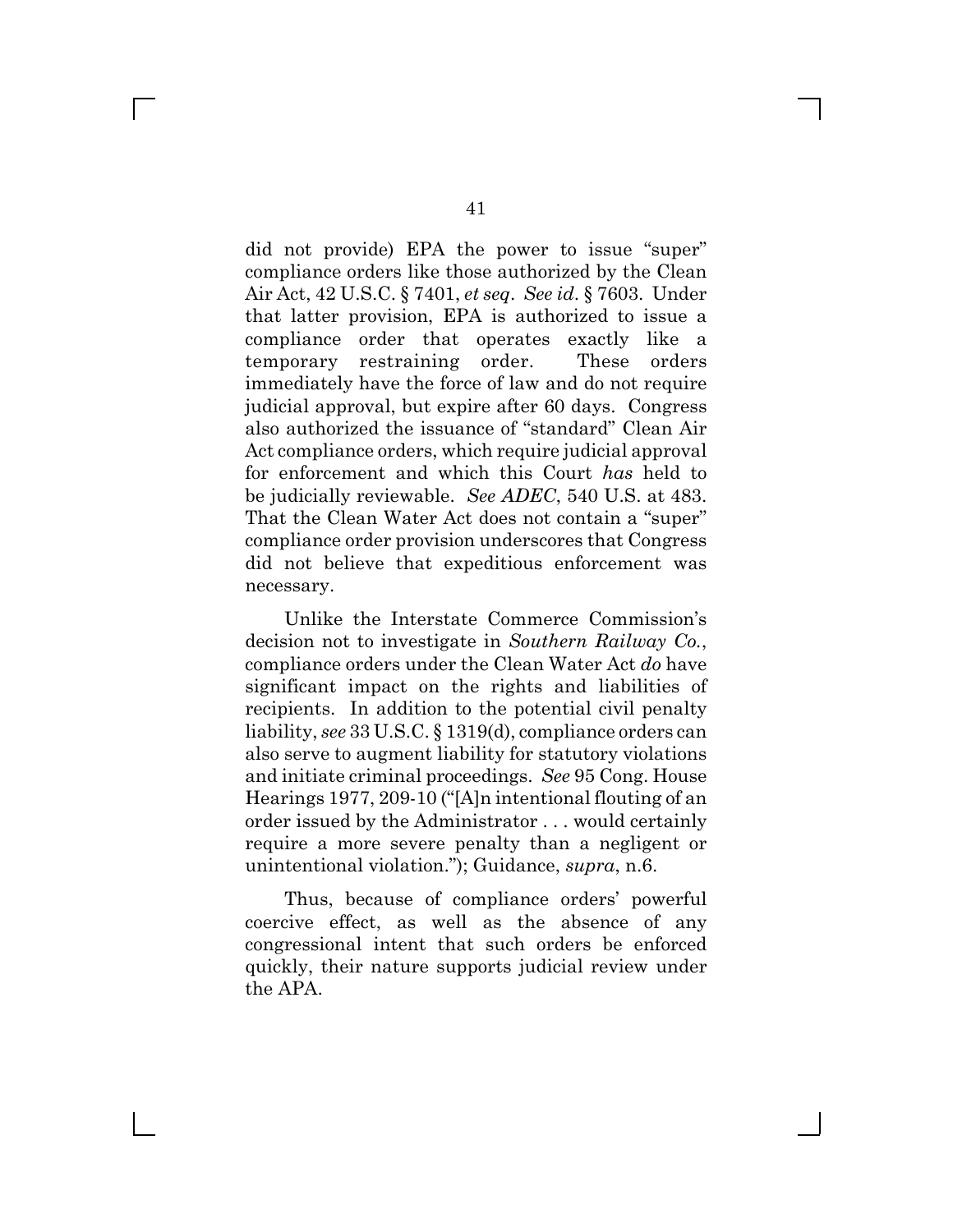# **c. The Clean Water Act's Structure and Enforcement Scheme Are Consistent with Judicial Review of Compliance Orders Under the Administrative Procedure Act**

The Clean Water Act authorizes EPA to issue and enforce compliance orders in federal court, 33 U.S.C. § 1319(a)-(b), to obtain injunctive and other relief against violators, *id*. §§ 1319(b), 1364, to seek criminal and civil penalties for violations of the statute, *id*. § 1319(c)-(d), and to assess administrative penalties, *id*. § 1319(g). Judicial review of compliance orders under the APA is consistent with this scheme, for several reasons.

First, the bare fact that a statute does not expressly provide for judicial review of an agency action does not preclude review. *Michigan Academy*, 476 U.S. at 671. Rather, "nonreviewability [must] fairly be inferred." *Barlow v. Collins*, 397 U.S. 159, 166 (1970).

Second, Congress's allowance for judicial review of administrative penalty orders under Section 309(g), 33 U.S.C. § 1319(g), does not imply that review of compliance orders is unavailable. Administrative penalty orders are not the equivalent of compliance orders. *Compare* 33 U.S.C. § 1319(g)(1) *with id*. § 1319(a)(3). Moreover, an express provision for judicial review of one type of action under a statute is no reason to conclude that review of other actions under the statute is unavailable. *See Abbott Labs.*, 387 U.S. at 144.

42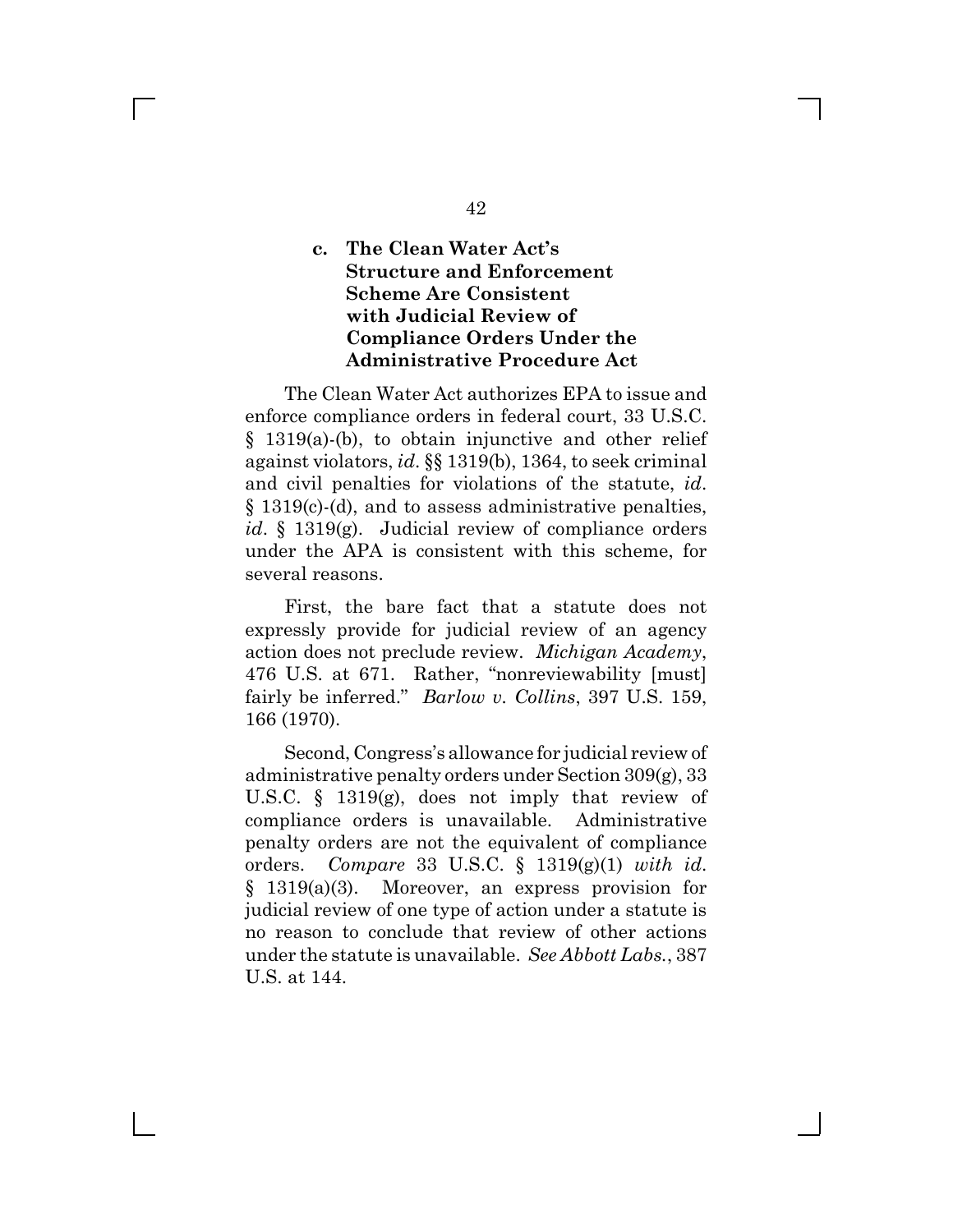Third, Congress's authorization for EPA to enforce compliance orders under Section 309(b) does not imply that Congress meant to foreclose compliance order recipients from obtaining their own review under the APA. Section 309(b) is addressed solely to agency enforcement. It does not address, let alone define, the scope of review a recipient of a compliance order may obtain. It therefore follows that no legitimate inferences can be drawn about Congress's intent with respect to judicial review of compliance orders based on a provision that only addresses agency enforcement of such orders.

This Court's case law supports that conclusion. In determining that a statute's structure precludes judicial review under the APA, the Court has often relied on a statute's administrative "channeling" provision to infer preclusion of other review not expressly forbidden; or the Court has relied on a provision that expressly precluded other forms of review to reach the same conclusion. *See, e.g.*, *Block*, 467 U.S. at 346 (relying on the statute's authorization for milk handlers to obtain review of milk market orders to conclude that judicial review by milk consumers was foreclosed); *United Food & Commercial Workers Union*, 484 U.S. at 131 (relying on the statute's intricate administrative and judicial review provisions for National Labor Relations Board orders to conclude that judicial review of prosecutorial decisions by the Board's general counsel was foreclosed); *Shalala*, 529 U.S. at 10, 12-13 (relying on the statute's channeling provision and express bar to other review to conclude that judicial review of regulations governing Medicare nursing home remedies and sanctions, outside of the channeling provision, was foreclosed); *Thunder Basin*, 510 U.S. at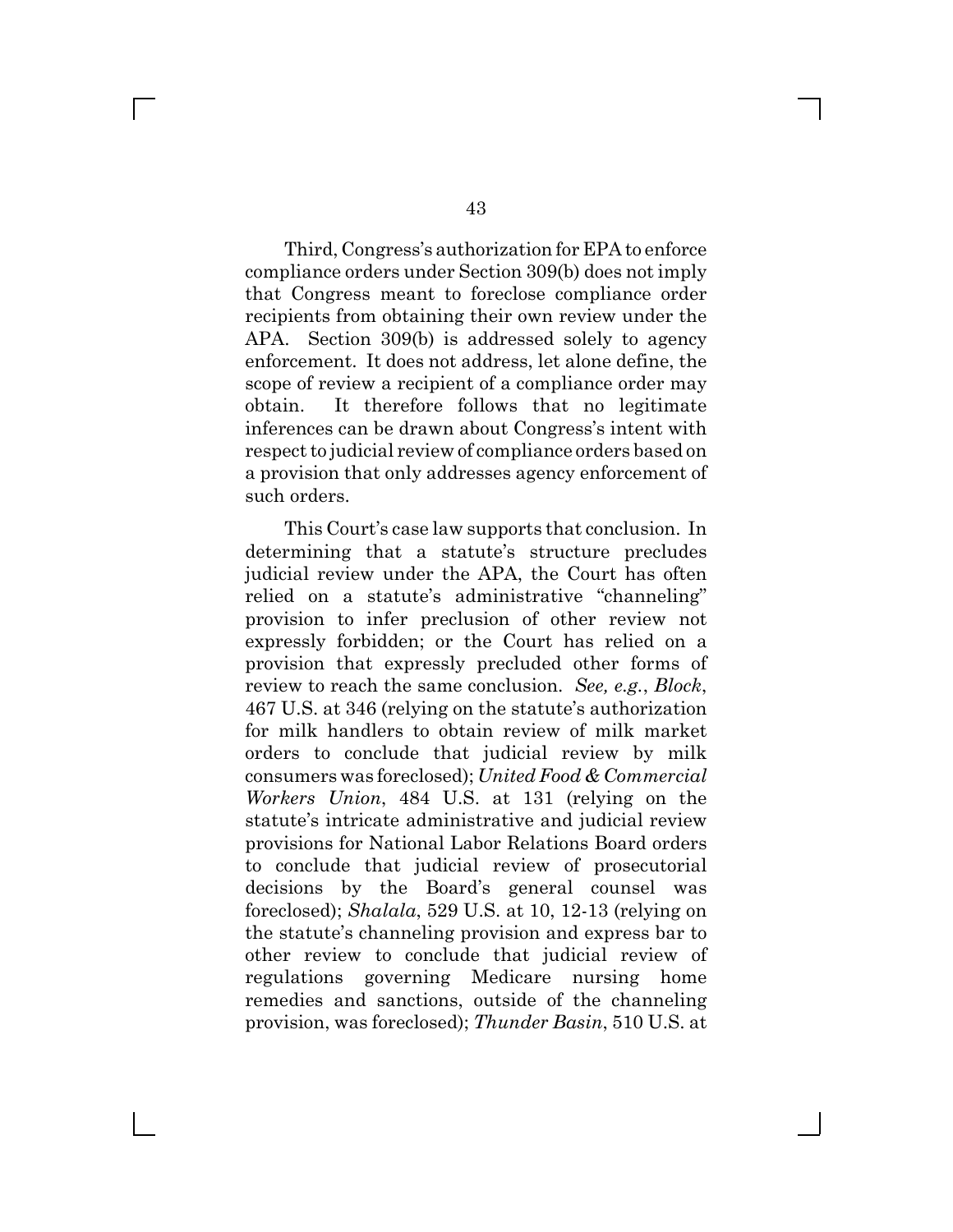208-09, 216 (relying on the statute's comprehensive scheme for review of orders by the Federal Mine Safety and Health Commission to conclude that review outside of that scheme was foreclosed); *United States v. Erika, Inc.*, 456 U.S. 201, 206-08 (1982) (relying on Medicare Part B's express administrative review provisions for amount determinations to conclude that judicial review of those determinations was foreclosed).

But the Court has never used the existence of a statutory authorization for the agency to initiate judicial action—an authorization which would indirectly allow a regulated party to obtain judicial review as a defendant—as a basis to conclude that Congress intended to foreclose other means of review for the regulated public. For example, in *Thunder Basin* this Court concluded that pre-enforcement judicial review was foreclosed in part because the statute contains (unlike the Clean Water Act) an express administrative review process, the results of which could be challenged in the courts of appeals. *See* 510 U.S. at 208-09 (citing 30 U.S.C. § 816(a)(1)). The statute also contains (like the Clean Water Act, *see* 33 U.S.C. § 1319(b)) express authorizations for the government to seek relief against an alleged violator directly in district court. *See* 30 U.S.C. §§ 818(a), 820(j). But the Court did not reason that preenforcement judicial review should be foreclosed because the mining company could indirectly obtain review as a defendant in a district court enforcement action. Rather, the Court found significant that Congress had authorized district court review for the agency *and* court of appeals review *for the regulated public*. Yet, as noted, there is no analogous court of appeals review structure for Clean Water Act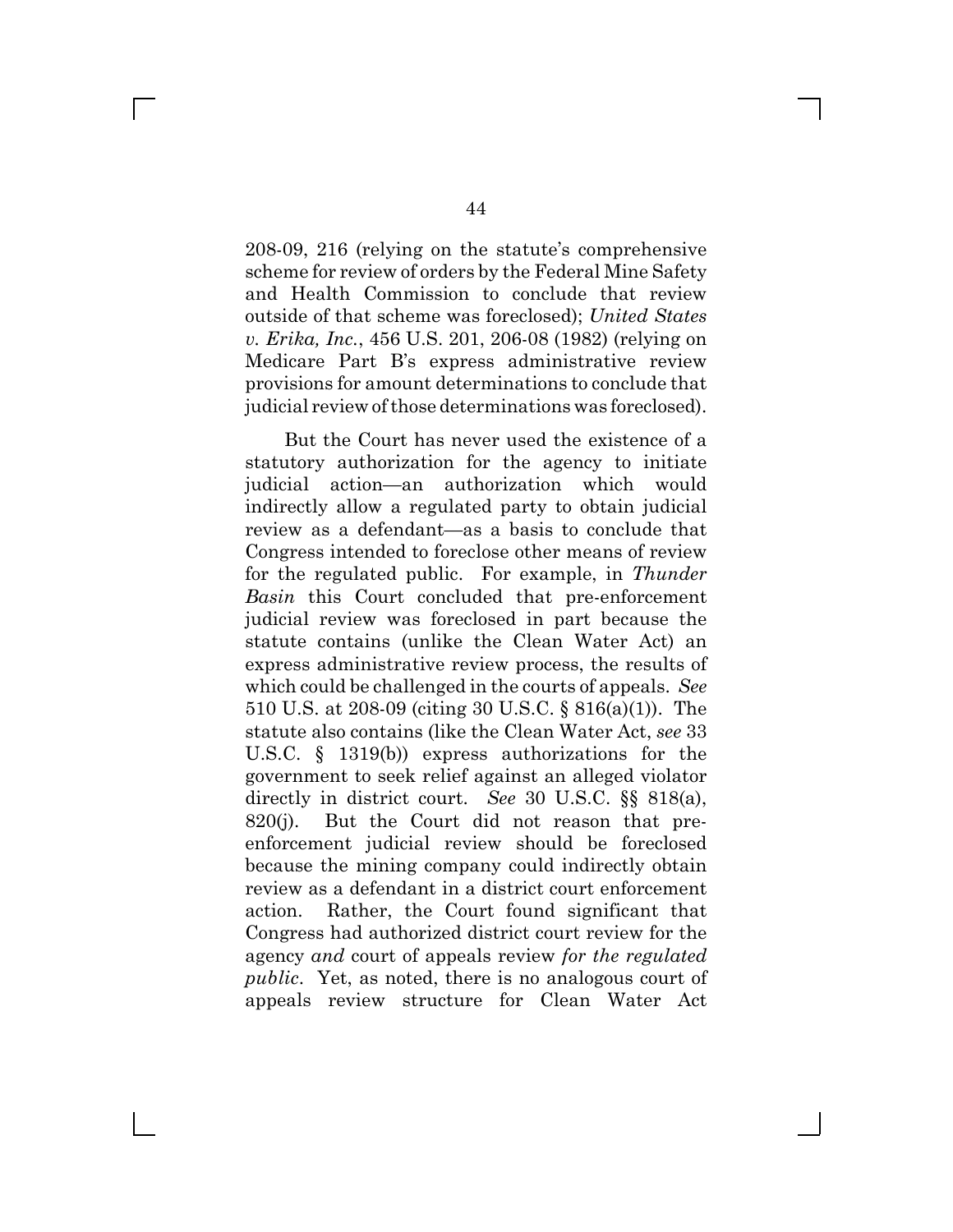compliance orders that would preclude judicial review under the APA.

In *McNary*, 498 U.S. 479, this Court held that general federal question jurisdiction was available to review the petitioners' challenge to the Immigration and Naturalization Service's handling of amnesty applications, notwithstanding that illegal aliens could have obtained review of their legal claims in a deportation action brought by the agency. *See id*. at 496-97. Thus, in *McNary* the availability of judicial review within the context of a government-initiated enforcement action had no impact on the Court's ultimate conclusion with respect to the availability of other review.

Accordingly, the Clean Water Act cannot foreclose APA review of compliance orders simply because the Clean Water Act authorizes EPA to enforce those orders in court. The Act's structure and enforcement scheme are consistent with APA review of compliance orders.

#### **d. The Clean Water Act's Objectives Support Review Under the Administrative Procedure Act**

Another factor that the Court looks to in analyzing preclusion is the statute's objectives. *Block*, 467 U.S. at 345. The Clean Water Act's "stated objective was 'to restore and maintain the chemical, physical, and biological integrity of the Nation's waters.'" *S. Fla. Water Mgmt. Dist. v. Miccosukee Tribe of Indians*, 541 U.S. 95, 102 (2004) (quoting 33 U.S.C. § 1251). Judicial review of compliance orders under the APA is fully consistent with the Clean Water Act's objectives.

 $\mathbb{R}^n$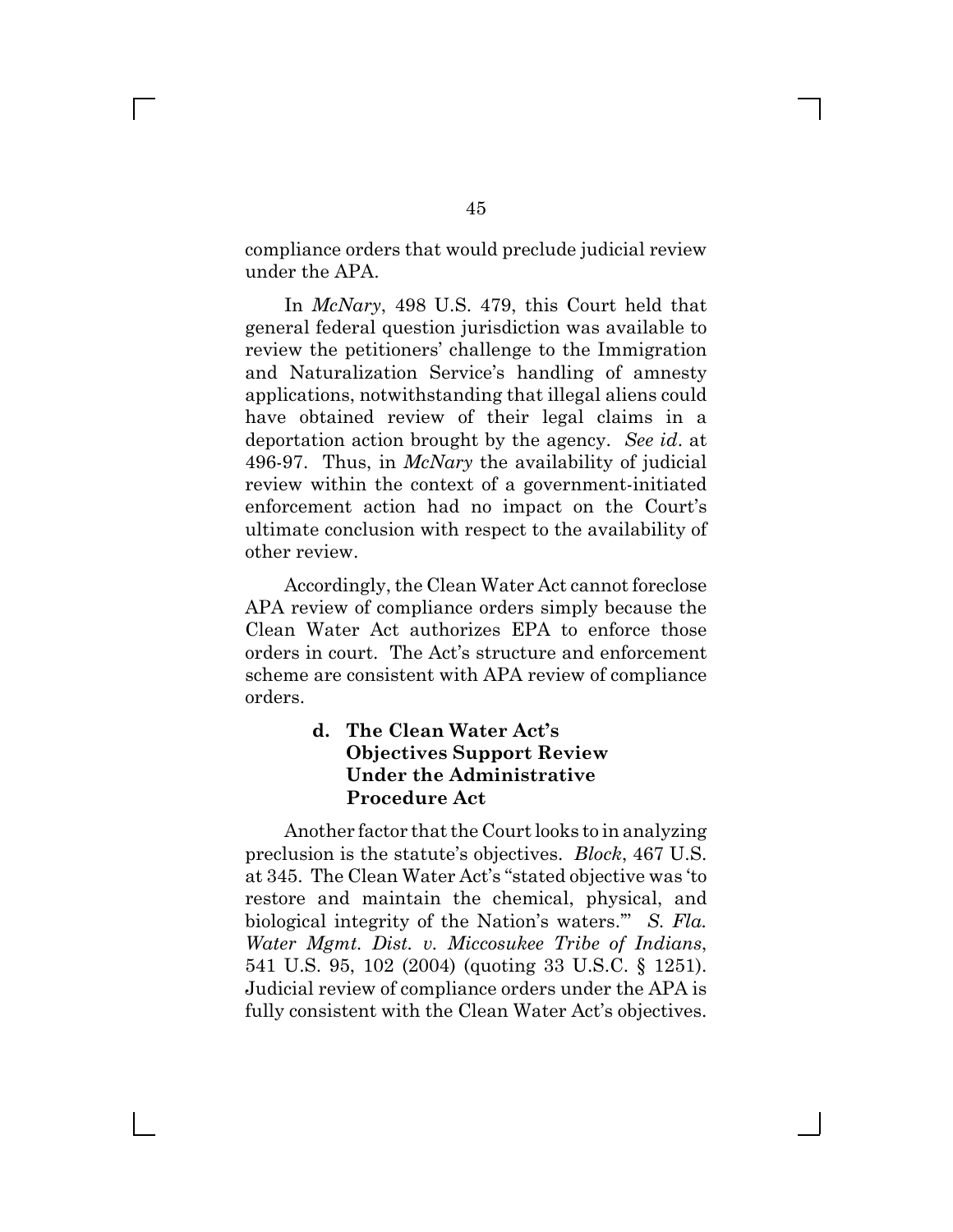#### **i. EPA's Prosecutorial Discretion**

 $\mathbf{L}$ 

Judicial review is consistent with Congress's understanding of the extent of EPA's prosecutorial discretion under the Clean Water Act. Although allowing judicial review under the APA might result in EPA being in federal court sooner than it had planned, such review would not foreclose the agency from bringing its own enforcement action under Section 309(b). In other words, an APA action seeking review of a compliance order would have absolutely no legal effect on EPA's decision whether to enforce the compliance order under Section 309(b). *See* Davis, *supra*, 203.

### **ii. EPA's Ability to Respond Quickly to Environmental Hazards**

Judicial review of compliance orders under the APA is consistent with EPA's ability to respond expeditiously to environmental dangers, for several reasons.

First, the Clean Water Act has an emergency provision, 33 U.S.C. § 1364, that authorizes the agency to go into court to obtain a temporary restraining order to respond to pressing environmental danger. The inclusion of such a provision implies that Congress did not intend compliance orders to be the principal vehicle for EPA to deal with environmental emergencies.

Second, as previously noted, the Clean Water Act does not provide EPA with the power to issue sweeping "super" compliance orders like those under the Clean Air Act. The fact that Congress gave EPA only the power to issue "standard" compliance orders to enforce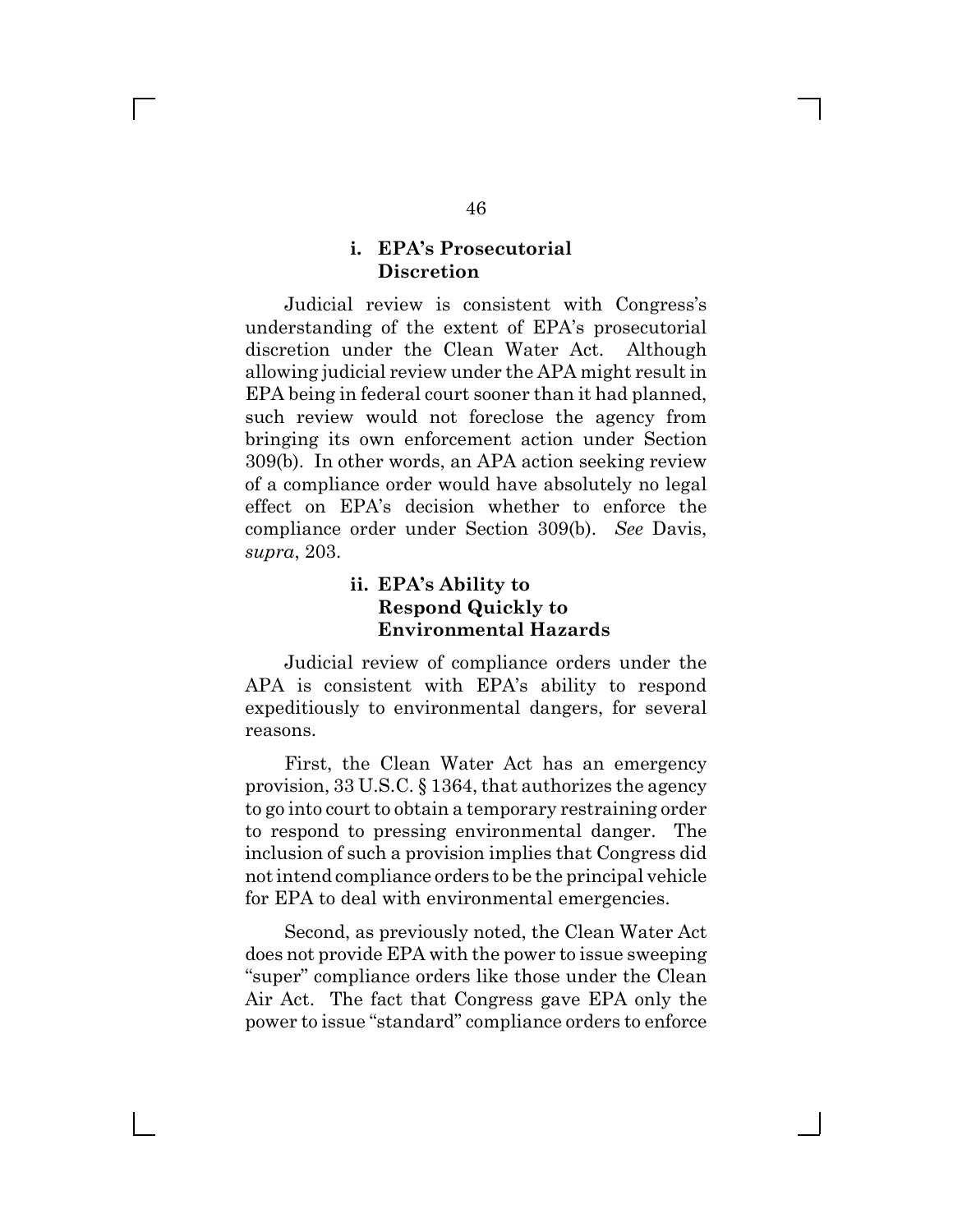the Clean Water Act is further evidence that Congress did not intend EPA to address emergency situations with the compliance order power. It follows, therefore, that Congress did not believe that preclusion of judicial review of compliance orders was necessary for EPA to administer the Clean Water Act.

Third, when Congress is concerned that judicial review of compliance orders may hamper EPA's administration, it knows what to do: amend the law. Congress did precisely that with the Comprehensive Environmental Response, Compensation, and Liability Act (CERCLA), 42 U.S.C. §§ 9601-9628, to provide that pre-enforcement review is generally unavailable for CERCLA compliance orders. *See id*. § 9613(h); P.L. 99- 499, § 113(c), 100 Stat. 1647, 1649-50 (Oct. 17, 1986) (adding a new subsection (h)). Congress has not made any similar express limitation in the Clean Water Act. That there is no such express limitation implies that Congress did not intend to foreclose judicial review of compliance orders under the APA.

## **iii. Judicial and Administrative Workloads**

Judicial review of compliance orders under the APA would be manageable for both courts and the agency, for several reasons.

First, an increase in federal court dockets is not a sound basis for inferring that judicial review is precluded under the APA. *See Abbott Labs.*, 387 U.S. at 154-55 (rejecting the contention that judicial review would result in "a multiplicity of suits in various jurisdictions challenging other regulations," because "the courts are well equipped to deal with such eventualities").

 $\mathbb{R}^n$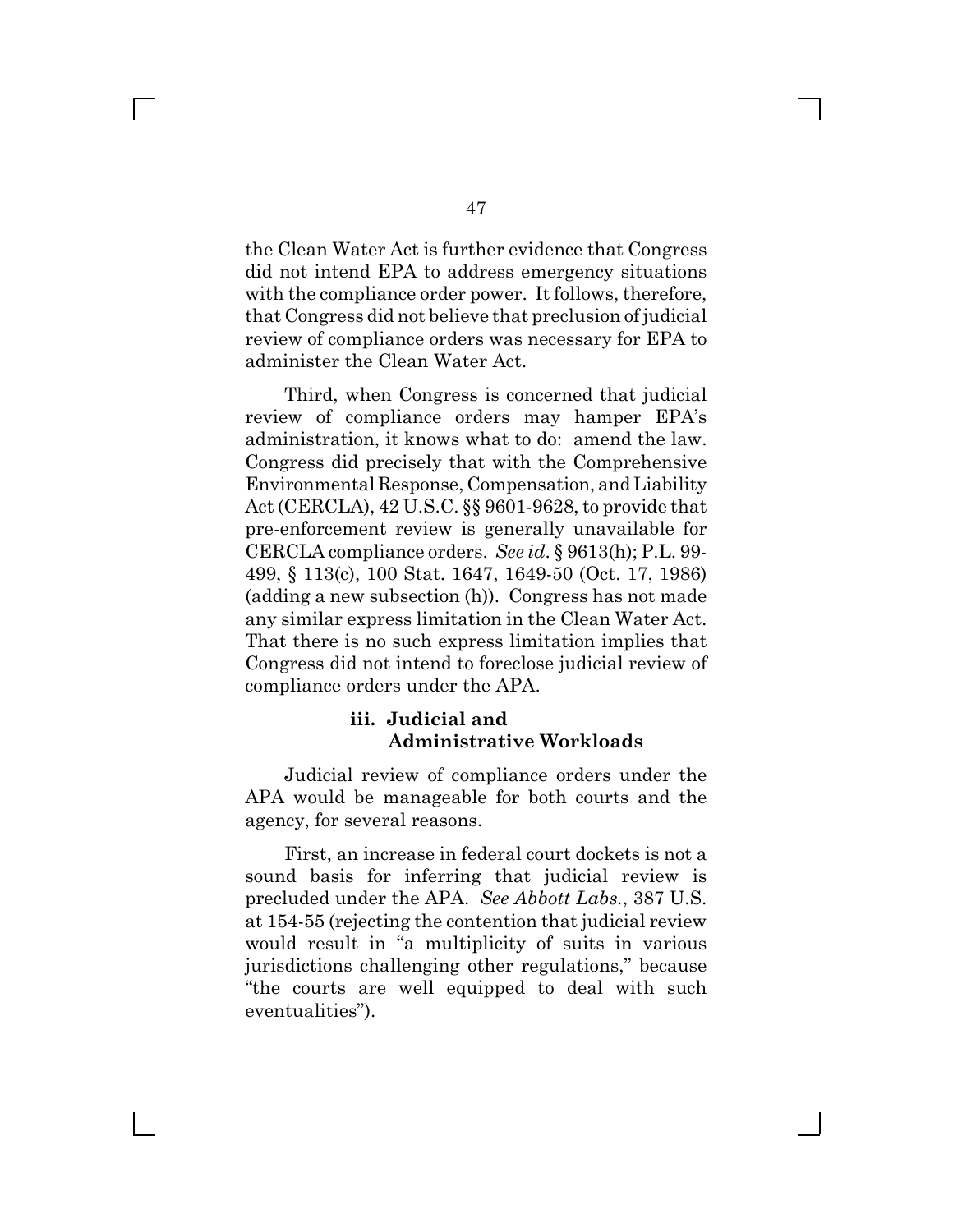Second, EPA should welcome judicial review of compliance orders because it can provide both the agency and the regulated public with an early judicial determination about whether a statutory violation is actually ongoing and therefore must be addressed through permitting or enforcement. *See* Davis, *supra*, at 223-24. Indeed, this Court has underscored the value to the agency of early judicial review. *See Abbott Labs.*, 387 U.S. at 154 (noting approvingly that review of the challenged labeling regulations would be beneficial to the government because, "if the Government prevails, a large part of the industry is bound by the decree; if the Government loses, it can more quickly revise its regulation"). *See also Barry*, 443 U.S. at 66.

Third, only a small percentage of compliance order recipients will even seek judicial review, because (a) litigation is expensive and time-consuming, (b) many compliance order recipients, such as local governments and developers, will be repeat players with the agency and will have a strong incentive to get along, and (c) filing an APA lawsuit would not necessarily toll the effectiveness of the compliance order, such that the potential liability of suing and not complying may be too great to justify a lawsuit, *see* Davis, *supra*, at 205. Thus, most judicial challenges will be at the margins where the fact of the discharge is denied or a legitimate question of jurisdiction is presented.

Accordingly, APA review of compliance orders is consistent with the Clean Water Act's objectives.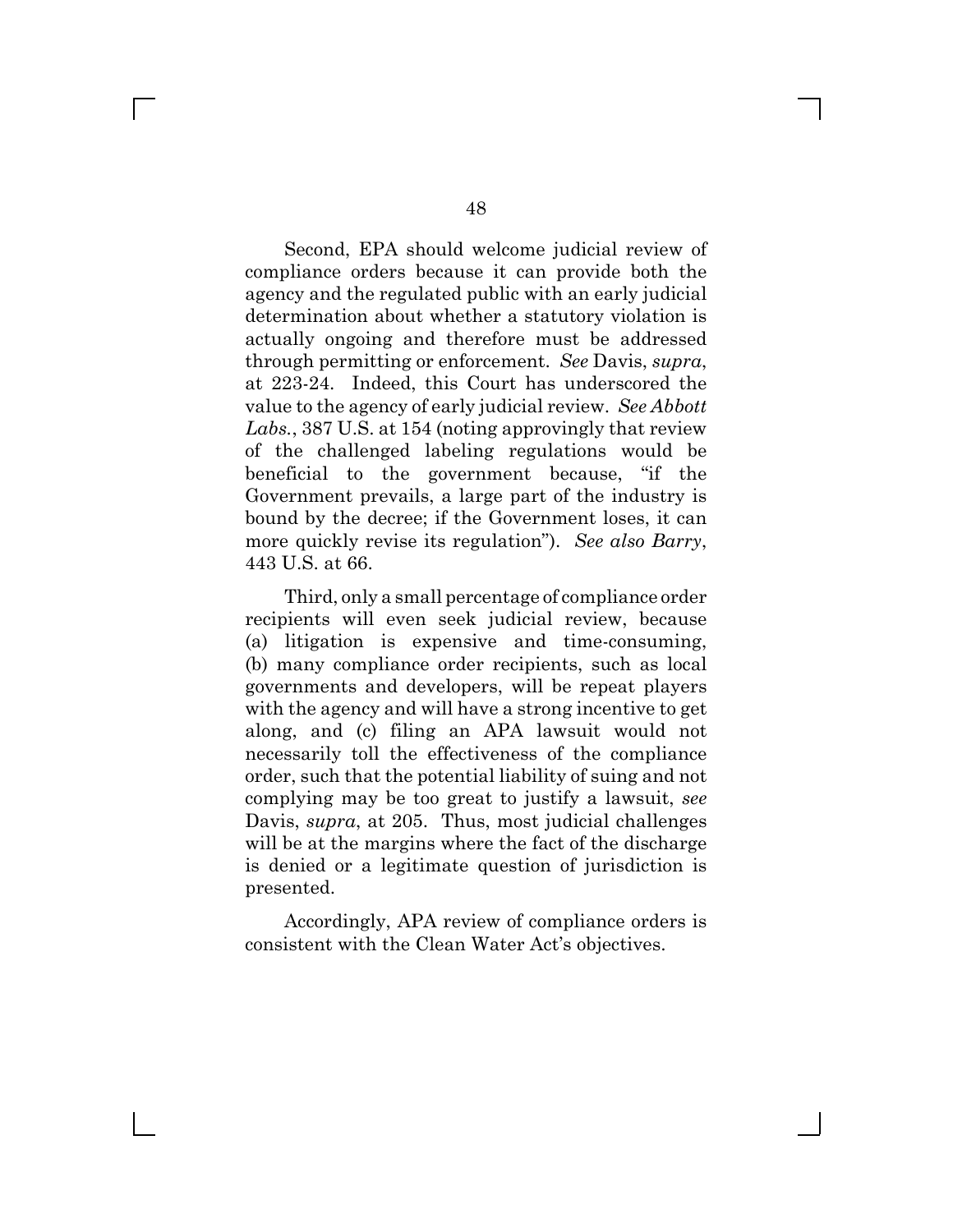# **e. The Clean Water Act's Legislative History Is Consistent With Judicial Review Under the Administrative Procedure Act**

Another factor to determine statutory preclusion is the existence of "specific legislative history that is a reliable indicator of congressional intent." *Michigan Academy*, 476 U.S. at 673. The Clean Water Act's legislative history contains no specific statement that would support preclusion of judicial review of compliance orders under the APA. The legislative history merely indicates that the Act's compliance order provisions were modeled after the Clean Air Act's analogous provisions.14 *See* S. Rep. No. 92-414 at 63-64 (1971). But the Clean Air Act's enforcement provisions do not support the conclusion that judicial review of compliance orders is foreclosed. This Court held in *ADEC* that a Clean Air Act compliance order is reviewable final agency action. *See ADEC*, 540 U.S. at 483. Thus, it would be incongruous to rely on Clean Air Act legislative history to conclude that Clean Water Act compliance orders are unreviewable but Clean Air Act compliance orders are.<sup>15</sup> Accordingly, the Clean

<sup>14</sup> Other enforcement provisions of the Clean Water Act were modeled after the Rivers and Harbors Appropriation Act of 1899, 33 U.S.C. § 407. *See* S. Rep. No. 92-414, at 63-64 (1971).

 $15$  It is true that a proposed version of the Clean Air Act contained an express authorization for judicial review compliance orders, and that the authorization was deleted without comment before enactment. *See Lloyd A. Fry Roofing Co. v. U.S. EPA*, 554 F.2d 885, 890 (8th Cir. 1977). But there are many reasons why such a provision would have been deleted, reasons having nothing to do with Congress' intent as to reviewability. *See* Davis*, supra*, at 199. (continued...)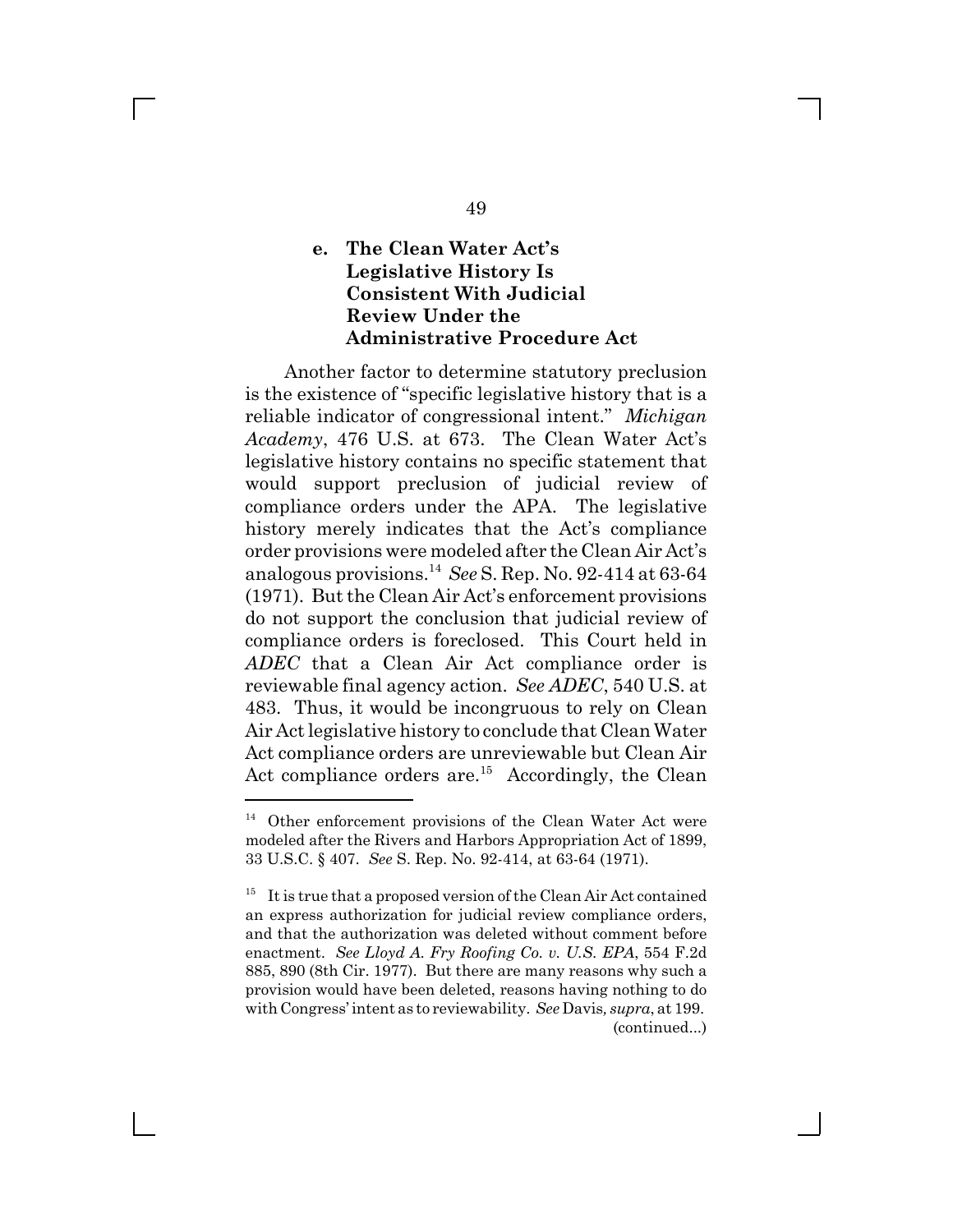Water Act's legislative history offers no basis to preclude review of compliance orders under the APA.

## **4. The Ninth Circuit's Interpretation of the Clean Water Act Is Fundamentally Flawed**

The Ninth Circuit below recognized that the Clean Water Act does not expressly or by clear implication preclude judicial review of compliance orders as part of a Section 309(b) enforcement proceeding. Pet. Cert. App. A-12, A-15. Nevertheless, the court ruled that the Sacketts are precluded from initiating review under the APA because of purported inferences from the Clean Water Act showing that Congress intended that review of compliance orders, and their enforcement, should take place in a single action. *See id*. A-6 - A-9. The court reached this conclusion through an analysis that failed to employ basic principles of statutory interpretation, gave no weight to the presumption of judicial review, and misapplied the statutory preclusion factors.

The Ninth Circuit's analysis ignores the obligation to interpret the Clean Water Act and the APA *in pari materia*. *Cf. Wachovia Bank, N.A. v. Schmidt*, 546 U.S. 303, 315-16 (2006) ("[U]nder the *in pari materia* canon of statutory construction, statutes addressing the same subject matter generally should be read as if they were one law.") (internal quotation marks

 $15$  (...continued)

*See generally Solid Waste Agency of N. Cook County v. U.S. Army Corps of Eng'rs*, 531 U.S. 159, 170 (2001) ("A bill can be proposed for any number of reasons, and it can be rejected for just as many others."). Accordingly, a congressional intent to preclude judicial review cannot be supported by such slender evidence from the legislative history.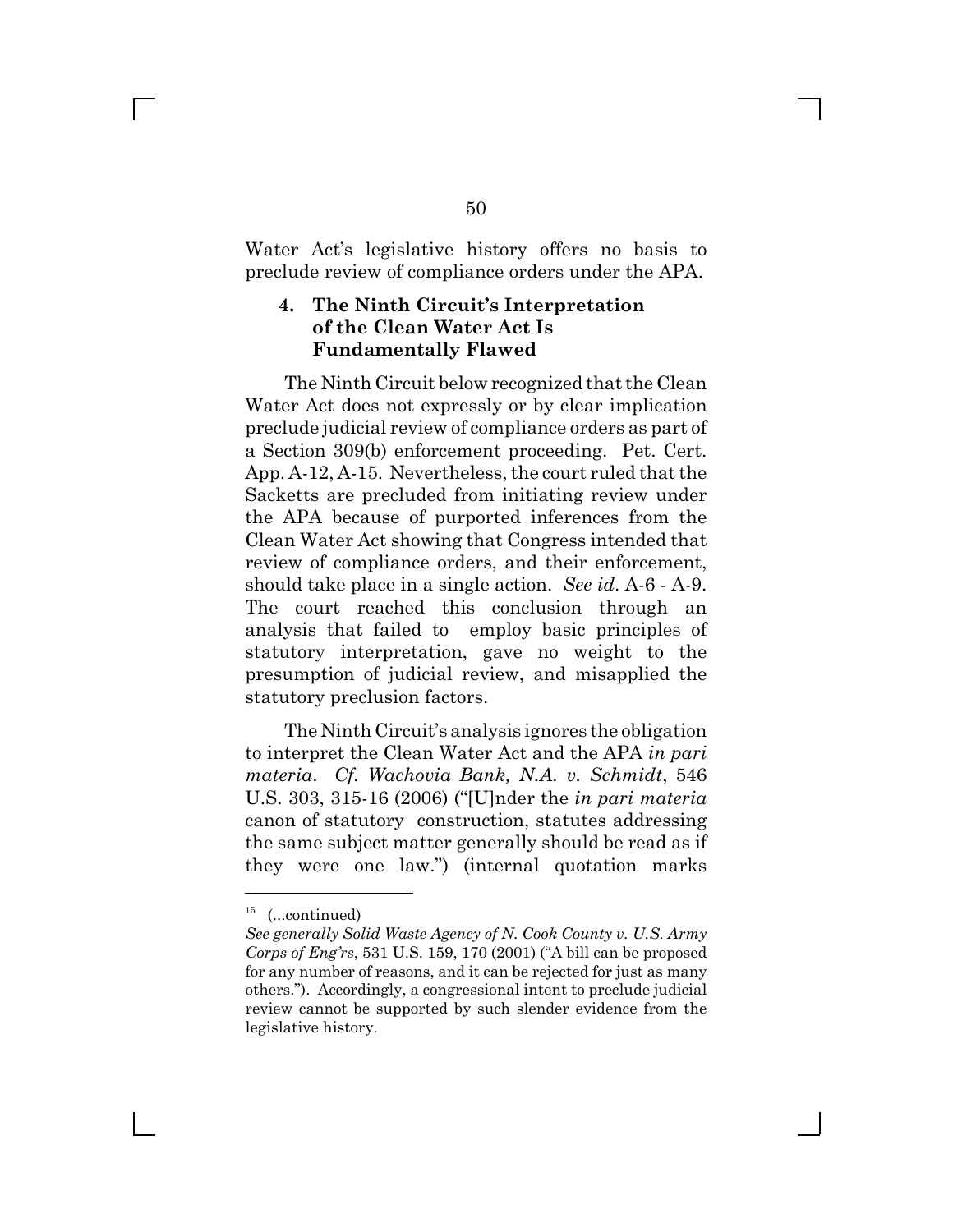omitted). By limiting its analysis to just the Clean Water Act, the court failed to acknowledge the provisions of the APA that add weight to the presumption of judicial review, such as the provision governing the imposition of sanctions. That section of the Act provides that "[a] sanction may not be imposed . . . except within jurisdiction delegated to the agency and as authorized by law." 5 U.S.C. § 558(b). The issues of agency jurisdiction and statutory authority therefore call for judicial review.

Further, the Ninth Circuit's analysis produces the incongruous conclusion that the Clean Water Act creates a different mode of judicial review of EPA's actions than that prescribed by the APA when judicial review does occur as part of a Section 309(b) enforcement action. The review that the Ninth Circuit envisioned is not cabined by the "administrative record" rule which generally governs review of agency action. *See Citizens to Preserve Overton Park, Inc. v. Volpe*, 401 U.S. 402, 419-20 (1971). Rather, review in a Section 309(b) enforcement action (as delimited by the Ninth Circuit) is to be conducted on a record created for judicial review and not on the record before the agency at the time the decision was made. *See* Pet. Cert. App. A-11 - A-12. According to the Ninth Circuit, the reviewing court is free to substitute its judgment for that of the agency based on the court's independent weighing of the evidence presented in the action. *See id*. at A-12 ("We therefore hold that the term 'any order' in § 1319(d) refers only to orders predicated on actual violations of the [Clean Water Act] as identified by a district court in an enforcement proceeding according to traditional rules of evidence and standards of proof."). In crafting this nonstatutory review proceeding, the Ninth Circuit unwittingly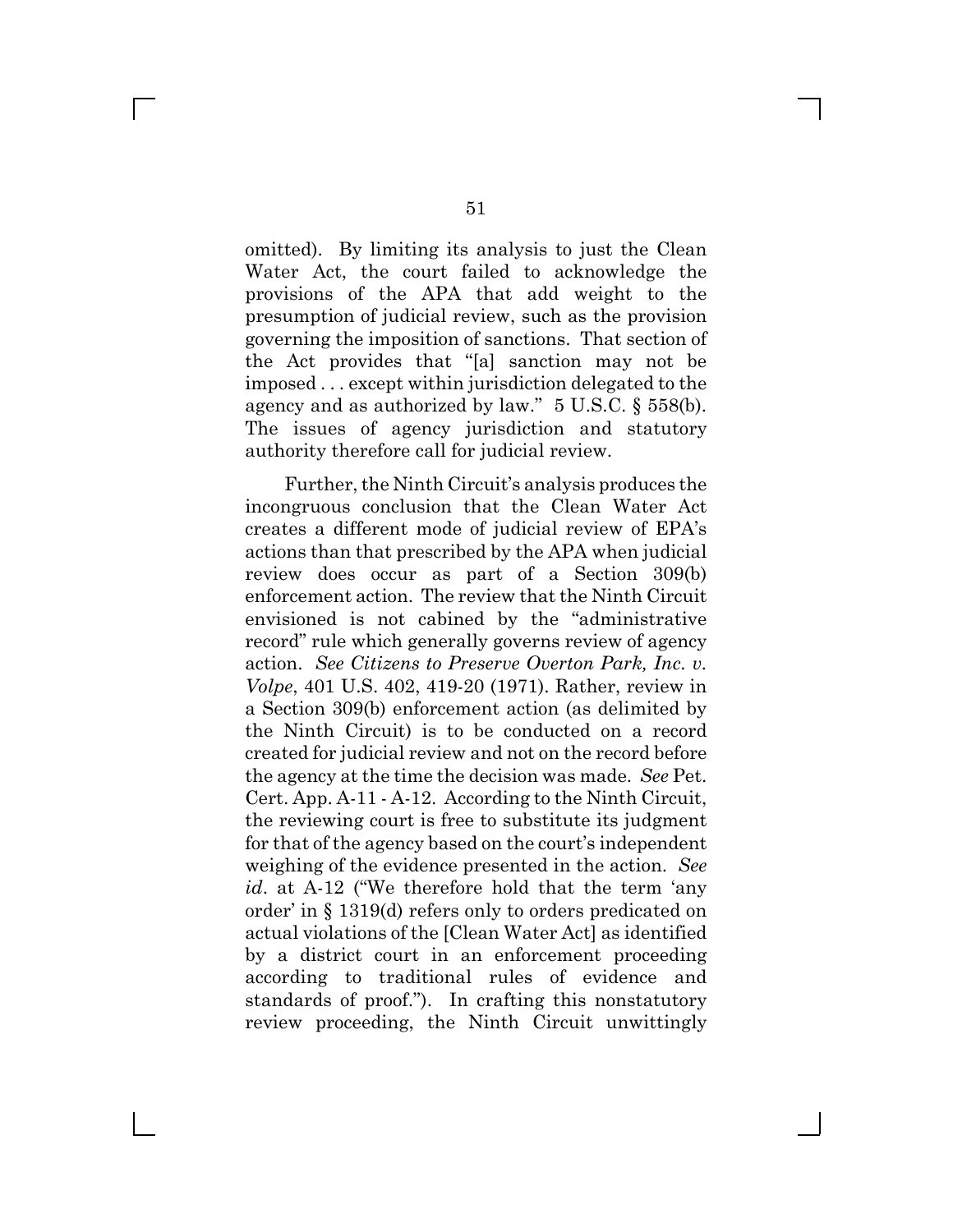revived the moribund doctrine of *Crowell v. Benson,* 285 U.S. 22, 60-65 (1932) (allowing a de novo trial of jurisdictional facts previously determined in an agency proceeding).

Relatedly, the Ninth Circuit's reasoning creates a new concept of an "order" outside of the APA's definition of an order as the "final disposition . . . of an agency in a matter."  $5 \text{ U.S.C.}$  §  $551(6)$ . The court's implicit new definition is that a Clean Water Act compliance order is a type of preliminary determination based on a minimal record that will not be enforceable until the agency creates a new record at a later date.

Most important, the Ninth Circuit's ruling is not based on the Clean Water Act's express language. Rather, it is based on inferences the court found to be "fairly discernible" from that statute. Yet, the APA expressly prohibits the use of this form of analysis to modify its provisions. *See* Administrative Procedure Act, 79 Pub. L. No. 404, § 12, 60 Stat. 237, 244 (1946) ("No subsequent legislation shall be held to supersede or modify the provisions of this Act except to the extent that such legislation shall do so expressly.").

The Ninth Circuit's flawed analysis notwithstanding, the nature of compliance orders, along with the Clean Water Act's text, structure, objectives, and legislative history, support judicial review under the APA. Without the APA, the Sacketts would have no meaningful review. The Clean Water Act therefore does not preclude such review.

 $\mathbb{R}^n$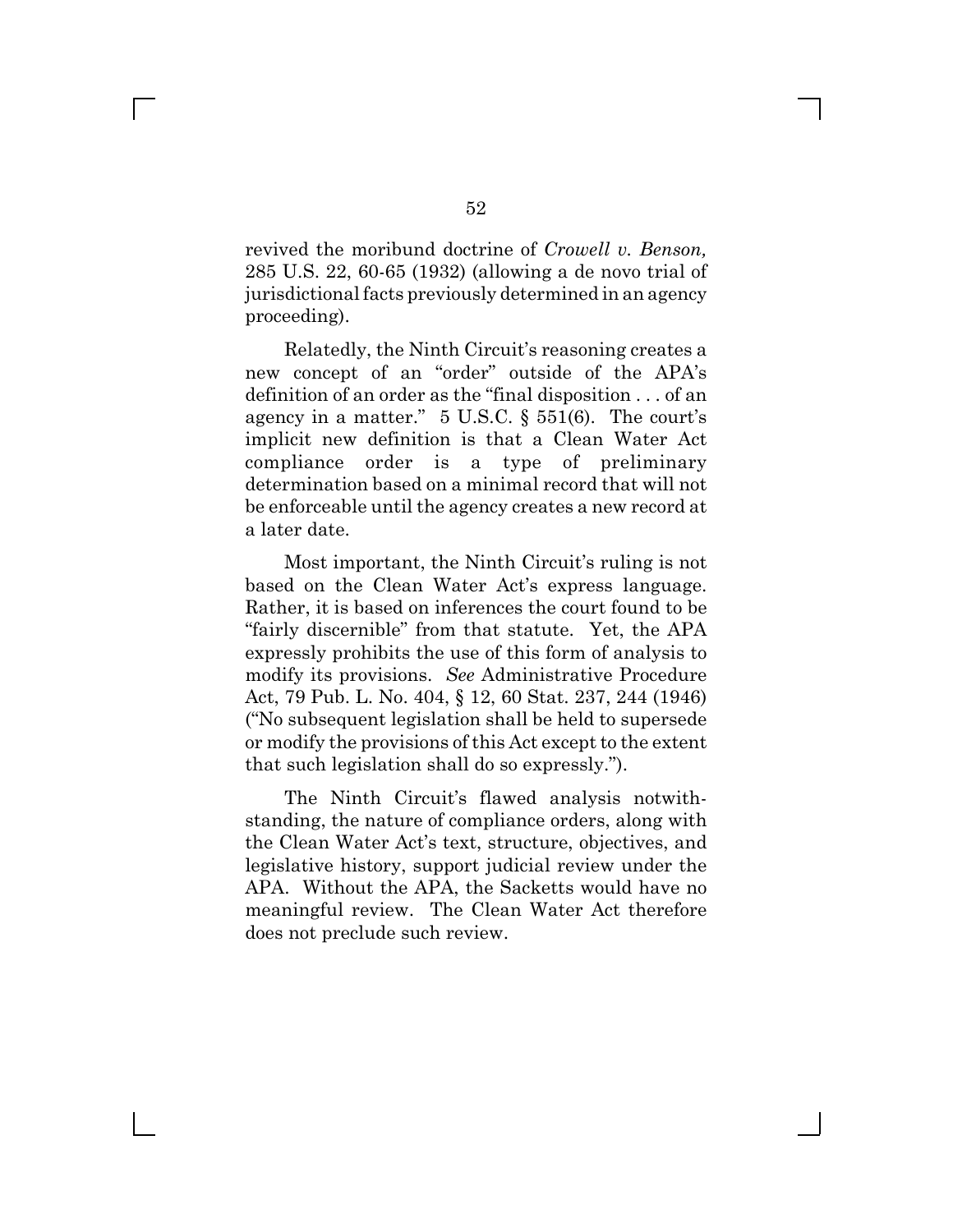## **B. The Avoidance Canon Confirms That the Clean Water Act Should Be Read to Preserve the Sacketts' Due Process Rights and Meaningful Judicial Review**

 $\mathbb{R}^n$ 

A cardinal rule of statutory construction is the avoidance canon, which provides that, "where an otherwise acceptable construction of a statute would raise serious constitutional problems, the Court will construe the statute to avoid such problems unless such construction is plainly contrary to the intent of Congress." *Edward J. DeBartolo Corp. v. Fla. Gulf Coast Bldg. & Constr. Trades Council*, 485 U.S. 568, 575 (1988). The doctrine, having its roots in the opinions of Chief Justice Marshall, directs that "'every reasonable construction must be resorted to, in order to save a statute from unconstitutionality.'" *Id*. (quoting *Hooper v. California*, 155 U.S. 648, 657 (1895)). Avoiding interpretations that would render statutes unconstitutional "not only reflects the prudential concern that constitutional issues not be needlessly confronted"; such an approach "also recognizes that Congress, like this Court, is bound by and swears an oath to uphold the Constitution." *Id*. The Court "will therefore not lightly assume that Congress intended to infringe constitutionally protected liberties." *Id*.

The avoidance doctrine requires that the Clean Water Act be construed as not forbidding meaningful judicial review of compliance orders through the APA. As explained above, *see*, *supra*, Part I, without judicial review under the APA, the Sacketts are deprived of fundamental property and privacy rights without due process of law. The Clean Water Act does not offer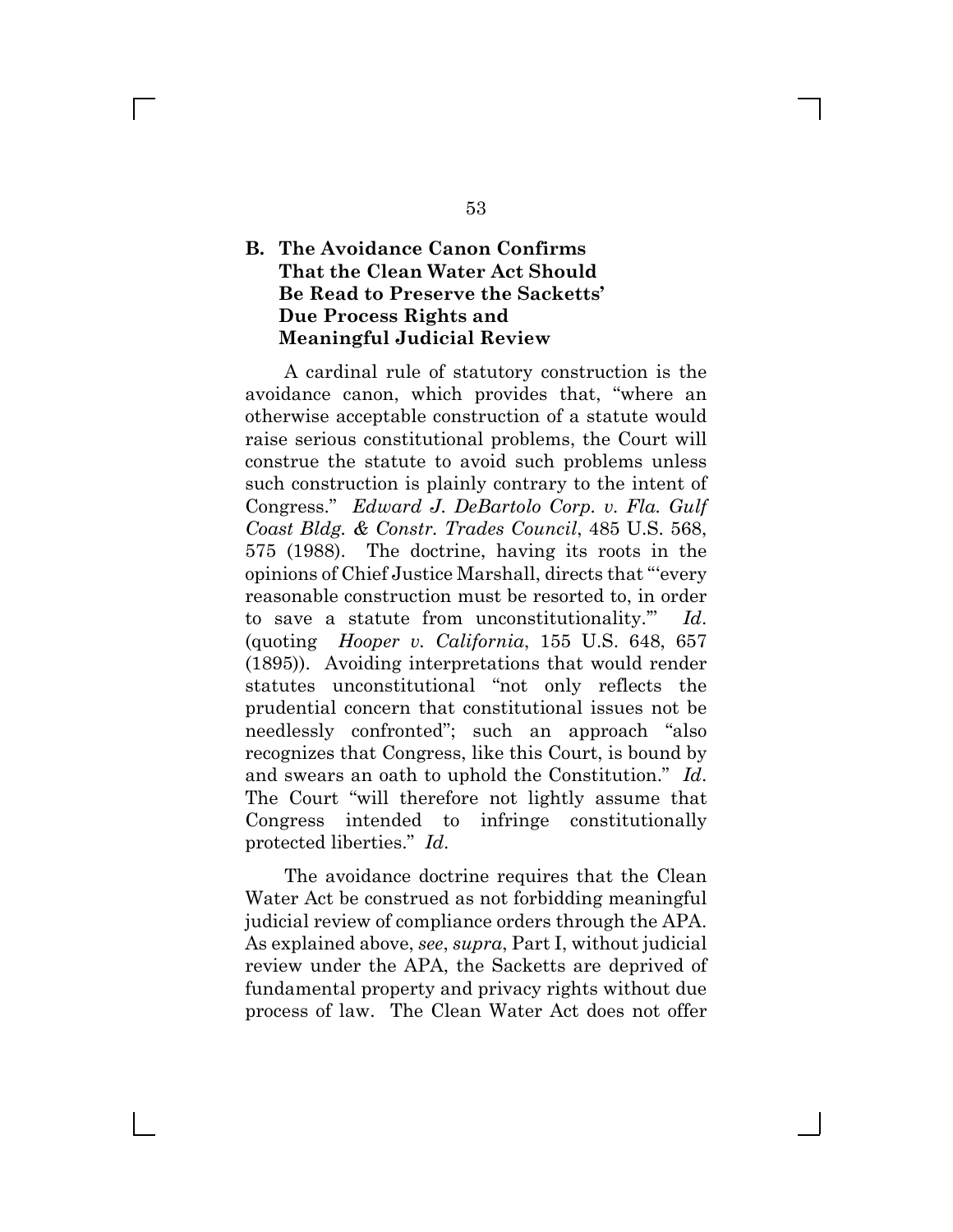meaningful review of the compliance order. There is no administrative process for review of compliance orders. The Sacketts cannot initiate review under the Clean Water Act. And the only "review" the Sacketts can obtain through a Section 309(b) enforcement action comes at the risk of incurring significant civil liability, and the added risk of criminal liability.

Congress could not have intended to leave landowners like the Sacketts at the mercy of EPA, forever threatened by ruinous penalties. In short, Congress could not have intended to deprive the Sacketts of meaningful judicial review under the APA. The avoidance doctrine therefore confirms the appropriateness of an interpretation of the Clean Water Act that would afford such meaningful review to the Sacketts under the APA.

#### **III**

#### **THE COMPLIANCE ORDER CONSTITUTES FINAL AGENCY ACTION**

Judicial review of agency action under the APA is based in part on the existence of a "final agency action." *See* 5 U.S.C. § 704. This Court has interpreted the Act's finality requirement as mandating a two-part analysis: (1) whether the action represents the consummation of the agency's decisionmaking; and (2) whether the action determines the rights or obligations of the parties, or is an action from which legal consequences flow. *See Bennett v. Spear*, 520 U.S. 154, 177-78 (1997). The Sacketts' compliance order constitutes final agency action.

First, the compliance order represents the consummation of EPA's decisionmaking process. As a logical prerequisite to the issuance of the challenged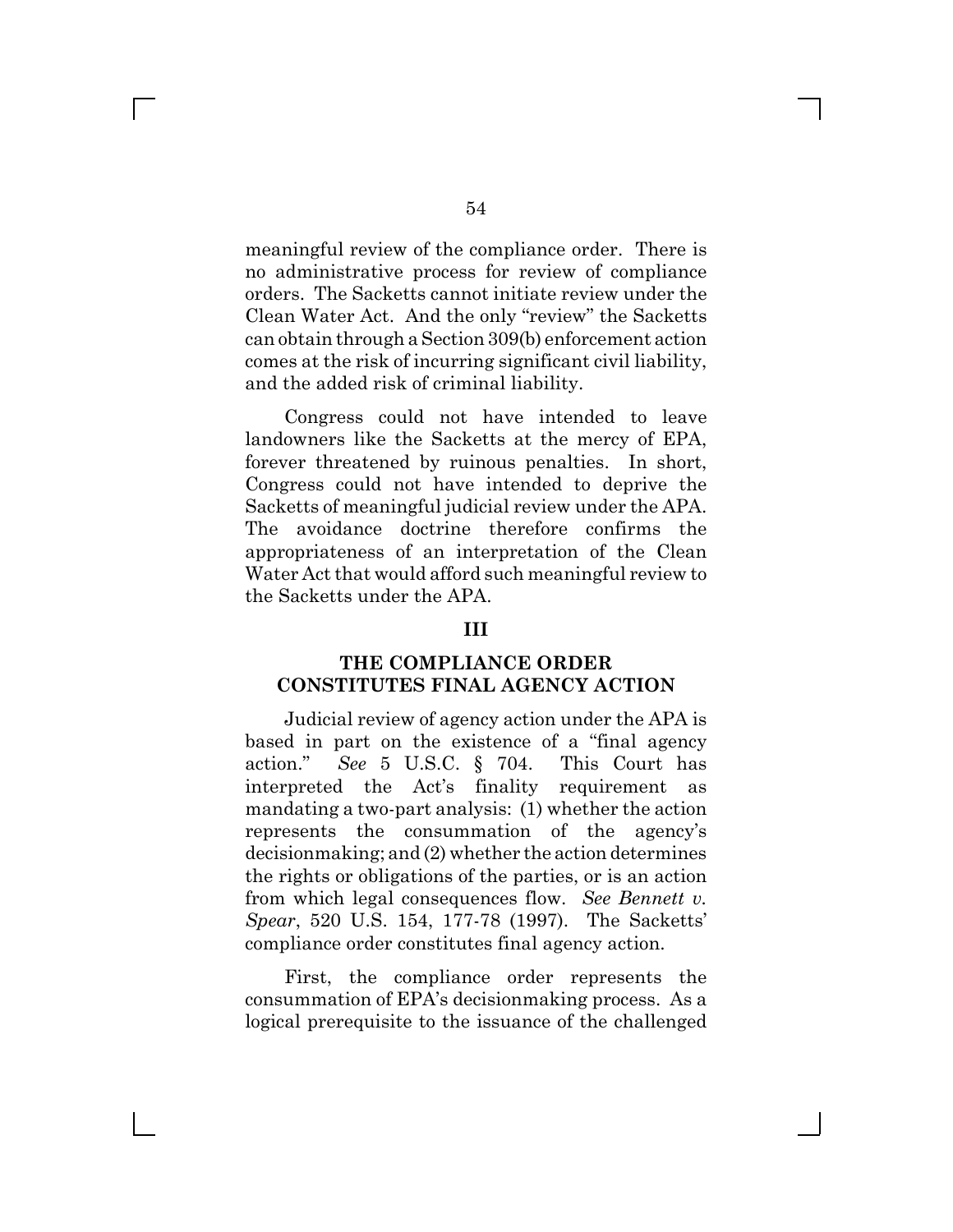compliance order, EPA had to determine that it has regulatory authority over the Sacketts' property. The agency has done so. There are no further steps for the agency to take with respect to jurisdiction, or with respect to the order's issuance. The order does not initiate any administrative process, nor is there any administrative process whereby the Sacketts can seek review of the order. Moreover, the order is immediately enforceable in court by the EPA under Section 309(b).

The compliance order is no less final simply because, at some point in the undetermined future, EPA may change its position on the extent of its authority. That is always possible (and would have been possible in *Bennett* itself). *Cf. Am. Petroleum Inst. v. EPA*, 906 F.2d 729, 739-40 (D.C. Cir. 1990). What matters is that EPA has determined that it has authority, and has issued a putatively valid compliance order on that basis. The agency's decisionmaking process with respect to whether to issue the order is complete.

Second, legal consequences flow from the compliance order. Violation of the order is itself actionable and punishable by civil penalties. *See supra* n.8. Whereas prior to the order's issuance the Sacketts would have been at most liable for statutory violations of the Clean Water Act, in light of the order's issuance the Sacketts are now potentially liable for violations of the statute *and* violations of the order itself.

That the compliance order issued against the Sacketts is final agency action is confirmed by this Court's decision in *ADEC*, 540 U.S. 461. There, the petitioner sought review of a compliance order issued under the Clean Air Act. Before addressing the merits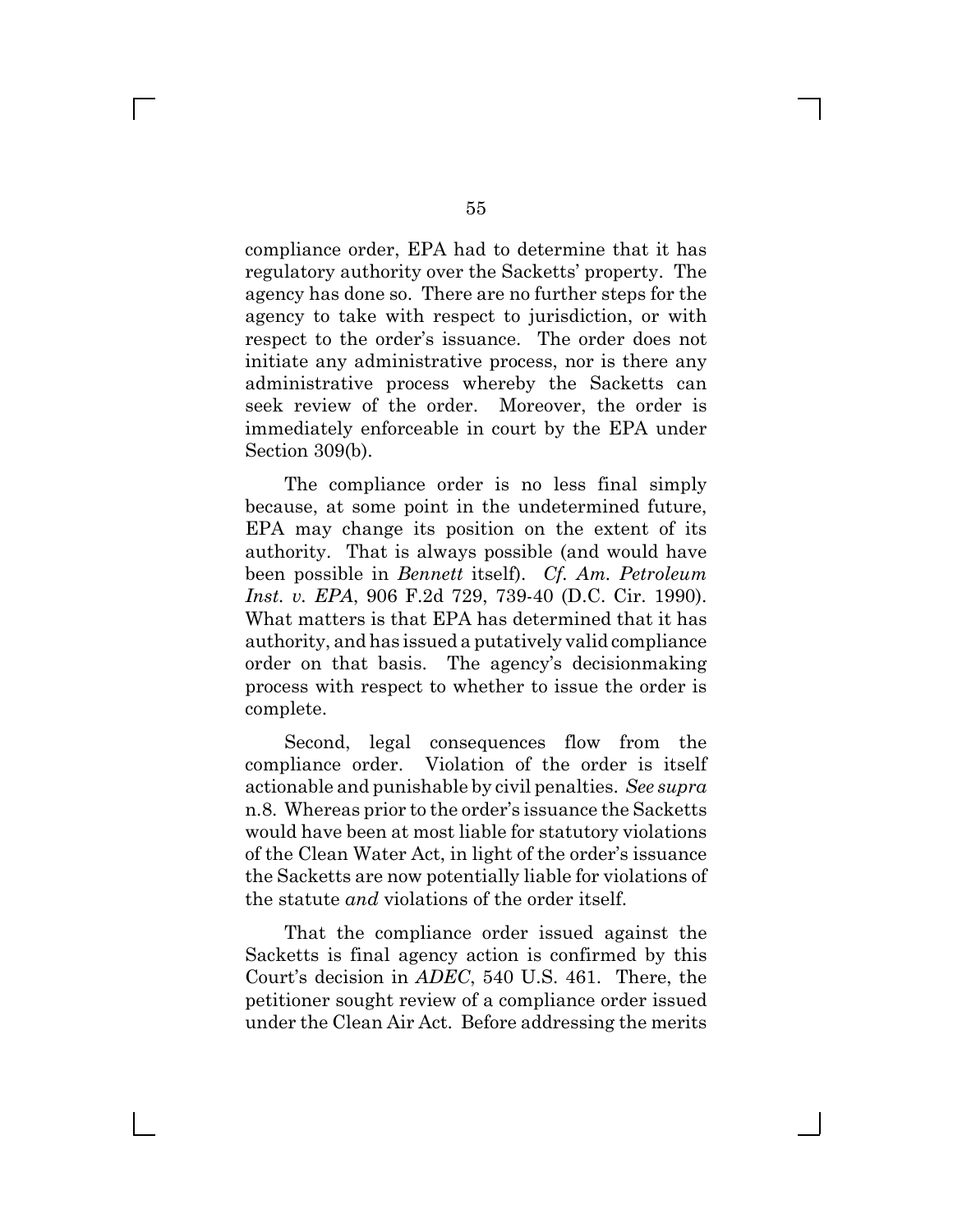of the petitioner's challenge, the Court analyzed whether the order constituted final agency action under the Clean Air Act's judicial review provision, 42 U.S.C. § 7607(b). *See ADEC*, 540 U.S. at 483. The Court affirmed the Ninth Circuit's conclusion that the order was final agency action under *Bennett*. The Court held that the order represented EPA's "final position" on whether the underlying permit at issue used the best available control technology under the Clean Air Act. *See id*. The Court also held that the order met *Bennett*'s second prong because of the "practical and legal consequences" that flow from the order, including the "vulnerability to penalties." *See id*. As noted above, these same points apply with equal force to the order issued against the Sacketts. *Cf*. *TVA*, 336 F.3d at 1256 n.32 (observing that the Clean Water Act and Clean Air Act compliance order regimes are substantially the same). Accordingly, under *Bennett* and *ADEC*, the compliance order issued against the Sacketts constitutes final agency action under 5 U.S.C.  $§ 704.<sup>16</sup>$ 

### **CONCLUSION**

Ë

EPA has ordered the Sacketts to stop their homebuilding project, restore their property to its original condition, and leave the property in an untouched state for the indefinite future. The Sacketts must comply with EPA's command or risk immense civil penalties and possibly criminal penalties as well.

 $16$  Further, the Sacketts have no other adequate judicial remedy. *Cf*. 5 U.S.C. § 704. That conclusion follows for the same reasons that the Clean Water Act does not afford the Sacketts meaningful judicial review of the compliance order. *See*, *supra*, Part II.A.3.a.